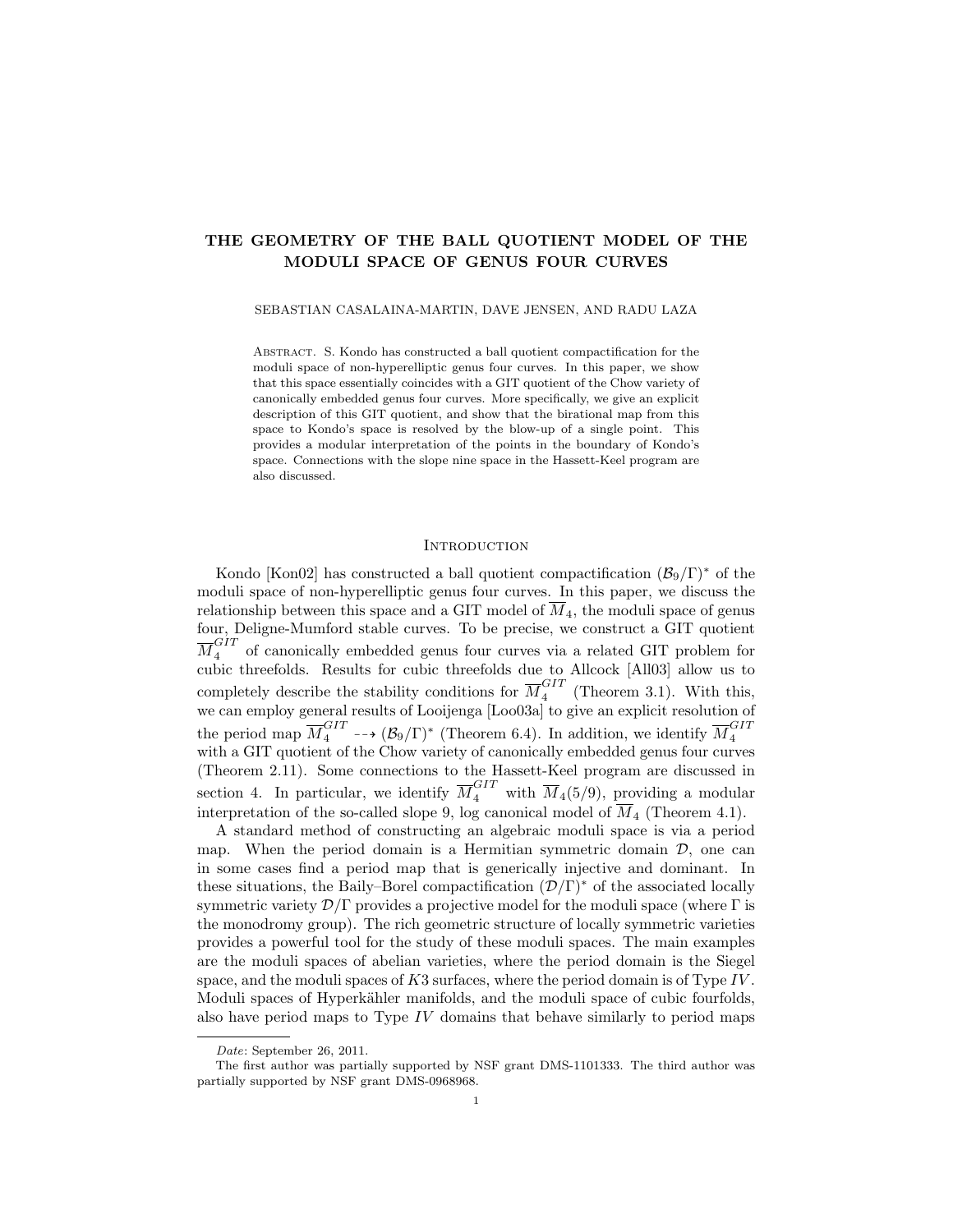for K3 surfaces. Using these examples, and special constructions, it is sometimes possible to find moduli spaces birational to a ball quotient (see e.g. [DK07a]). The few ball quotient examples known in the literature are the following:  $n$  (weighted) points in  $\mathbb{P}^1$  with  $3 \le n \le 12$  ([DM86]), curves of genus  $g \le 4$  ([Kon00, Kon02]), del Pezzo surfaces of degree  $d \leq 3$  ([ACT02], [DvGK05], [HL02]), cubic threefolds ([ACT11, LS07]), and some classes of Calabi-Yau threefolds ([Roh09]). In the cases of interest here, namely genus four curves and cubic threefolds, the constructions use period maps of K3 surfaces and cubic fourfolds, respectively.

In general, it is difficult to determine what geometric objects should correspond to the boundary points in a moduli space obtained as a locally symmetric variety. For ball quotients and quotients of Type IV domains, a now standard approach to this type of problem is to use a comparison with a moduli space constructed via GIT, and there is a well developed theory that covers this (see Looijenga [Loo03a, Loo03b] and Looijenga–Swierstra [LS08]). In the case of genus 3 curves, where the space of plane quartics provides a natural GIT compactification, the problem was completed by Looijenga [Loo07] and Artebani [Art09]. From this perspective, our results give in the case of genus four curves, a modular interpretation of the boundary points of Kondo's ball-quotient compactification via a GIT quotient of the Chow variety of canonically embedded genus four curves.

In the opposite direction, we point out that a moduli space of varieties constructed using GIT will in general include points corresponding to schemes with complicated singularities. However, in the special case that the GIT quotient is also a locally symmetric space, the singularities can be expected to be simple. Indeed, typically the discriminant will be identified locally analytically with the quotient of a hyperplane arrangement by a finite group, and consequently the monodromy of the singularities of the schemes parameterized will be finite, forcing the singularities to be mild. In particular, the list of singularities occurring in the main GIT theorem (Theorem 3.1) can be explained (a posteriori) by the connection to the ball quotient model (Theorem 6.4).

Moreover, in this situation, the discriminant can be blown-up in a standard way to obtain a simple normal crossings divisor, which can allow for the resolution of the period map to moduli spaces of abelian varieties or stable curves (see e.g. [CML09, CML11]). In the case of this paper, as in [CML09], an arithmetic hyperplane arrangement associated to the discriminant in Kondo's space allows for an explicit resolution of the period map  $\overline{M}_4^{GIT} \dashrightarrow \overline{M}_4$ ; this is related to the more general process described in [CML11].

Another motivation for analyzing the geometry of Kondo's ball quotient is the connection with the Hassett-Keel program, which aims to give a modular interpretation of the canonical model of  $\overline{M}_q$ . This connection is discussed in section 4 (esp. Theorem 4.1), and will be explored in more detail in a subsequent paper. We note that the GIT quotient of the Chow variety is expected to play an important role, in connection with a flip of the hyperelliptic locus.

Outline. The main tool we use for the analysis of genus four curves is their close relationship with cubic threefolds. Specifically, a cubic threefold with an ordinary node determines a genus 4 curve, and conversely. We discuss this in detail in section 1. Thus if  $\overline{M}_{\text{cubic}}$  is a model for the moduli space of cubic threefolds, and  $\Delta$  is the discriminant hypersurface (defined as the closure of the nodal locus), then the normalization  $\Delta^{\nu}$  provides a birational model for  $\overline{M}_{4}$ . In section 2 we review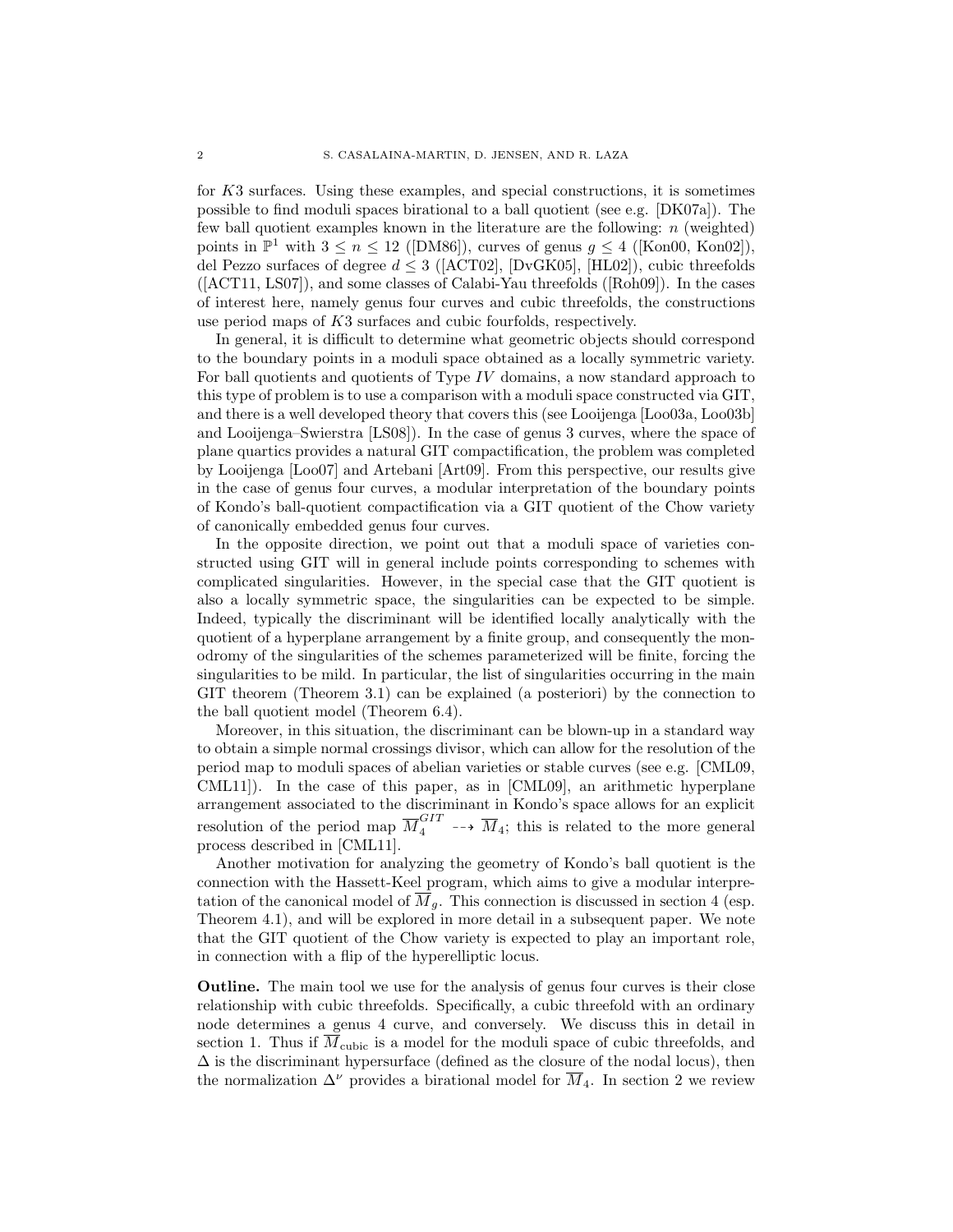the results of Allcock [All03] on the GIT quotient for the moduli space of cubic threefolds, and we show that there is a natural GIT quotient for cubic threefolds with a fixed singular point  $(X, p)$ . This quotient (via the construction in §1) gives a birational model  $\overline{M}_4^{GIT}$  of the moduli of genus four curves. We then show that this quotient actually coincides with a GIT quotient of the Chow variety  $Chow_{4,1}$  of canonically embedded genus four curves (Theorem 2.11). We note that in contrast to the cases of genus 3 curves and cubic threefolds, there exist many natural choices for constructing a GIT quotient for genus 4 curves. However, only one choice, the space  $\overline{M}_4^{GIT}$  $\mathcal{L}_4^{GII}$ , compares well with the ball quotient  $(\mathcal{B}_9/\Gamma)^*$ .

In section 3 we describe the stability for the quotient  $\overline{M}_4^{GIT}$  $_{4}^{GIT} \cong \text{Chow}_{4,1} \# \text{SL}(4)$ (Theorem 3.1). Then, in section 4, we identify  $\overline{M}_4^{GIT}$  with a step in the Hassett-Keel program (Theorem 4.1). We note that a partial analysis of the GIT on  $Chow_{4,1}$ was done by H. Kim [Kim08] (motivated by the Hassett–Keel program). The approach of [Kim08] is to directly compute GIT stability conditions for Chow varieties (vs. our approach via cubic threefolds); our results agree with those of Kim. However, to our knowledge, Theorem 3.1 is the first complete analysis for GIT stability on Chow<sub>4,1</sub>, and also the first description of the Hassett–Keel space  $\overline{M}_{4}\left(\frac{5}{9}\right)$ . We also point out a related GIT computation (also motivated by Hassett–Keel program): GIT for genus 4 curves viewed as (3, 3) curves on a smooth quadric due to Fedorchuk [Fed11].

In section 5, we recall the basic results of Kondo [Kon00]. In addition, we discuss some arithmetic results, e.g. the Baily–Borel compactification (Theorem 5.12), regarding the ball quotient model. The main result of the section is a computation of the canonical polarization of the ball quotient using Borcherds' automorphic form (Theorem 5.14). In the final section, we prove the main result comparing the GIT quotient to the ball quotient (Theorem 6.4). The proof uses the general framework due to Looijenga [Loo03a] and the key point in this context is the computation of the correct polarizations on the two spaces (Theorem 5.14). Finally, we note that both the GIT and ball quotient constructions for genus 4 curves are compatible with those for cubic threefolds ([ACT11]). Thus, our result essentially describes the restriction to the discriminant of the [ACT11, LS07] results.

Acknowledgements. We would like to thank D. Allcock, S. Kondo, B. Hassett and E. Looijenga for discussions we have had on this topic. We are especially thankful to S. Kondo who shared with us some material related to the automorphic form computations in Section 5.4.

Notation and conventions. We work over the complex numbers  $\mathbb{C}$ . All schemes will be taken to be of finite type over  $\mathbb{C}$ . A *curve* is a reduced, connected, complete scheme of pure dimension 1. We use the standard  $ADE$  classification of simple singularities and we will say isolated hypersurface singularities of different dimensions are of the same type if one is a stabilization of the other (see e.g. [AGZV85]). We will use the notation  $M_4^{nh}$  and  $M_4^{ns}$  to denote the open subsets of  $M_4$  parameterizing smooth non-hyperelliptic curves, and smooth (Brill-Noether) non-special curves (i.e. without vanishing theta null), respectively.  $\overline{M}_4^{GIT}$  $\frac{1}{4}$  is the GIT compactification of canonical curves constructed in §2, and  $(B_9/\Gamma)^*$  is the Baily-Borel compactification of Kondo's ball quotient model.  $\Sigma$  and  $V$  will denote the divisors of nodal curves and curves with vanishing theta null respectively in the  $\overline{M}_4^{GIT}$  model. By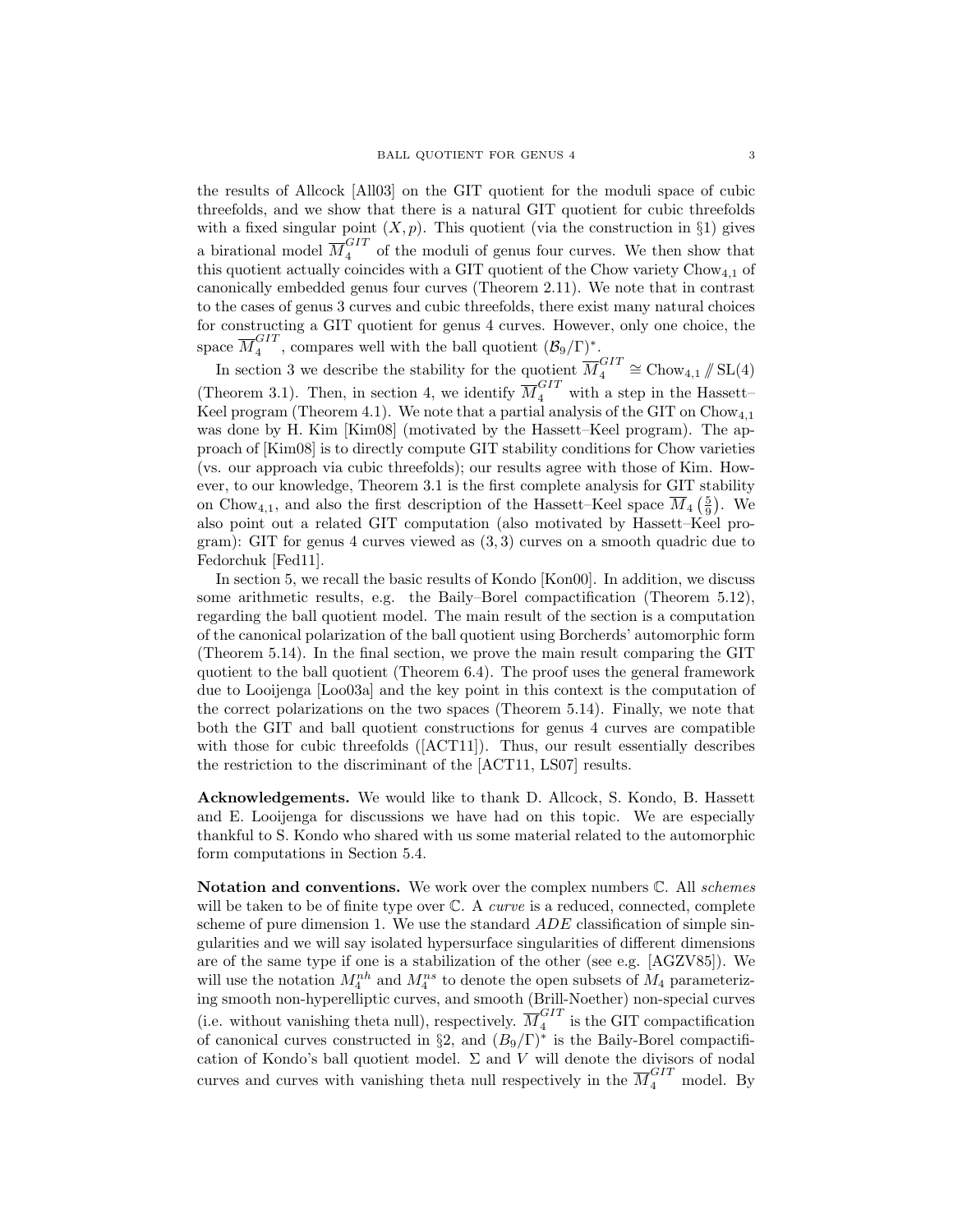abuse of notation, we will sometimes use  $\Sigma$  and V to denote analogous divisors on related spaces.

#### 1. Preliminaries on canonical genus 4 curves and cubic 3-folds

In this paper, we will be interested in a GIT quotient of the space of canonically embedded, non-hyperelliptic, genus four curves. Such curves are the complete intersection of a quadric and cubic in  $\mathbb{P}^3$ . Although these complete intersections can be parameterized naturally by a subset of the Hilbert scheme, or Chow variety, we find it is more convenient to work with the closely related projective bundle  $\mathbb{P}E$ parameterizing subschemes of  $\mathbb{P}^3$  with ideal defined by a quadric and cubic (§1.1; for the relation to the Hilbert scheme see [RV02]). The GIT quotient we consider is induced by a GIT problem for cubic threefolds. In §1.2 we review the connection between genus four canonical curves and singular cubic threefolds. Finally, in §1.3, we discuss associated maps among the spaces introduced.

1.1. Complete intersections and genus four curves. A smooth, genus 4, nonhyperelliptic curve is the complete intersection of a quadric and a cubic in  $\mathbb{P}^3$ . We will call a scheme (resp. complete intersection) defined by a quadric and a cubic in  $\mathbb{P}^3$  a  $(2,3)$ -scheme (resp.  $(2,3)$ -complete intersection). The parameter space for (2, 3)-schemes is a projective bundle

$$
\pi: \mathbb{P} E \to \mathbb{P} H^0(\mathbb{P}^3, \mathbb{O}_{\mathbb{P}^3}(2)) \cong \mathbb{P}^9
$$

over the space of quadrics in  $\mathbb{P}^3$ . In this section, we discuss the geometry of  $\mathbb{P}E$ .

The vector bundle E, defining  $\mathbb{P}E$ , can be constructed in the following way. A  $(2, 3)$ -scheme C is defined by a quadric Q, say given by the equation q, and a cubic equation f defined modulo q. Thus, the fiber of the bundle E over a point  $[q] \in \mathbb{P}^9$ will be given by the exact sequence

$$
0 \to H^0(\mathbb{P}^3, \mathcal{O}_{\mathbb{P}^3}(1)) \xrightarrow{q} H^0(\mathbb{P}^3, \mathcal{O}_{\mathbb{P}^3}(3)) \to E_q \to 0.
$$

Globally, one can define the bundle E via the following exact sequence on  $\mathbb{P}^9$ ,

(1.1) 
$$
0 \to \pi_{2*} (\mathcal{I}_{\mathcal{Q}} \otimes \pi_1^* \mathbb{O}_{\mathbb{P}^3}(3)) \to \pi_{2*} (\pi_1^* \mathbb{O}_{\mathbb{P}^3}(3)) \to E \to 0,
$$

where  $\mathcal{Q} \subset \mathbb{P}^3 \times \mathbb{P}^9$  is the universal quadric, and  $\pi_1$  and  $\pi_2$  are the natural projections onto  $\mathbb{P}^3$  and  $\mathbb{P}^9$  respectively.

The cohomology of projective bundles is well understood. Namely,  $H^*(\mathbb{P}E, \mathbb{Z})$ is a free module over  $H^*(\mathbb{P}^9, \mathbb{Z})$  with basis  $1, h, \ldots, h^{15}$ , where  $h = \mathcal{O}_{\mathbb{P}E}(1)$ . Also, Pic( $\mathbb{P}E$ ) is a free, rank two Z-module generated by h and  $\eta$ , where  $\eta = \pi^* \mathbb{O}_{\mathbb{P}^9}(1)$ . We will denote by  $\mathcal{O}(a, b)$  the line bundle on  $\mathbb{P} E$  of class  $a\eta + bh$ .

There are some geometric subloci of  $P E$  that will be of interest. A smooth genus four curve is said to have a vanishing theta null if its canonical model lies on a quadric cone in  $\mathbb{P}^3$ . We set  $V \subseteq \mathbb{P}E$ , the vanishing theta null locus, to be the locus of (2, 3)-schemes whose defining quadric is singular. Note that this is the pull-back from  $\mathbb{P}^9$  of the discriminant for quadric hypersurfaces in  $\mathbb{P}^3$ , and consequently, V is irreducible with generic point corresponding to a (2, 3)-complete intersection lying on a quadric cone. We set  $\Sigma \subseteq \mathbb{P}E$  to be the discriminant locus; that is the locus of singular  $(2, 3)$ -schemes. This is a divisor, and the generic point of  $\Sigma$  corresponds to a  $(2, 3)$ -complete intersection with a unique singularity, which is a node. In particular, the locus of (2, 3)-schemes with a singularity worse than a node is of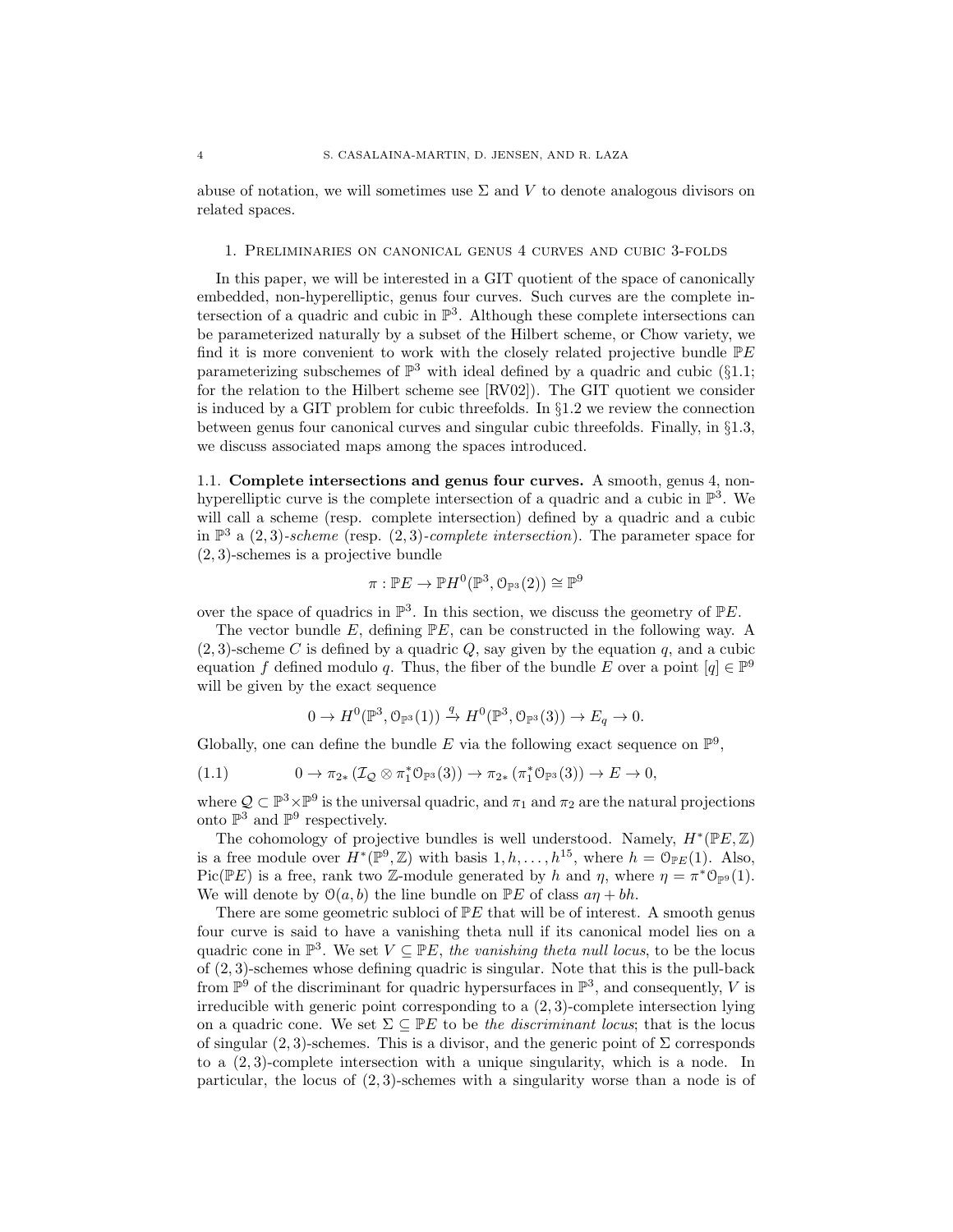codimension at least two (in fact the locus of curves with  $A_2$  singularities is of codimension two).

Let  $\mathcal{C} \to \mathbb{P}E$  be the universal  $(2,3)$ -scheme over  $\mathbb{P}E$ . Let  $\mathcal{C}^{\circ} \to \mathbb{P}E^{\circ}$  be the family of stable curves; the observation above shows that the complement of  $\mathbb{P}E^{\circ}$  in  $\mathbb{P}E$ has codimension two. There is an induced morphism  $\mathbb{P}E^{\circ} \to \overline{M}_4$ ; the pull-back of the  $\lambda$  and  $\delta$  class then can be extended to PE over the codimension two locus. Slightly abusing notation, we will denote these classes on  $\mathbb{P}E$  again by  $\lambda$  and  $\delta$ . Note that  $\delta$  agrees with  $\Sigma.$ 

**Proposition 1.2.** Let  $\eta = \pi^* \mathbb{O}_{\mathbb{P}^9}(1)$  and  $h = \mathbb{O}_{\mathbb{P}E}(1)$  be the standard generators of Pic( $\mathbb{P}E$ ). Then  $K_{\mathbb{P}E} = -14\eta - 16h$  and

$$
V = 4\eta
$$
  

$$
\Sigma = 33\eta + 34h.
$$

We also have,

$$
\begin{array}{rcl}\n\lambda & = & 4\eta + 4h \\
\delta & = & 33\eta + 34h,\n\end{array}
$$

and conversely  $\eta = (17/2)\lambda - \delta$  and  $h = -(33/4)\lambda + \delta$ .

Proof. The computation of the canonical class of a projective bundle is standard. The locus V is the pull-back of the discriminant for quadric surfaces in  $\mathbb{P}^3$ , which has degree four. The remaining classes can be computed with test curves. For instance, one can fix a general quadric surface, and consider a general pencil of cubics. Or alternatively, one can fix a general cubic surface, and consider a general pencil of quadrics. The classes of these two test curves are dual to the classes of h and  $\eta$  respectively. Computing  $\lambda$  and  $\delta$  on these test curves is standard. See for instance Harris–Morrison [HM98, p.170-171] for the  $\lambda$  class. The  $\delta$  class can be computed easily, using for instance the standard method of topological Euler characteristics for Lefschetz pencils of curves on a smooth surface.  $\Box$ 

1.2. Cubic threefolds and genus four curves. We begin by reviewing the following well known construction. Given a hypersurface  $X \subset \mathbb{P}^n$  of degree d with a singularity of multiplicity  $d-1$  at the point  $p = (1, 0, \ldots, 0)$ , an equation for X can be written as

$$
x_0q(x_1,\ldots,x_n)+f(x_1,\ldots,x_n)
$$

with q and f homogeneous of degrees  $d-1$  and d respectively. The ideal  $(q, f)$  defines a scheme  $Y \subseteq \mathbb{P}^{n-1}$  of type  $(d-1,d)$ . Conversely, given a complete intersection  $Y \subseteq \mathbb{P}^{n-1}$  of type  $(d-1, d)$  together with a choice of generators q and f of the defining ideal, there is a hypersurface  $X \subset \mathbb{P}^n$  of degree d with a singularity of multiplicity  $d-1$  at the point  $(1,0,\ldots,0)$  defined by the equation  $x_0q+f$ . In particular, in the case of cubic threefolds, setting  $D_0 \subseteq \mathbb{P}H^0(\mathbb{P}^4, \mathbb{O}_{\mathbb{P}^4}(3))$  to be the subset of cubic polynomials that are singular at  $p$ , we get an isomorphism

$$
(1.3) \t\t D_0 \cong V_2 \times V_3,
$$

where  $V_i = H^0(\mathbb{P}^3, \mathbb{O}_{\mathbb{P}^3}(i))$  for  $i = 2, 3$  denotes the vector spaces of quadrics and cubics in  $\mathbb{P}^3$  respectively.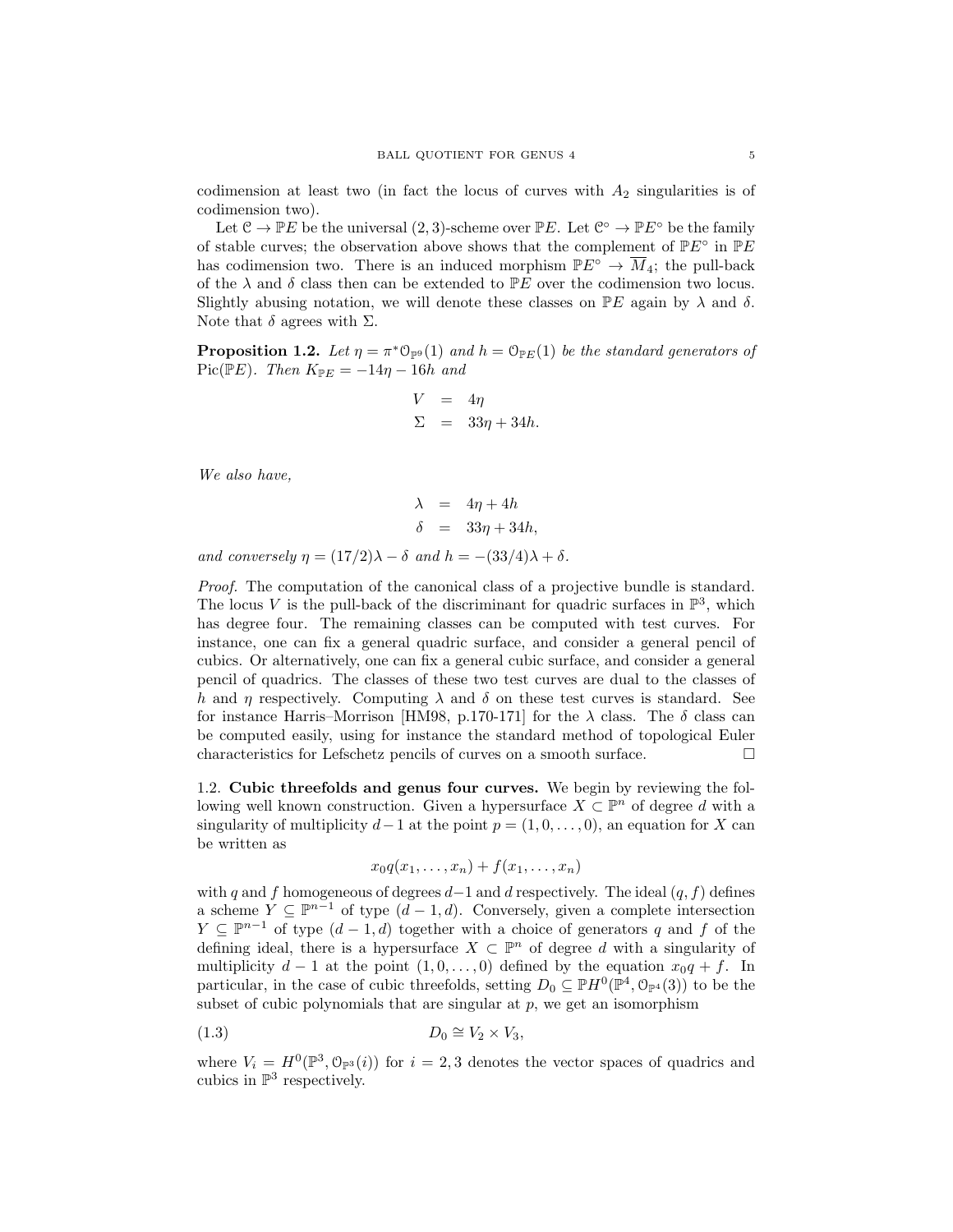It is also convenient to have the following more coordinate free description of this relationship. Given a hypersurface  $X$  as above, consider the projection from  $p = (1, 0, \ldots, 0);$  this gives a dominant birational map

$$
\pi_p: X \dashrightarrow \mathbb{P}^{n-1} = V(x_0) \subset \mathbb{P}^n
$$

given by  $(x_0 : \ldots : x_n) \mapsto (0 : x_1 : \ldots : x_n)$ . Since the projection  $\mathbb{P}^n \dashrightarrow \mathbb{P}^{n-1}$  is resolved by blowing up the point  $p$ , the same is true for the map from  $X$ . Clearly the exceptional locus of the map  $\widetilde{X} := B \vert_p X \to \mathbb{P}^{n-1}$  is the proper transform of the lines lying on  $X$  passing through  $p$  and one can check that this is the cone over  $Y = V(q, f) \subseteq V(x_0) = \mathbb{P}^{n-1}$  (see e.g [CG72, Lem. 6.5] or [AK77, Lem. 1.5]).

We now recall the well known connection between the singularities of  $X$  and the singularities of Y. First observe that if  $p' \in X$  is a singular point other than p, then since mult<sub>p</sub>  $X = d - 1$ , it follows that the line  $\overline{pp'}$  is contained in X. Thus for every singular point  $p' \neq p \in X$ , we have  $\pi_p(p') \in Y$ . Now fix  $y \in Y =$  $V(q) \cap V(f) \subseteq V(x_0) = \mathbb{P}^{n-1}$ . The following are well known, and elementary to check (e.g. [Wal98]):

- i) If Y is smooth at y, X is smooth along the line  $\overline{py}$  except at p.
- ii) If Y has a singularity at y and  $V(q)$  is smooth at y, X has exactly two singular points p, p' on the line  $\overline{py}$ . Moreover, if Y has a singularity of type T at y, the singularity of X at  $p'$  has type T.
- iii) If Y has a singularity at y,  $V(q)$  is singular at y, and  $V(f)$  is smooth at y, the only singularity of X along  $\overline{py}$  is at p. Moreover, if Y has a singularity of type T at y,  $Bl_p X$  has a singularity at of type T at y (where we have identified the exceptional divisor with  $V(x_0)$ .
- iv) If  $V(q)$  and  $V(f)$  are both singular at y, X is singular along  $\overline{py}$ .

It follows that if X has only isolated singularities, then the singularities of  $\text{Bl}_n X$ are in one-to-one correspondence, including the type, with the singularities of  $Y$ .

Remark 1.4. If  $y \in V(q, f)$  is a singular point of a complete intersection, then y is a hypersurface singularity if and only if  $V(q)$  and  $V(f)$  are not both singular at y; thus the comparison of types above is well defined using the stabilization of singularities.

Using the classification of singularities (esp. [AGZV85, §15, §16]), it is possible to make stronger statements in our situation. Namely, we have the following consequences for cubic threefolds with mild singularities, established in [CML09]. Recall our convention that a curve is reduced, but possibly irreducible.

**Proposition 1.5** ([CML09, §3]). Let  $q(x_1, \ldots, x_4)$  (resp.  $f(x_1, \ldots, x_4)$ ) be a homogeneous quadric (resp. cubic) polynomial on  $\mathbb{P}^3$ . Set  $X = V(x_0q + f) \subseteq \mathbb{P}^4$  and  $C = V(q, f) \subseteq \mathbb{P}^3$ . Then X has isolated singularities if and only if C is a curve with at worst hypersurface singularities. Assuming either of these equivalent conditions hold:

(1) The singularities of  $Bl_p X$ , the blow-up of X at  $p = (1, 0, 0, 0, 0)$ , are in oneto-one correspondence with the singularities of  $C$ , including the type. Note that if p is a singularity of type  $A_k$ , then  $\text{Bl}_p X$  has a unique singular point along the exceptional divisor, which is of type  $A_{k-2}$  (smooth for  $k \leq 2$ ). Similarly, if p is of type  $D_4$  there are exactly three singular points of type  $A_1$  along the exceptional divisor.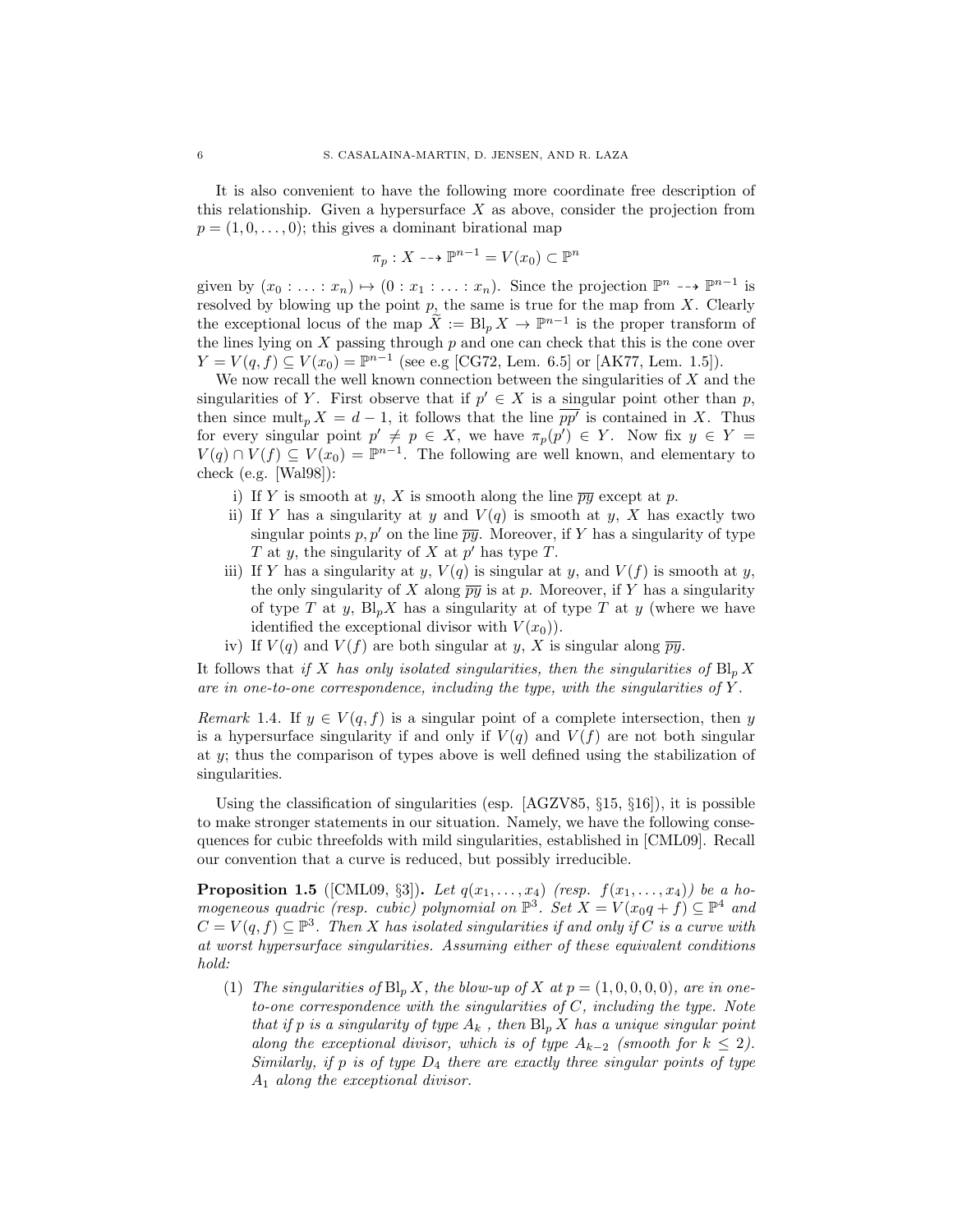- (2) The singularities of X are at worst of type  $A_k$ ,  $k \in \mathbb{N}$ ,  $D_4$  if and only if the singularities of C are at worst of type  $A_k$ ,  $k \in \mathbb{N}$ ,  $D_4$  and either Q is irreducible, or  $Q$  is the union of two distinct planes and  $C$  meets the singular line of  $Q$  in three distinct points. Moreover, under either of these equivalent conditions, the singularity of  $X$  at  $p$  is of type:
	- (a)  $A_1$  if and only if  $Q$  is a smooth quadric;
	- (b)  $A_2$  if and only if  $Q$  is a quadric cone and  $C$  does not pass through the vertex;
	- (c)  $A_k$   $(k \geq 3)$  if and only if Q is a quadric cone, C passes through the vertex v, and the singularity of C at v is of type  $A_{k-2}$ ;
	- (d)  $D_4$  if and only if Q is the union of two distinct planes and C meets the singular line of Q in three distinct points.

In addition to cubics with isolated singularities, we need to consider the so-called chordal cubic threefolds. Namely, we recall that the secant variety of a rational normal curve in  $\mathbb{P}^4$  is a cubic hypersurface, which is singular exactly along the rational normal curve; we will call this a chordal cubic (threefold). Occasionally, we will need to fix a specific chordal cubic. We set the standard rational normal curve in  $\mathbb{P}^n$  to be the one given by the map  $(t:s) \mapsto (t^n, t^{n-1}s, \ldots, s^n)$ . The secant variety to the standard rational normal curve in  $\mathbb{P}^4$  is called the standard chordal *cubic (threefold)*; note that the singular locus contains the point  $p = (1, 0, 0, 0, 0)$ . The following is easily established:

**Lemma 1.6.** If X is the standard chordal cubic, then the associated  $(2,3)$ -scheme is

$$
C = V(x_2x_4 - x_3^2, x_1(x_1x_4 - x_2x_3) - x_2(x_1x_3 - x_2^2)) \subseteq \mathbb{P}^3,
$$

and the support of C is the standard rational normal curve in  $\mathbb{P}^3$ . Conversely, given  $a(2,3)$ -scheme in  $\mathbb{P}^3$  with support equal to a rational normal curve, the associated cubic is a chordal cubic.  $\Box$ 

Proof. We provide a brief sketch, and leave the details to the reader. The equations for the (2, 3)-scheme associated to the standard chordal cubic are easily worked out from its determinantal description. One can check directly that the support is the standard rational normal curve of degree three. Conversely, given a (2, 3)-scheme in  $\mathbb{P}^3$  with support equal to a rational normal curve of degree three, one uses i)-iv) above to show that the singular locus of the associated cubic  $X$  contains a rational normal curve of degree four. One concludes (from the paragraph before i)-iv) that X contains a chordal cubic, finishing the proof.  $\square$ 

1.3. Rational maps to moduli spaces of curves. Let  $\mathcal{H}_{cub} \cong \mathbb{P}^{34}$  be the Hilbert scheme of cubics in  $\mathbb{P}^4$  and  $\Delta \subset \mathcal{H}_{cub}$  the discriminant. We define  $\Delta_0 \subset \Delta$  to be the locus of cubics that are singular at the point  $p = (1, 0, 0, 0, 0) \in \mathbb{P}^4$ . Clearly  $\Delta_0$ is a projective space and  $\Delta_0 = \mathbb{P}D_0$  (see §1.2). The isomorphism (1.3) induces a rational map

$$
\Delta_0 \dashrightarrow \mathbb{P} V_2 \times \mathbb{P} V_3.
$$

Composing with the rational map  $\mathbb{P}V_2 \times \mathbb{P}V_3 \longrightarrow \mathbb{P}E$  gives

$$
\Delta_0 \dashrightarrow \mathbb{P}E.
$$

This is regular outside of the locus of cubics that are reducible or have a triple point at p; indeed the map is given by the rule  $[x_0q+f] \mapsto ([q], [\bar{f}])$ , with  $\bar{f}(=f)$ mod q), which is defined so long as q is non-zero and f is not divisible by q.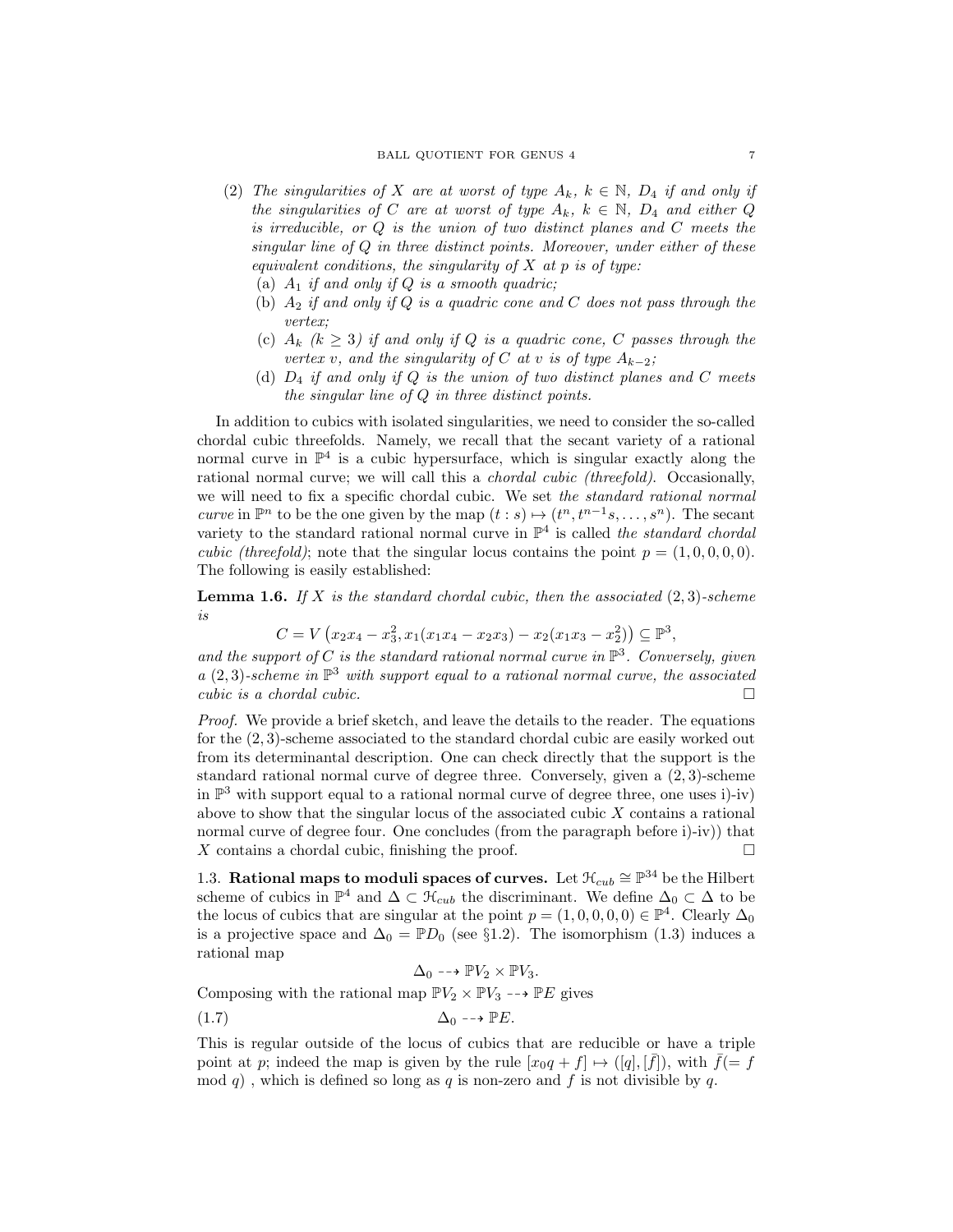We have seen that there is a morphism  $\mathbb{P} E^{\circ} \to \overline{M}_4$ , where  $\mathbb{P} E^{\circ}$  is the locus of (2, 3)-schemes with at worst nodal singularities. Let  $\Delta_0^{A_1}$  be the locus of cubics, singular at  $p$ , which have only nodes as singularities. From Proposition 1.5 it follows that there is a morphism

$$
\Delta_0^{A_1} \to \mathbb{P} E^{\circ} \to \overline{M}_4.
$$

Let  $G'$  be the subgroup of  $SL(5)$  that fixes the point p. This group, and its action on  $\Delta_0$ , will be investigated in more detail in section 2 below. For now, we note that it is elementary to check that the morphism  $\Delta_0^{A_1} \to \overline{M}_4$  is G'-invariant. We will consider the GIT problem later, but for now, we can conclude that there is a map of sets

$$
\Delta_0^{A_1}/G' \to \overline{M}_4.
$$

We now consider the map in the opposite direction. Given a smooth genus four curve C, the canonical model is a  $(2,3)$ -complete intersection in  $\mathbb{P}^3$ , where  $\mathbb{P}^3$  has been identified with  $\mathbb{P}H^0(C, K_C)^{\vee}$ . The curve C lies on a unique quadric defined by say  $q$ , and on a cubic  $f$ , unique up to linear multiples of  $q$ . Thus we get exactly the data of a  $G'$  orbit of a point in  $\Delta_0$ .

We expand this construction to families. Let  $\overline{M}_{4}^{(2,3)}$  be the locus of curves C such that the canonical model  $\phi(C)$  satisfies  $h^0(\mathbb{P}^3, I_{\phi(C)}(2)) = 1$  and  $h^0(\mathbb{P}^3, I_{\phi(C)}(3)) =$ 5; let  $\overline{\mathcal{M}}_4^{(2,3)}$  be the associated sub-stack of  $\overline{\mathcal{M}}_4$ . Let  $g: \mathcal{C} \to B$  be a family in  $\overline{\mathcal M}_4^{(2,3)}$ <sup>(2,3)</sup>. Let  $B' \to B$  be an étale cover such that for the induced family  $g' : \mathcal{C}' \to B'$ , the bundle  $g'_*\omega_{\mathcal{C}'/B'}$  is trivialized. The relative canonical embedding can then be viewed as a family of curves in  $\mathbb{P}^3$ . The family being an object of  $\overline{\mathcal{M}}_4^{(2,3)}$  $\int_4^{(2,0)}$  implies that this is a family of  $(2,3)$ -complete intersections in  $\mathbb{P}^3$ . Moreover, the family of quadrics is well-defined up to the action of  $SL(4)$ , and the family of cubics is well defined up to the linear combinations of the quadric. In other words, we get a well defined map of sets  $B \to \Delta_0/G'$ . This induces a map of the underlying sets  $\overline{M}_{4}^{(2,3)} \rightarrow \Delta_0/G'$ . Once we establish a GIT quotient (scheme) for the target in the subsequent sections, we will be able to conclude that this induces a morphism

$$
\overline{M}_4^{(2,3)} \to \Delta_0/\!\!/ G'.
$$

Note that a theorem of Rosenlicht (see also [KM09, Thm. 4.3]) states that an integral curve of genus g and degree  $2g - 2$  in  $\mathbb{P}^{g-1}$  is non-hyperelliptic, Gorenstein, and is its own canonical model. A theorem due to Fujita (see also [KM09, Prop. 5.5) states that such a curve is projectively normal, in the sense that for every  $n \geq$ 1, the hypersurfaces of degree n cut out a complete linear system. In particular, we conclude that the generic points of the boundary divisors  $\delta_0$ ,  $\delta_1$  in  $\overline{M}_4$  are contained in  $\overline{M}_4^{(2,3)}$  $\frac{1}{4}$ .

**Example 1.8.** Let  $B \subseteq \mathbb{C}$  be the unit disc. Let  $\mathbb{C} \to B$  be a generic deformation of a generic curve  $C \in \delta_2$ . This defines a morphism  $B \to \overline{M}_4$  passing through the generic point of  $\delta_2$ , and via the construction above, a map  $B^{\circ} = B - B \setminus \{0\} \to \Delta_0/\!\!/ G'.$ We want to describe an extension of this morphism over the central point. To do this, label the irreducible components of the central fiber  $C$  as  $C_1$  and  $C_2$ , and let us say they are attached at the points  $p_1$  and  $p_2$  respectively. Blow-up C at the points which are the hyperelliptic involutions of  $p_1$  and  $p_2$  on the respective curves, as well as at  $p_1 = p_2$ . The result is a family with central fiber a chain of five curves:  $C_1, C_2$ , and three rational curves. Twisting the relative dualizing sheaf by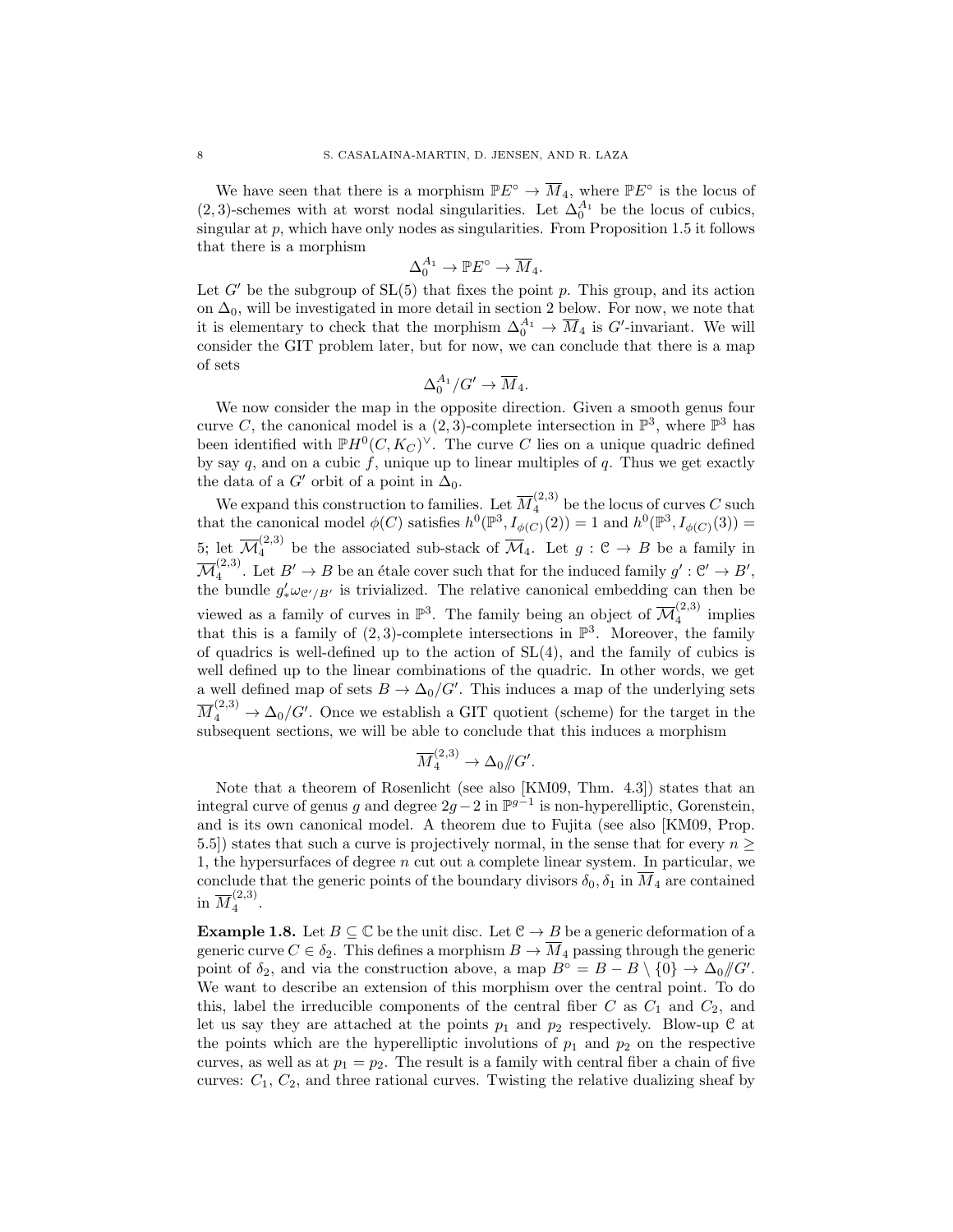the appropriate divisors on the total space of the family supported on  $C$ , gives a line bundle which is degree one on each of the two rational tails, degree four on the rational bridge, and degree zero on the genus two curves. The morphism associated to the line bundle gives a family of smooth  $(2, 3)$  curves degenerating to a curve which consists of two lines meeting a degree four smooth rational curve in distinct points; the singularity type of each intersection is type  $A_5$  (i.e. the singularity type of the central fiber is  $2A_5$ ). The associated family of cubics, say  $\mathcal{X} \to B$  has generic fiber equal to a cubic with a unique singularity, which is a singularity of type  $A_1$  at  $p = (1, 0, 0, 0, 0)$ . The central fiber has exactly three singularities, one of type  $A_1$ at  $p$ , and two  $A_5$  singularities.

# 2. GIT FOR  $q = 4$  curves via cubic 3-folds

In this section we discuss a compact GIT model  $\overline{M}_4^{GIT}$  $\frac{641}{4}$  for canonical genus 4 curves induced from the GIT quotient for the moduli space of cubic 3-folds. We then consider the projective bundle  $\mathbb{P}E$ , discussed in §1.1, parameterizing  $(2,3)$ -schemes (in  $\mathbb{P}^3$ ), and show that  $\overline{M}_4^{GIT}$  $\mathbb{Z}_4^{GIT} \cong \mathbb{P}E/\hspace{-3pt}/_{\mathcal{O}(3,2)} SL(4)$  (Proposition 2.7). Finally, we identify  $\overline{M}_4^{GIT}$  with a more standard GIT quotient, the GIT quotient of the Chow variety  $Chow_{4,1}$  associated to genus 4 curves.

2.1. GIT for cubic 3-folds. We start by reviewing the results of Allcock [All03] on the GIT quotient for cubic threefolds. As usual, change of coordinates gives an action of  $G = SL(5, \mathbb{C})$  on  $\mathcal{H}_{cub} \cong \mathbb{P}^{34}$  and there is a GIT quotient  $\mathcal{H}_{cub} / \mathcal{G}$ . To describe the GIT stability of cubic threefolds, Allcock [All03, p.2] considers the family of cubics

$$
F_{A,B} = x_0(x_3^2 - x_2x_4) + Ax_2^3 + Bx_1x_2x_3 + x_1^2x_4,
$$

(for  $(A, B) \in \mathbb{C}^2 \setminus \{(0, 0)\}\)$  and the cubic threefold (not of type  $F_{A,B}$ ) defined by

$$
F_D = x_0 x_1 x_2 + x_3^3 + x_4^3.
$$

In particular, the case  $A = 1, B = 2$  gives the chordal cubic discussed above:

$$
F_c = -\det\left(\begin{array}{ccc} x_0 & x_1 & x_2 \\ x_1 & x_2 & x_3 \\ x_2 & x_3 & x_4 \end{array}\right).
$$

Note that these cubics are singular at the point  $p = (1, 0, \ldots, 0)$ ; thus they belong to the locus  $\Delta_0 \subset \mathcal{H}_{cub}$ . Note also that the involution  $\tau \in SL(5,\mathbb{C})$  determined by  $x_i \mapsto x_{4-i}$  has the property that  $\tau F_{A,B} = F_{A,B}$ . Consequently every cubic in  $F_{A,B}$  is singular at  $p' := \tau(p) = (0,0,0,0,1)$  as well, and if the singularity at p is isolated, then the singularities at  $p$  and  $p'$  are of the same type. One can also check that  $F_{0,B}$  has an  $A_1$  singularity at the point  $(0, 0, 1, 0, 0)$ .

Let  $X_1$  and  $X_2$  be cubic threefolds. We say that  $X_1$  degenerates to  $X_2$  if the latter is in the closure of the G-orbit of the former. For a hypersurface in  $\mathbb{P}^n$ , the quadratic terms of a singularity define a quadric form on the tangent space to  $\mathbb{P}^n$ . The kernel of this form determines a linear subspace of  $\mathbb{P}^n$ , called the null space of the singularity; the dimension of this space is called the nullity (and also the corank). The nullity of an  $A_n$   $(n > 1)$  singularity is one, and the nullity of a  $D_4$ singularity is two. We also note the following. Let  $X$  be a cubic threefold with a double point  $x \in X$ . Let  $\pi_x : \mathbb{P}^4 \dashrightarrow \mathbb{P}^3$  be the projection from x. Let  $Q_x \subseteq \mathbb{P}^3$  be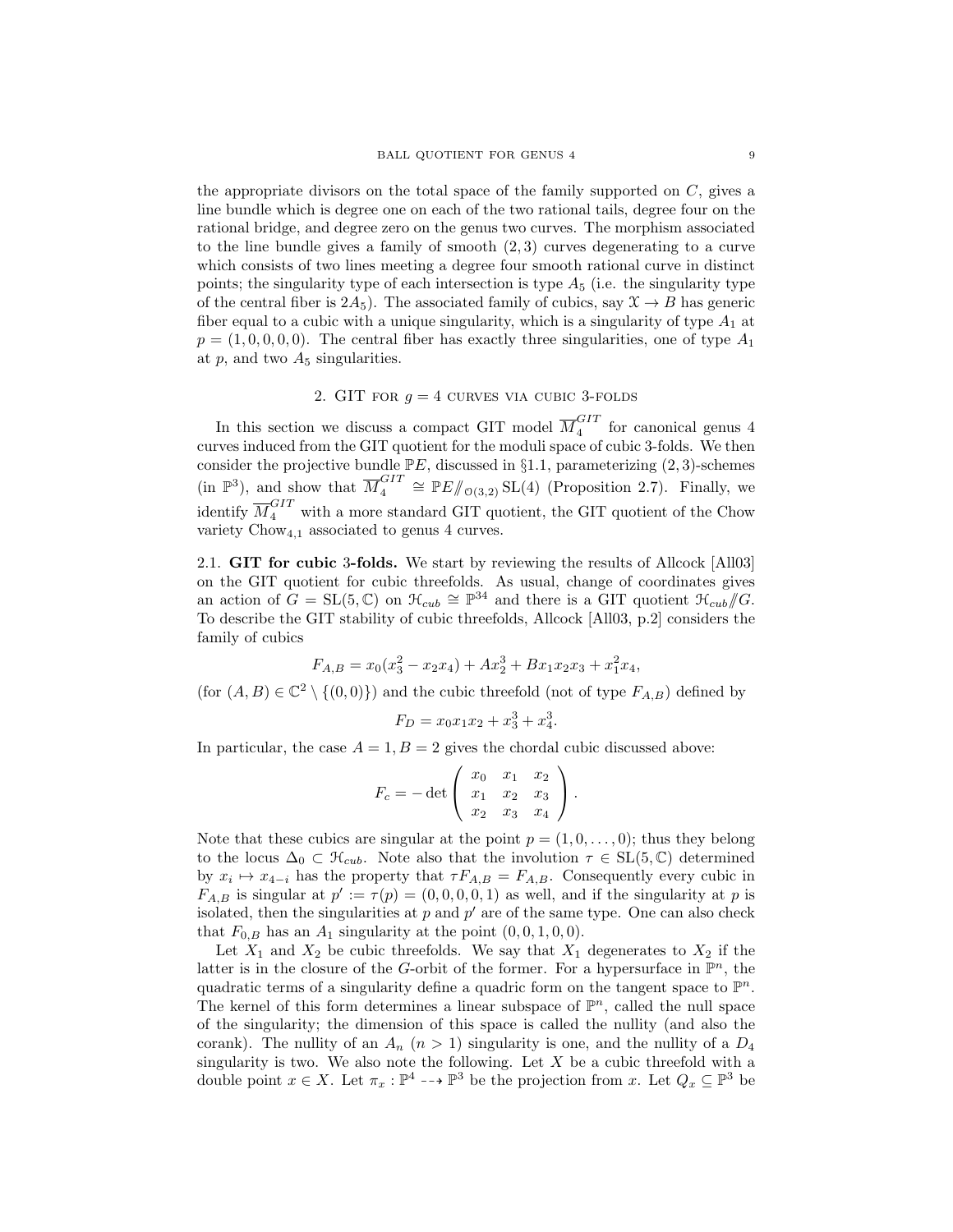the quadric determined by  $x$ . The null space associated to  $x$  can be identified with  $\pi_x^{-1}(\operatorname{Sing} Q_x).$ 

Now, we can state the GIT analysis for cubic threefolds as follows.

**Theorem 2.1** (Allcock [All03]). Let  $X \in \mathcal{H}_{cub}$  be a cubic threefold. The GIT stability of X with respect to the natural linearization is described as follows.

- (1) X is stable if and only if it has at worst  $A_1, \ldots, A_4$  singularities.
- (2) The minimal orbits of strictly semi-stable cubic threefolds are the orbits of  $F_D$  and of the  $F_{A,B}$ ; i.e. these are the poly-stable cubics.
- (3)  $X$  is strictly semi-stable if and only if
	- (a) X contains a  $D_4$  singularity, in which case X degenerates to  $F_D$ , or,
	- (b) X contains an  $A_5$  singularity, in which case X degenerates to  $F_{A,B}$ for some A, B such that  $4A/B^2 \neq 1$ , or,
	- (c) X contains an  $A_n$  singularity  $(n \geq 6)$ , but does not contain any of the planes containing its null line, in which case  $X$  degenerates to  $F_c$ , or, (d)  $X$  is a chordal cubic.
- (4) X is unstable if and only if
	- (a) X has non-isolated singularities and is not a chordal cubic, or,
	- (b) X contains an isolated singularity other than an  $A_1, \ldots, A_5$  or  $D_4$  singularity, and, if this singularity is of type  $A_n$   $(n \geq 6)$  then X contains a plane containing its null line.

Remark 2.2. The following, shown in [All03], clarifies which cubics are parameterized by  $F_{A,B}$  and  $F_D$ .  $V(F_{A,B}) \cong V(F_{A',B'})$  if and only if  $4A/B^2 = 4A'/B'^2 \in$  $\mathbb{C} \cup \infty$ . If  $4A/B^2 \neq 0, 1$ , then  $F_{A,B}$  has exactly two singularities, both of type  $A_5$ . If  $4A/B^2 = 0$ , then  $F_{A,B}$  has exactly three singularities, two of type  $A_5$  and one of type  $A_1$ . If  $4A/B^2 = 1$ ,  $F_{A,B}$  is a chordal cubic.  $F_D$  has exactly three singularities, each of type  $D_4$ .

2.2. The definition of the space  $\overline{M}_4^{GIT}$  $\frac{671}{4}$ . As discussed in §1 (esp. §1.3), there is close relationship between (the normalization of) the discriminant divisor in the moduli space of cubic threefolds and the moduli of canonically embedded genus 4 curves. Here we will interpret Theorem 2.1 as a GIT result for canonically embedded, genus 4 curves.

We start by defining a space  $\overline{M}_4^{GIT}$  as the normalization of the discriminant divisor for cubic 3-folds:

(2.3) 
$$
\overline{M}_4^{GIT} := \left(\Delta/\!\!/ G\right)^{\nu} \to \Delta/\!\!/ G \subset \mathcal{H}_{cub}/\!\!/ G,
$$

where  $G = SL(5)$ ,  $\Delta$  is the discriminant hypersurface in the parameter space for cubics  $\mathcal{H}_{cub} = \mathbb{P}H^0(\mathbb{P}^4, \mathbb{O}_{\mathbb{P}^4}(3))$ , and the superscript  $\nu$  denotes the normalization. The notation is justified by the fact  $\overline{M}_4^{GIT}$  $\frac{1}{4}$  is a projective variety (by construction) which is birational to the moduli of genus 4 curves  $\overline{M}_4$  (see §1.3). We also point out the following. Let  $\nu : \Delta^{\nu} \to \Delta$  be the normalization, and let  $L^{\nu}$  be the pull-back of the linearization on  $\Delta$ .  $L^{\nu}$  is ample, and it is well known that  $(\Delta/\!\!/ G)^{\nu} = \Delta^{\nu}/\!\!/ G$ . Moreover, since  $\Delta^{\nu}$  is complete, and normalization maps are finite, it follows from [MFK94, Thm. 1.19] that a point  $x \in \Delta^{\nu}$  is stable (resp. semi-stable, poly-stable) if and only if  $\nu(x)$  is stable (resp. semi-stable, poly-stable). Thus Allcock's results give a complete description of the stability conditions on  $\Delta^{\nu}$  as well.

The difficulty in immediately identifying  $\overline{M}_4^{GIT}$  with a moduli space of curves is that in obtaining a curve in  $\mathbb{P}^3$  from a singular cubic threefold, one must choose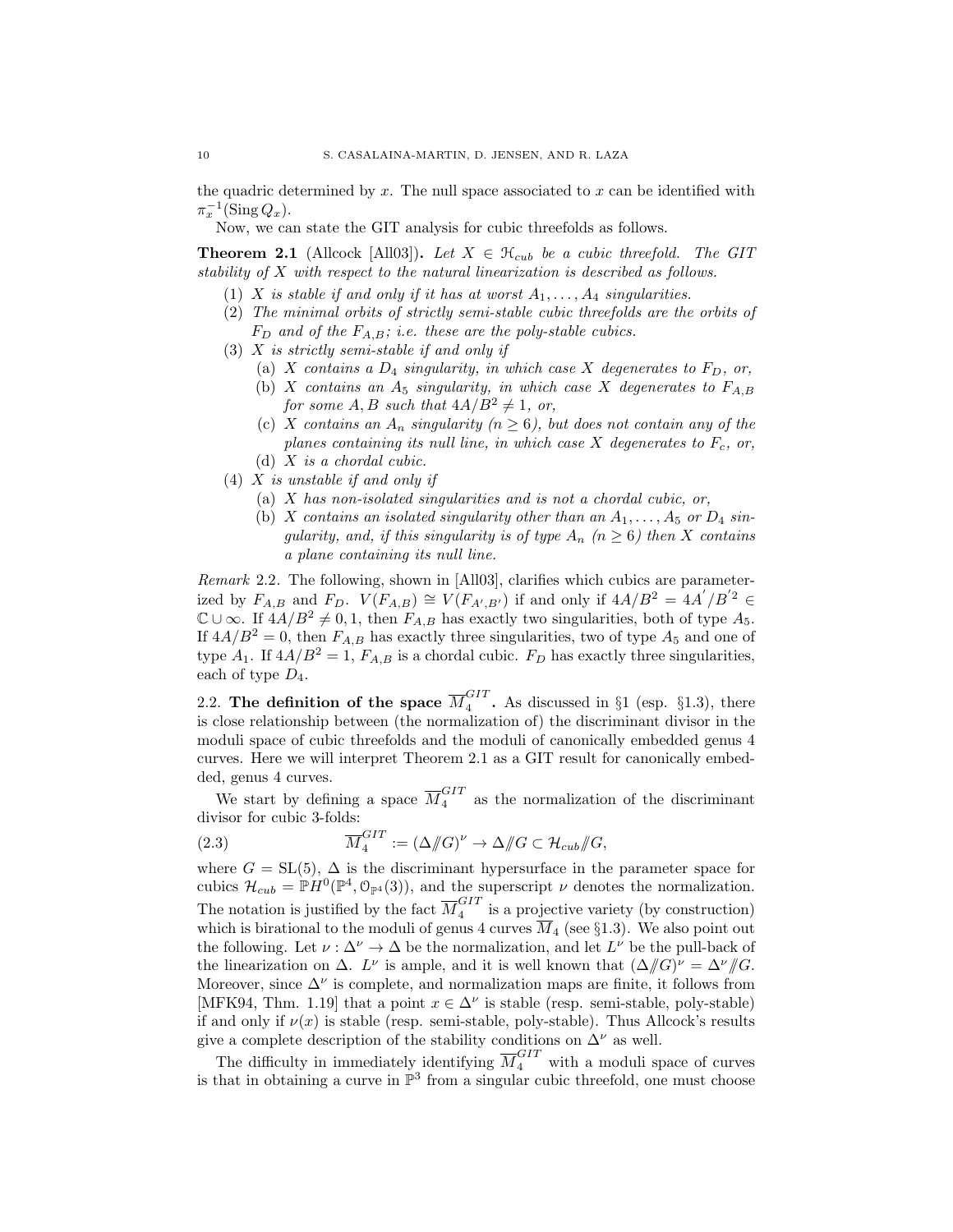a singular point, as well as a choice of coordinates for the projection. The former ambiguity is essentially taken care of by the normalization, but the latter still remains an issue. In other words, there is not a family of curves lying over  $\Delta^{\nu}$ . However, as we discussed in §1.3, there is a family of curves lying over the related space  $\Delta_0$ , the locus of cubics singular at the fixed point p. Thus, our first step is to describe  $\overline{M}_4^{GIT}$  as a quotient of  $\Delta_0$  (instead  $\Delta$ ).

2.3.  $\overline{M}_4^{GIT}$  as a non-reductive quotient. As explained above, we are interested in describing  $\overline{M}_4^{GIT}$  as a quotient of  $\Delta_0$ . The obvious choice of quotient is  $\Delta_0/\!\!/ G'$ , where  $G' \subset G$  is the parabolic subgroup stabilizing  $p \in \mathbb{P}^3$ . Since the group  $G'$  is not reductive, the main issue is to make precise the meaning of the quotient of  $\Delta_0$ by  $G'$ , and to prove that such a quotient exists.

To start, we define  $\Delta_0/\!\!/ G'$  as the Proj of the ring R' of G'-invariant sections of powers of the polarization  $\mathcal{O}(1)$  on  $\Delta_0$  (N.B.  $\Delta_0 \cong \mathbb{P}^{29}$ ). However, since G' is not reductive, finite generation of the ring  $R'$  is not automatic. Following Kirwan [Kir09, §3] (see also [DK07b]), we handle this issue by replacing the action of the non-reductive group  $G'$  by the action of a reductive group  $G$  (containing  $G'$ ) on a related quasi-projective variety. As before, we take  $G = SL(5)$  and consider the variety  $\tilde{\Delta} = G \times_{G'} \Delta_0$ , where as usual  $G \times_{G'} \Delta_0$  is the quotient of  $G \times \Delta_0$  by the free action of  $G'$ :  $h(g, X) = (gh^{-1}, hX)$  (for  $h \in G'$ ). In our situation  $G/G' \cong \mathbb{P}^4$ and it is not hard to see that  $\Delta$  coincides with the space of cubics with a marked singularity:

 $\widetilde{\Delta} = \{(X, x) \mid X \text{ is a cubic threefold singular at } x\} \subset \mathcal{H}_{cub} \times \mathbb{P}^4.$ 

It is well known that  $\Delta$  is determinantal (it is a Fitting scheme associated to a map of cotangent bundles), of the expected dimension, and normal.

Notation 2.4. Let  $X$  be a projective variety and  $L$  a (not necessarily ample) line bundle. We denote  $R(X, L) := \bigoplus_{n \geq 0} H^0(X, L^{\otimes n})$  the ring of sections of L. If a group H (not necessarily reductive) acts on L, we denote  $R(X, L)^H \subseteq R(X, L)$  the subring of H-invariant sections. If  $R(X, L)^H$  is finitely generated, then we define  $X/\!\!/_{L}H := \text{Proj } R(X, L)^{H}$ . If L is ample and H reductive,  $X/\!\!/_{L}H$  is the standard GIT quotient.

The pull back of the line bundle  $\pi_2^* \mathcal{O}_{\mathbb{P}^{34}}(1)$  to  $\widetilde{\Delta}$  gives a line bundle  $\widetilde{L}$  on  $\widetilde{\Delta}$ . Note also that the natural action of G on  $\mathcal{H}_{cub} \cong \mathbb{P}^{34}$  extends the action of G', so that

$$
G \times_{G'} \mathbb{P}^{34} \cong (G/G') \times \mathbb{P}^{34} = \mathbb{P}^4 \times \mathbb{P}^{34},
$$

where the isomorphism on the left is given by the rule  $[g, x] \mapsto (gG', gx)$ . In particular, the line bundle obtained by pulling back  $\pi_2^* \mathcal{O}_{\mathbb{P}^{34}}(1)$  to  $\tilde{\Delta}$  via the embedding

$$
\widetilde{\Delta} = G \times_{G'} \Delta_0 \subseteq G \times_{G'} \mathbb{P}^{34},
$$

(analogous to the line bundle considered in [Kir09, p.10]) is equal to  $\tilde{L}$ . In addition, and again similar to the case studied in [Kir09, p.10], there is a natural identification of the ring of invariants:

(2.5) 
$$
R' := R(\Delta_0, L)^{G'} \cong R(\widetilde{\Delta}, \widetilde{L})^G,
$$

where  $L = \mathcal{O}(1)$  on  $\Delta_0$  is the natural polarization induced from the inclusion  $\Delta_0 \subseteq \mathbb{P}^{34}$ . In other words, we have replaced a non-reductive GIT quotient  $\Delta_0/\!\!/ G'$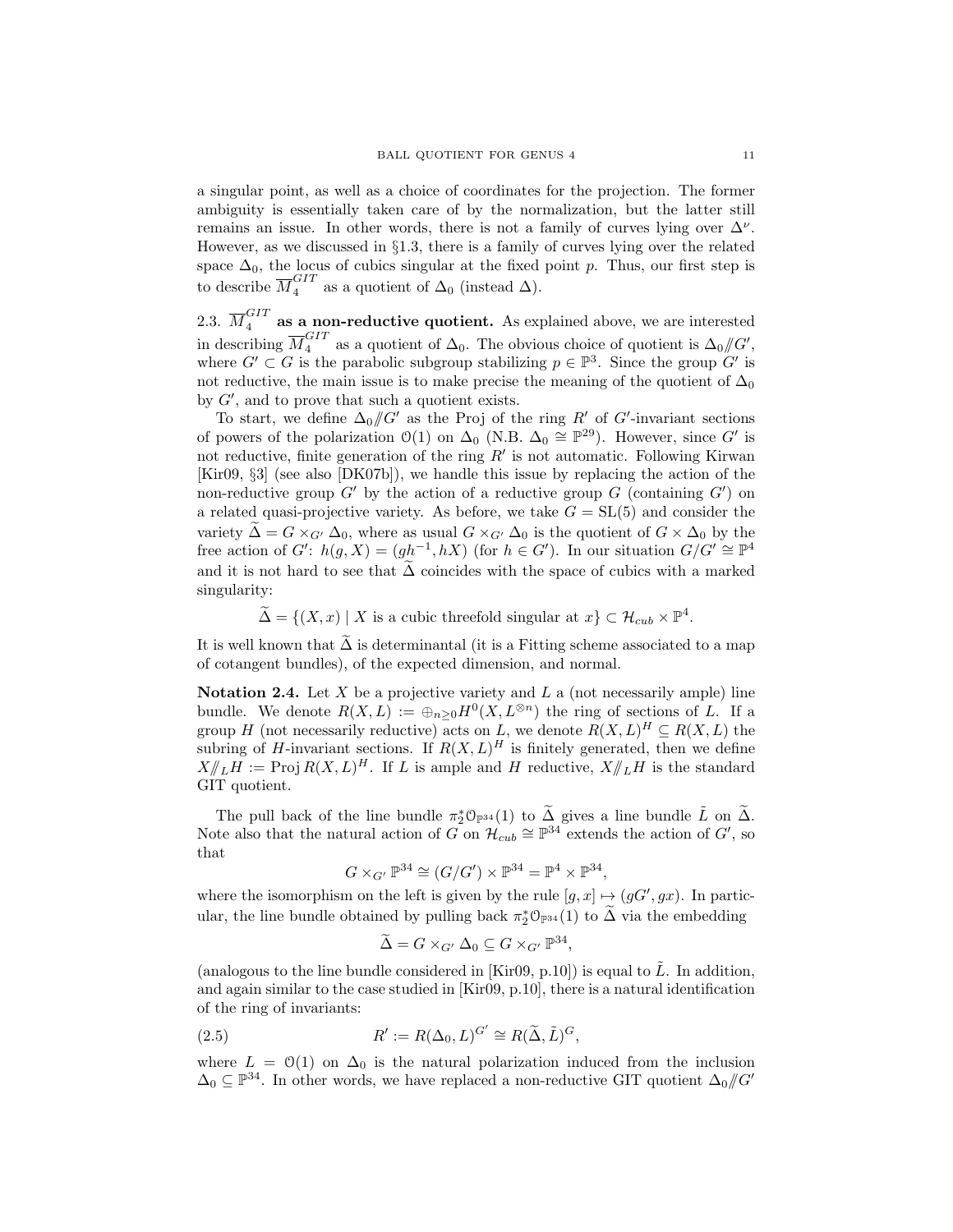by a reductive GIT quotient  $\tilde{\Delta}/\!\!/ G$ , but the main issue, the finite generation of  $R'$ , still remains: we can not apply directly the standard GIT results (since  $\tilde{L}$  is not ample). We solve this issue as follows:

**Proposition 2.6.** There is a morphism  $\tilde{\Delta} \to \Delta^{\nu}$  such that the pull-back of  $L^{\nu}$  to  $\Delta$  is equal to  $\tilde{L}$  and

$$
R' := R(\Delta_0, L)^{G'} \cong R(\Delta^{\nu}, L^{\nu})^{G}.
$$

In particular, R' is finitely generated, and  $\Delta_0/\!\!/ G'$  is well defined and isomorphic to  ${\overline M}_4^{GIT}$  $\frac{1}{4}$ .

*Proof.* Our geometric description shows that  $\widetilde{\Delta} \subseteq \mathbb{P}^4 \times \mathbb{P}^{34}$  admits a forgetful map to  $\Delta$ .  $\tilde{\Delta}$  is normal, and consequently this map factors through the normalization  $\tilde{\Delta} \rightarrow \Delta^{\nu} \stackrel{\nu}{\rightarrow} \Delta$ . From the definitions it is clear that  $\tilde{L}$  is the pull-back of  $\mathcal{O}(1)$  from  $\Delta$ . We set  $L^{\nu}$  to be the pull-back of O(1) to  $\Delta^{\nu}$ . Thus the result will be proven provided we show there is an isomorphism  $\oplus_n H^0(\tilde{\Delta}, \tilde{L}^{\otimes n})^G \cong \oplus_n H^0(\Delta^\nu, (L^\nu)^{\otimes n})^G$ . But  $\widetilde{\Delta}$  and  $\Delta^{\nu}$  agree outside of the locus of cubics with positive dimensional singular locus, which is codimension at least two in both spaces. Thus the spaces of sections agree, and the result is proven.

2.4. The GIT quotient of the projective bundle. Using Proposition 2.6 and the discussion of §1.3, we can now identify  $\overline{M}_4^{GIT}$  with a standard GIT quotient for genus 4 curves.

**Proposition 2.7.** Pulling back sections via the rational map  $\Delta_0$  --> PE defines an isomorphism

$$
R(\mathbb{P}E, \mathcal{O}(3,2))^{SL(4)} \to R' = R(\Delta_0, L)^{G'}.
$$
  
Thus  $\mathbb{P}E/\!\!/_{\mathcal{O}(3,2)} SL(4) \cong \overline{M}_4^{GIT}.$ 

Proof. Since we define our GIT quotients as Proj of rings of invariant sections, it is immediate to see that the following holds: if G is a group acting on a quasiprojective variety X, and H is a normal subgroup, then  $X/\!\!/ G \cong (X/\!\!/ H)/\!\!/ (G/H)$ .

In our situation, we have  $G' \subset SL(5)$  is the stabilizer of a point and thus

$$
G' = \left\{ \begin{pmatrix} c & \vec{v} \\ 0 & A \end{pmatrix}, A \in SL(4), c = (\det A)^{-1} \in \mathbb{C}^*, \ \vec{v} \in \mathbb{C}^4 \right\}.
$$

Thus, we have the center  $Z(G') \cong \mathbb{C}^*$ , and then  $G'/Z(G')$  is a semidirect product  $\mathbb{C}^4 \rtimes SL(4)$  (up to isogeny). From the discussion of the previous paragraph, it follows that we can understand  $\Delta_0/\!\!/ G'$  in three steps: first we quotient by the center  $\mathbb{C}^*$ , then by the unipotent radical  $\mathbb{C}^4$ , and finally by the reductive group SL(4).

For the first step, we claim that there is a natural isomorphism

$$
\Delta_0/\!\!/ \mathbb{C}^* \cong \mathbb{P} V_2 \times \mathbb{P} V_3
$$

which identifies the line bundle  $\mathcal{O}(1)$  on  $\Delta_0$  with  $\mathcal{O}(3, 2)$  on  $\mathbb{P}V_2 \times \mathbb{P}V_3$  (where  $V_i = H^0(\mathbb{P}^3, \mathbb{O}_{\mathbb{P}^3}(i))$ . Note that the  $\mathbb{C}^*$ -action on  $\Delta_0 \cong \mathbb{P}^{29}$  is given by

$$
t \cdot (x_0 q + f) = t^{-2} x_0 q + t^3 f,
$$

where q and f are homogeneous forms in  $(x_1, \ldots, x_4)$  of degree 2 and 3 respectively. The identification  $\Delta_0/\!\!/ \mathbb{C}^* \cong \mathbb{P} V_2 \times \mathbb{P} V_3$  then follows from a straightforward identification of the (semi-)stable locus (compare  $[\text{Kir09}, \text{Ex}, 2.5]$ ). To see that the given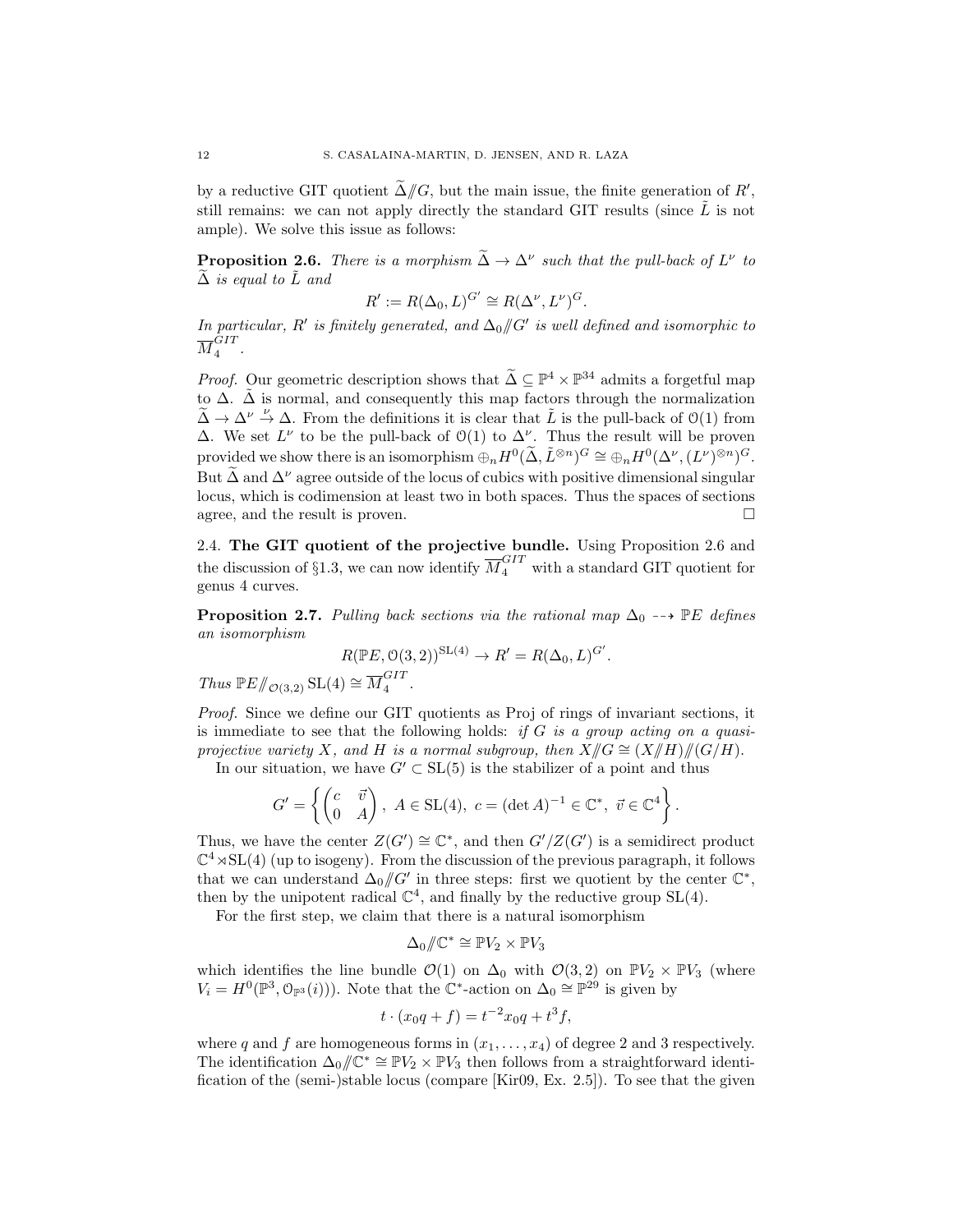line bundles are identified, we consider the pullback map

$$
H^{0}(\mathbb{P} V_{2} \times \mathbb{P} V_{3}, \mathcal{O}(a,b)) \to H^{0}(\Delta_{0}, \mathcal{O}(a+b))
$$

and note that the image is invariant under the action of  $\mathbb{C}^*$  if and only if  $2a = 3b$ .

For the second step, i.e. the quotient by the action of  $\mathbb{C}^4$ , we note that the action is given explicitly by  $(\alpha_1, \ldots, \alpha_4) \in \mathbb{C}^4$  acts on  $(q, f) \in \mathbb{P}V_2 \times \mathbb{P}V_3$  by

(2.8) 
$$
(\alpha_1,\ldots,\alpha_4)\cdot(q,f)\to \left(q,f+q\cdot\sum \alpha_i x_i\right).
$$

Thus, the quotient of  $\mathbb{P}V_2 \times \mathbb{P}V_3$  by  $\mathbb{C}^4$  corresponds is the space of pairs  $(q, f)$ mod q). We have already considered this space; it is  $P E$  in the notation of §1.1. In other words, the natural map  $\mathbb{P}V_2 \times \mathbb{P}V_3 \dashrightarrow \mathbb{P}E$  (which is regular as long as q  $/f$ ) is in fact the quotient map for the action of  $\mathbb{C}^4$ . The choice of line bundle  $\mathcal{O}(a, b)$ is relevant for the choice of scaling factor for q and f in equation  $(2.8)$ .

The final step is the natural quotient by SL(4). We conclude,

$$
\Delta_0/\!\!/ G' \cong ((\Delta_0/\!\!/ \mathbb{C}^*)/\!\!/ \mathbb{C}^4))/\!\!/ \operatorname{SL}(4)
$$
  
\n
$$
\cong (\mathbb{P}V_2 \times \mathbb{P}V_3/\!\!/_{\mathcal{O}(3,2)}\mathbb{C}^4)/\!\!/ \operatorname{SL}(4)
$$
  
\n
$$
\cong \mathbb{P}(E)/\!\!/_{\mathcal{O}(3,2)}\operatorname{SL}(4)
$$

as needed. We reiterate that all the isomorphisms above should be understood in the sense of rings of invariant sections.

2.5. The GIT quotient of the Chow variety. A standard way of constructing models for moduli of curves is to consider GIT quotients of Chow varieties parameterizing (pluri)canonical curves (and their degenerations). For example, Mumford [Mum77] constructed  $M_g$  as a projective variety in this way. Similarly, Schubert [Sch91] obtained the pseudostable curve model  $\overline{M}_a^{ps}$  $_g^{\rho s}$ . More recently Hassett–Hyeon [HH08] gave another model  $\overline{M}_g^{cs}$  of  $\overline{M}_g$  using appropriate quotients of Chow varieties. Here, we show that our model  $\overline{M}_4^{GIT}$  $\frac{1}{4}$  is in fact the GIT quotient of the Chow variety Chow<sub>4,1</sub> associated to canonical curves in  $\mathbb{P}^3$ . We note that partial results on  $Chow_{4,1} \nparallel SL(4)$  were obtained by H. Kim [Kim08].

We start our discussion by recalling some basic facts about quotients of Chow varieties (this is mostly based on [Mum77]). Let X be a variety of dimension  $r$  in  $\mathbb{P}^N$ . For a 1-parameter subgroup  $\lambda$  of  $SL(N+1)$ , we will write  $x_i$  for homogeneous coordinates on  $\mathbb{P}^N$  that diagonalize  $\lambda$ . Then there is a set of nonnegative integers  $r_i$  such that  $\lambda(t)x_i = t^{(N+1)r_i-\sum r_i}x_i$  (N.B. this differs from the other standard convention for the "weights" of a 1-PS). Let  $\alpha$  :  $\tilde{X} \to X$  be a proper birational morphism of varieties and  $X' = \tilde{X} \times \mathbb{A}^1$ . Furthermore, let  $\mathcal I$  be the ideal sheaf of  $\mathcal{O}_{X'}$  defined by

 $\mathcal{I} \cdot [\alpha^* \mathcal{O}_X(1) \otimes \mathcal{O}_{\mathbb{A}^1}] = \text{ subsheaf generated by } t^{r_i} \alpha^* x_i$ 

Next consider the function

$$
p(n) = \chi(\mathcal{O}_{X'}(n)/\mathcal{I}^n \mathcal{O}_{X'}(n))
$$

For n sufficiently large,  $p(n)$  is a polynomial of degree  $r + 1$ . We write  $e_{\lambda}(X)$  for the normalized leading coefficient of  $f$ , i.e. the integer such that

$$
p(n) = e_{\lambda}(X) \frac{n^{r+1}}{(r+1)!} +
$$
 lower order terms.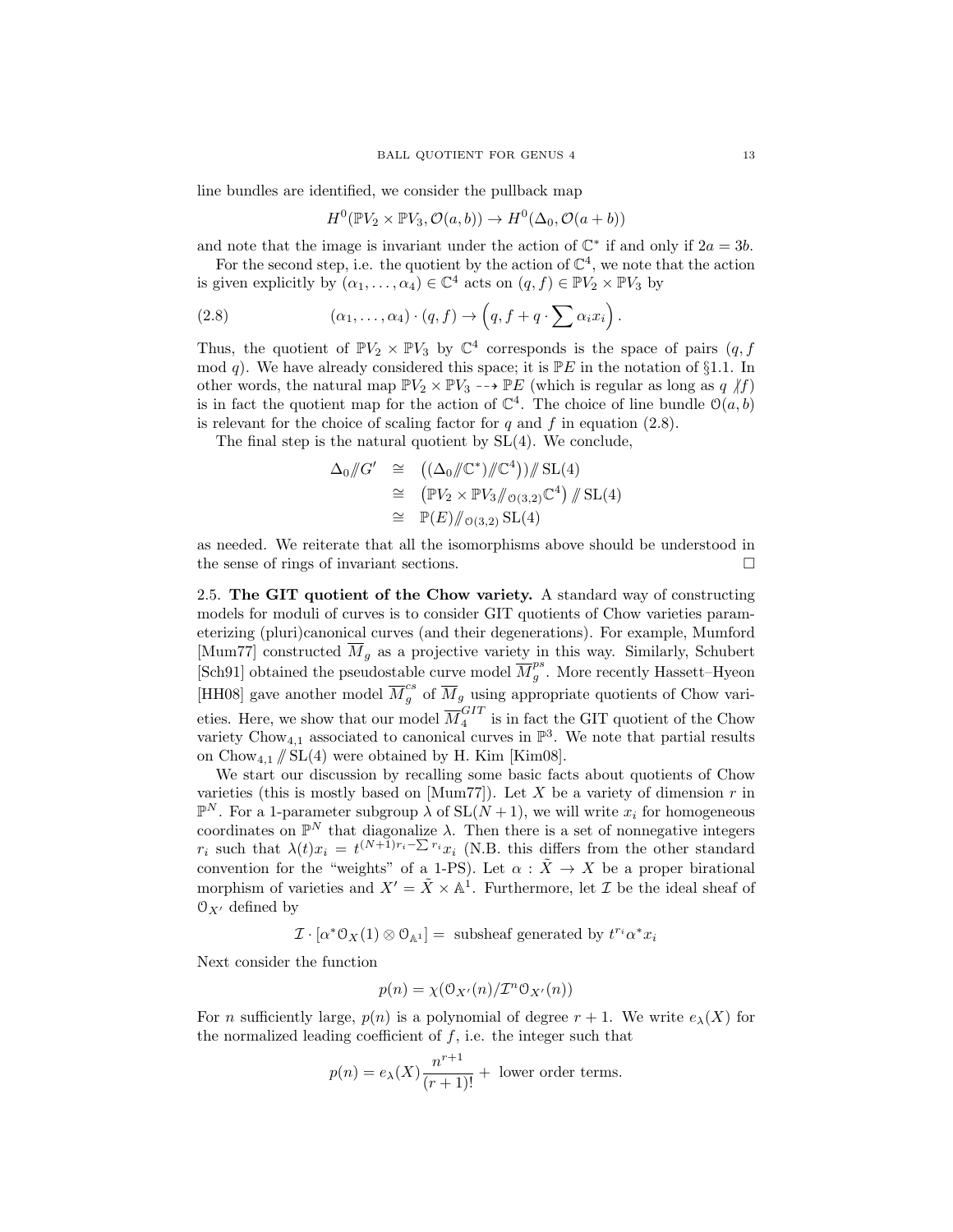We will use the following result due to Mumford [Mum77]: A Chow cycle X is semistable if and only if

(2.9) 
$$
e_{\lambda}(X) \leq \frac{r+1}{N+1} \deg(X) \sum r_i
$$

for every one-parameter subgroup  $\lambda$ .

In the case of genus 4 canonical curves, we let  $Chow_{4,1}$  be the associated Chow variety and consider the natural GIT quotient  $Chow_{4,1} \nparallel SL(4)$ . We first note:

**Proposition 2.10.** Every Chow semistable curve  $C$  is the complete intersection of a quadric and a cubic. If  $C$  is Chow stable, then the quadric is irreducible.

Proof. If C is not a complete intersection, then it is contained in a reducible quadric. It follows that  $C = C_1 + C_2$ , where each  $C_i$  is contained in a hyperplane  $H_i$ . Without loss of generality, assume that  $deg(C_1) \geq deg(C_2)$ . Choose coordinates such that the hyperplane  $H_1$  is cut out by  $x_0$  and consider the 1-PS with weights  $(0, 1, 1, 1)$ . By [Sch91, Lem. 1.2], we know that

$$
e_{\lambda}(C) \ge 2 \deg(C_1) + \deg(C_2 \cap H_1) = 6 + \deg(C_1).
$$

If C is semistable, we must have from  $(2.9)$ 

$$
6 + \deg(C_1) \le 9.
$$

It follows that  $deg(C_1) = deg(C_2) = 3$ , so C is the union of two plane cubics.  $\square$ 

Note that there is a natural birational map

$$
\varphi : \mathbb{P} E \dashrightarrow \mathrm{Chow}_{4,1}
$$

induced from the Hilbert-Chow morphism. We now can prove the main result of the section.

**Theorem 2.11.** The pull-back of sections via  $\varphi$  induces an isomorphism

$$
R(\mathrm{Chow}_{4,1}, \mathcal{O}_{\mathrm{Chow}_{4,1}}(1))^{\mathrm{SL}(4)} \to R(\mathbb{P} E, \mathcal{O}(3,2))^{\mathrm{SL}(4)}.
$$

Thus, Chow<sub>4,1</sub>  $/\!\!/$  SL(4)  $\cong \overline{M}_4^{GIT}$  $\frac{1}{4}$ .

*Proof.* The map  $\varphi$  is regular along the open set  $U \subset \mathbb{P}E$  of pairs  $(q, f)$  where q and f do not share a common factor. We first show that if  $A = \mathcal{O}_{\text{Chow}}(1)$ , then the pullback of the ample class  $\varphi^* A$  is linearly equivalent to a multiple of  $\mathcal{O}(3,2)$ . Recall that Hassett-Hyeon have shown that  $A$  corresponds to a multiple of  $9\lambda-\delta$ at the level of  $\overline{M}_4$  ([HH08, Prop. 5.2]). It then follows from Proposition 1.2 that  $\varphi^* A = 3\eta + 2h$ .

Now, by Proposition 2.10 we know that Chow<sup>ss</sup><sub>4,1</sub>  $\subset \varphi(U)$ , and we also observe that the complement of U has codimension at least 2 in  $\mathbb{P}E$ . Hence the restriction maps

$$
H^0(\text{Chow}_{4,1}, A^{\otimes n})^{\text{SL}(4)} \tilde{\to} H^0(\varphi(U), A^{\otimes n})^{\text{SL}(4)}
$$

$$
H^0(\mathbb{P}E, \mathcal{O}(3,2)^{\otimes n})^{\mathrm{SL}(4)} \tilde{\rightarrow} H^0(U, \varphi^* A^{\otimes n})^{\mathrm{SL}(4)}
$$

are isomorphisms. Since  $H^0(\varphi(U), A^{\otimes n})^{\mathrm{SL}(4)} = H^0(U, \varphi^* A^{\otimes n})^{\mathrm{SL}(4)}$ , the conclusion follows.  $\Box$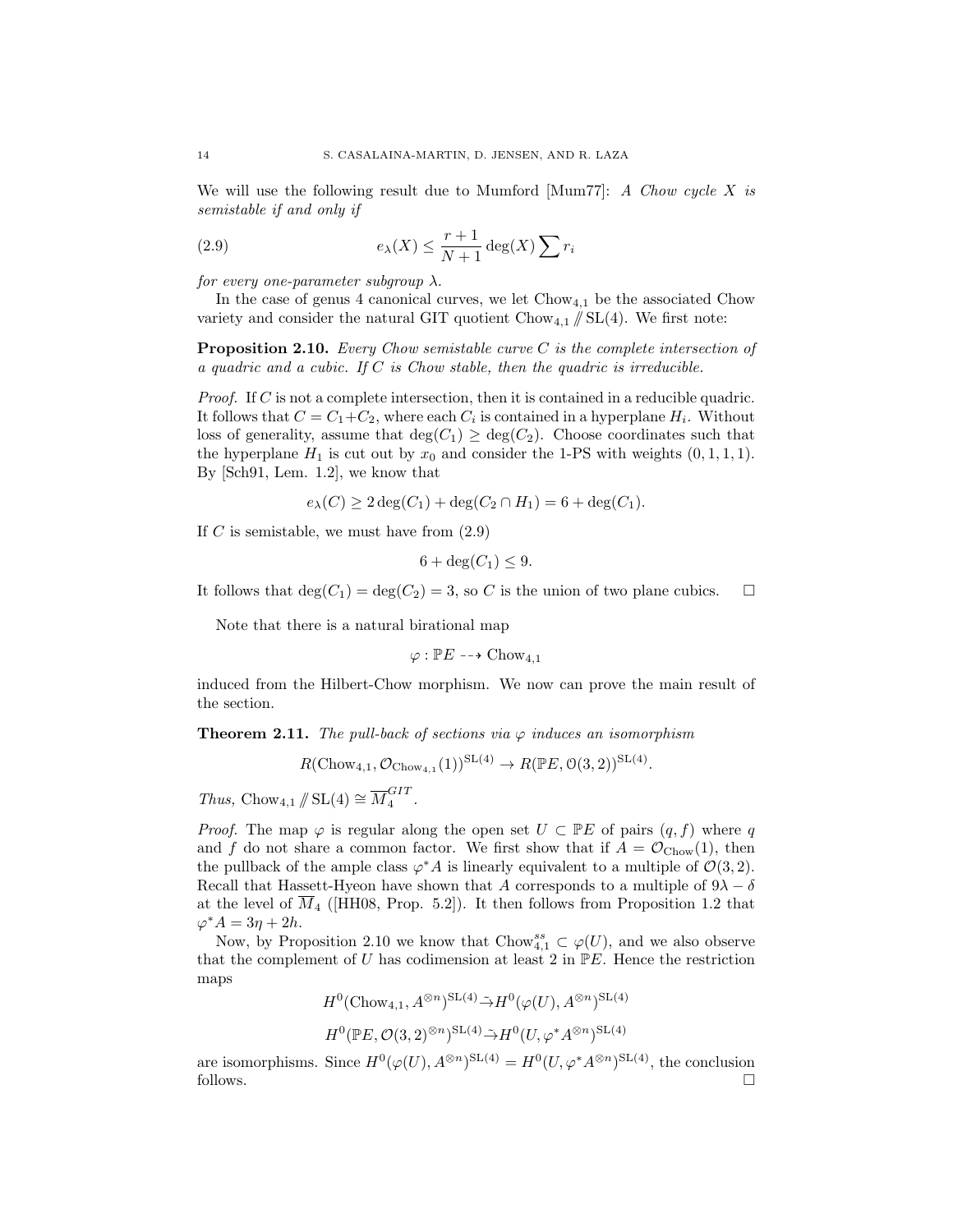#### 3. Stability for canonical genus 4 curves

From Allcock's theorem (Theorem 2.1) and the discussion of section 1, it is easy to describe the curves corresponding to the points of  $\overline{M}_4^{GIT}$  $\frac{1}{4}$ . Specifically, here we prove Theorem 3.1, which gives a complete description of the stability for the natural GIT quotient Chow<sub>4,1</sub>  $/\!\!/$  SL(4)  $\cong \overline{M}_4^{GIT}$  $\frac{1}{4}$ . We note that our stability computation agrees with the partial analysis of Kim [Kim08] (who makes a direct computation of the stability conditions on  $Chow_{4,1}$ .

To state our result, we define the family

$$
C_{A,B} = (x_3^2 - x_2x_4, Ax_2^3 + Bx_1x_2x_3 + x_1^2x_4),
$$

(for  $(A, B) \in \mathbb{C}^2 \setminus \{(0, 0)\}\)$  and the scheme (not of type  $C_{A,B}$ ) defined by

$$
C_D = (x_1 x_2, x_3^3 + x_4^3),
$$

induced by the associated cubics considered by Allcock. We also introduce the scheme (not of type  $C_{A,B}$  or  $C_D$ ) defined by

$$
C_{2A_5} = (x_1x_4 - x_2x_3, x_1x_3^2 + x_2^2x_4).
$$

This is the curve obtained from projecting  $F_{0,1}$  from the  $A_1$  singularity at the point  $(0:0:1:0:0)$ . Note that it is elementary to check that each scheme  $C_{A,B}$  is singular at the points  $q = (1:0:0:0)$  and  $q' = (0:0:0:1)$ . From the connection between singularities of cubic threefolds and the associated (2, 3)-schemes, it follows that if  $q, q'$  are isolated singularities, then the singularity at  $q'$  is of type  $A_5$  and the singularity at  $q$  is of type  $A_3$ .

We now conclude with the following description of  $\overline{M}_4^{GIT}$  $\frac{1}{4}$ .

**Theorem 3.1.** The stability conditions for the quotient Chow<sub>4,1</sub>  $/\!\!/$  SL(4)  $\cong \overline{M}_4^{GIT}$ 4 are described as follows:

(0) Every semistable point  $c \in \text{Chow}_{4,1}$  is the cycle associated to a  $(2, 3)$ complete intersection in  $\mathbb{P}^3$ . The only non-reduced  $(2,3)$ -complete intersections that give a semi-stable point  $c \in \text{Chow}_{4,1}$  are the genus 4 ribbons (all with associated cycle equal to the twisted cubic with multiplicity 2).

Assume now C is a reduced  $(2,3)$ -complete intersection in  $\mathbb{P}^3$ , with associated point  $c \in \text{Chow}_{4,1}$ . Let  $Q \subseteq \mathbb{P}^3$  be unique quadric containing C. Then the following hold:

- $(0')$  c is unstable if C is the intersection of a quadric and cubic that are simultaneous singular. Thus, in items  $(1)$  and  $(2)$  below we can assume C has only hypersurface singularities.
- (1) c is stable if and only if  $rank Q \geq 3$  and C is a curve with at worst  $A_1, \ldots, A_4$  singularities at the smooth points of Q and at worst an  $A_1$  or  $A_2$  singularity at the vertex of Q (if rank  $Q = 3$ ).
- (2) c is strictly semi-stable if and only if

i) rank  $Q = 4$  and

- ( $\alpha$ ) C contains a singularity of type  $D_4$  or  $A_5$ , or,
- (β) C contains a singularity of type  $A_k$ ,  $k \geq 6$ , and C does not contain an irreducible component that is a line, or,
- ii) rank  $Q = 3$ , C has at worst an  $A_k$ ,  $k \in \mathbb{N}$ , singularity at the vertex of Q and
	- $(\alpha)$  C contains a  $D_4$  or an  $A_5$  singularity at a smooth point of Q or an  $A_3$  singularity at the vertex of  $Q$ , or,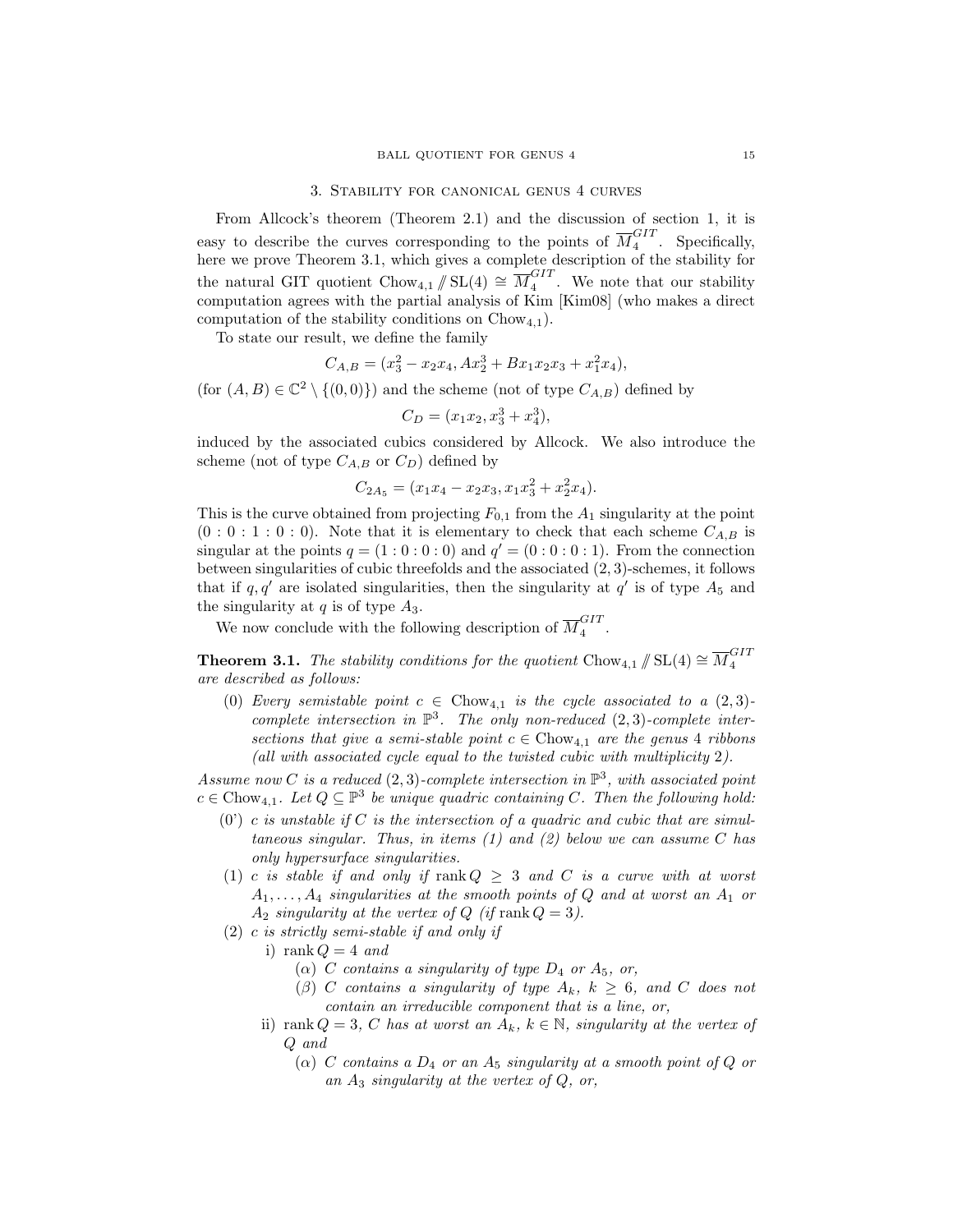- (β) C contains a singularity of type  $A_k$ ,  $k \geq 6$ , at a smooth point of Q or a singularity of type  $A_k$ ,  $k \geq 4$ , at the vertex of Q, and C does not contain an irreducible component that is a line, or,
- iii) rank  $Q = 2$  and C meets the singular locus of Q in three distinct points.

Finally, the minimal orbits of the strictly semi-stable points are described as follows:

(3) The minimal orbits of strictly semi-stable c are the orbits of the cycles associated to the  $(2,3)$ -subschemes given by  $C_{2A_5}$ ,  $C_D$  and the  $C_{A,B}$ .

In particular, the GIT boundary consists of 2 isolated points (corresponding to  $C_{2A_5}$ and  $C_D$ ) and a rational curve Z(parametrizing the orbits of  $C_{A,B}$ ). The orbit of the double twisted cubic corresponds to a special point of Z (corresponding to  $C_{A,B}$ ) with  $\frac{4A}{B^2} = 1$ ).

*Proof.* The first part of item  $(0)$  is the content of Proposition 2.10. This allows us to restrict to the locus  $U \subset \mathbb{P}E$  corresponding to 1-dimensional  $(2, 3)$ -schemes (complete intersections). As before, we have a cycle map  $\varphi : \mathbb{P}E \dashrightarrow \mathrm{Chow}_{4,1}$ , which is regular along U, and in fact an isomorphism on the open  $V \subset U$  corresponding to curves (i.e. reduced (2, 3)-complete intersections). We then obtain an essentially one-to-one correspondence between orbits  $SL(4) \cdot c \subset Chow_{4,1}$  and orbits  $SL(5) \cdot x \subset$  $\Delta^{\nu}$ . Specifically, if  $c \in \varphi(V) \subset \text{Chow}_{4,1}$ , we can associate to it a unique  $(2, 3)$ -curve C, and then to C a cubic threefold  $(X, p)$  with a marked singularity, and finally a point  $x \in \Delta^{\nu}$  (via the natural map  $\tilde{\Delta} \to \Delta^{\nu}$ , see §2.3). Conversely, if  $(X, p)$  is not too singular (e.g. X is semistable) we can reverse the process and associate a  $(2, 3)$ -scheme C and a point  $c \in \text{Chow } 4, 1$ . One checks from the definitions that the  $SL(4)$  orbit of c is identified with the  $SL(5)$  orbit of x.

The only ambiguity arising in this association between orbits of points  $c \in \mathcal{C}$ Chow<sub>4,1</sub> and orbits of points in  $x \in \Delta^{\nu}$  is when  $c \in \varphi(U) \setminus \varphi(V)$ . In this situation, we choose C to be an arbitrary  $(2,3)$ -scheme corresponding to the cycle c and then associate to it  $x \in \Delta^{\nu}$  as before. In fact, the only non-reduced  $(2, 3)$ -schemes that we will need to examine are the doubled twisted cubics, and in this case the association is independent of the choices involved. Indeed, note that if  $c$  is the cycle corresponding to a double twisted cubic, the associated point x corresponds to the associated chordal cubic and thus it is unambiguously defined (compare Lemma 1.6). Conversely, if  $x \in \Delta^{\nu}$  is a point corresponding to a chordal cubic, we can choose an arbitrary lift  $(X, p)$  and then associate  $c \in \text{Chow}_{4,1}$ , which will be the cycle corresponding to the associated double twisted cubic.

We now recall the following identifications of GIT quotients:

$$
\overline{M}_4^{GIT} \cong \Delta^{\nu}/\!\!/ \operatorname{SL}(5) \cong \mathrm{Chow}_{4,1}/\!\!/ \operatorname{SL}(4)
$$

which should be understood in terms of rings of invariant sections (see Propositions 2.6 and 2.7 and Theorem 2.11). At the level of  $\Delta^{\nu}$  the GIT stability is described by Allcock's result (Theorem 2.1). Via the association of orbits  $x \cdot SL(5) \subset \Delta^{\nu} \longrightarrow$  $c \cdot SL(4) \subset Chow_{4,1}$  described above (and Proposition 1.5), we obtain stability conditions for  $\overline{M}_4^{GIT}$  $\frac{1}{4}$  in terms of curves as stated in the theorem. The only remaining issue is to see that the stability conditions defined in this way agree with the stability conditions on  $Chow_{4,1} \nparallel SL(4)$  in the usual sense of GIT. In other words, we want to check that  $c \in \text{Chow}_{4,1}$  is semistable iff the associated point  $x \in \Delta^{\nu}$  is semistable.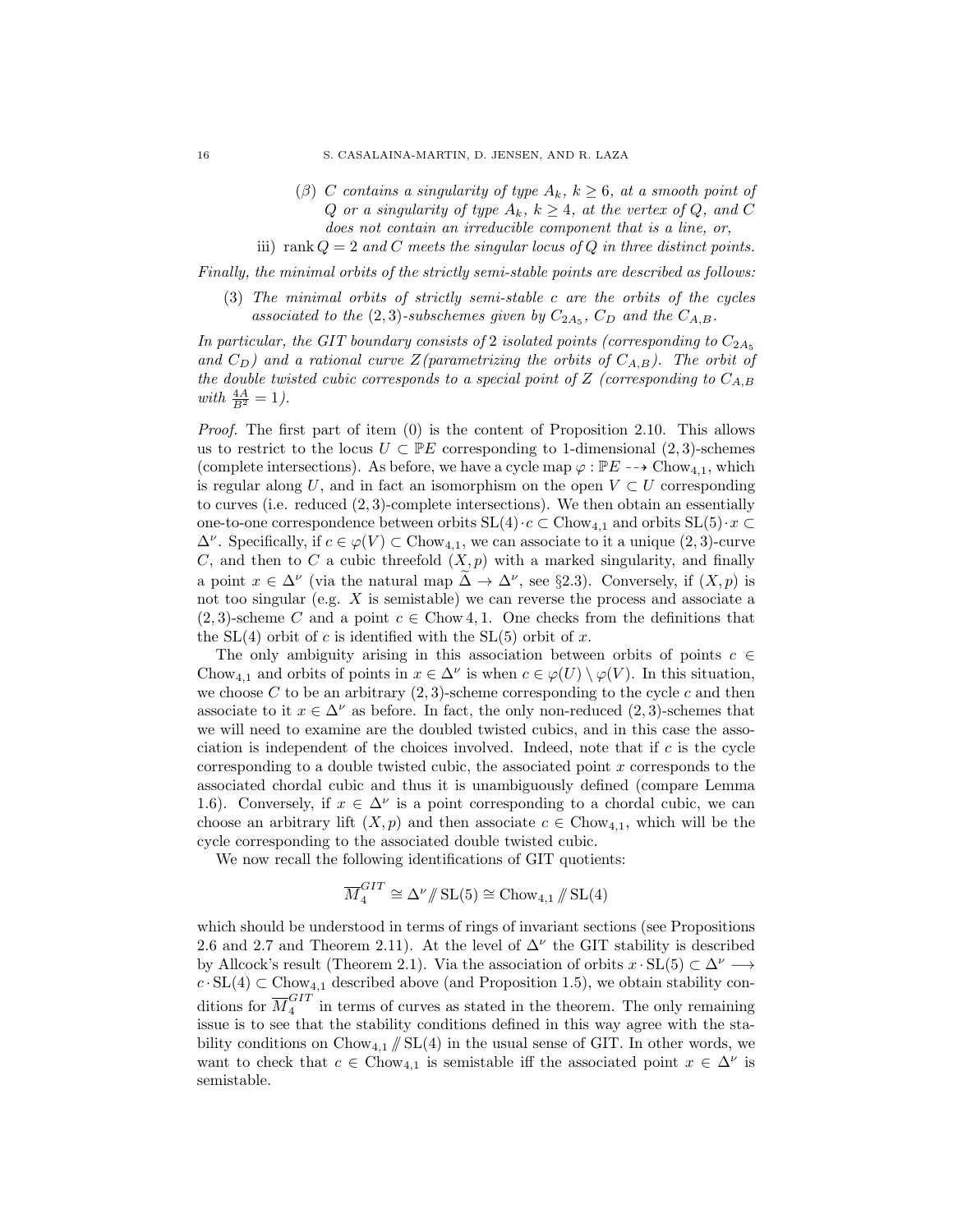Assume  $c \in Chow_{4,1}$  is semistable (in the standard GIT sense) and let  $x \in \Delta^{\nu}$ the corresponding point. The semistability of  $c$  is equivalent to the existence of a non-vanishing section  $\sigma \in H^0(\mathrm{Chow}_{4,1}, A^{\otimes n})^{\mathrm{SL}(4)}$ . Since  $H^0(\mathrm{Chow}_{4,1}, A^{\otimes n})^{\mathrm{SL}(4)} \cong$  $H^0(\Delta^{\nu},(L^{\nu})^{\otimes n})^{\text{SL}(5)}$  (at least after passing to suitable multiples), we obtain an SL(5)-invariant section  $\tau$ . It is clear that  $\sigma(c) \neq 0$  is equivalent to  $\tau(x) \neq 0$ ; thus x is semi-stable (as a cubic threefold) giving that  $c$  is as listed in the theorem. The converse (i.e. a semistable  $x \in \Delta^{\nu}$  gives a semistable c) is also clear; this completes the proof of the semistability claims in the theorem. The only point to emphasize here is that the ambiguity (in the non-reduced case) in defining the correspondence  $c \rightarrow x$  does not cause a problem here. Namely, as noted above, c semistable gives  $c \in \varphi(V)$ . Then  $\varphi^* A = \mathbb{O}_{\mathbb{P} E}(3,2)$  (see proof of Theorem 2.11); thus the section σ can be regarded as an SL(4)-invariant section of  $\mathcal{O}_{\mathbb{P}E}(3, 2)$ . Clearly  $\sigma(c) \neq 0$  is equivalent to  $\sigma(C) \neq 0$  for every lift  $C \in V \subset \mathbb{P}E$  of  $c \in \text{Chow}_{4,1}$ .

Finally, when restricted to semistable loci in  $Chow_{4,1}$ , it is easy to see that stabilizer group for  $c \in \text{Chow}_{4,1}$  is the same (at least up to finite index) as the stabilizer of the associated cubic. Similarly, when restricted to the semistable loci,  $c_0 \in SL(4) \cdot c$  is equivalent to  $x_0 \in SL(5) \cdot x$  at the level of cubics (N.B. for this it suffices to check the statement for diagonal 1-PS of  $SL(4)$  and  $SL(5)$  respectively). This allows us to conclude that the minimal orbits and stable points are as stated in the theorem.  $\Box$ 

Remark 3.2. The following clarifies which schemes are parameterized by  $C_{A,B}$ ,  $C_D$ , and  $C_{2A_5}$ . In each case we will use  $Q \subseteq \mathbb{P}^3$  to denote the defining quadric. If  $4A/B^2 \neq 0, 1$ , then  $C_{A,B}$  has exactly two singularities, one of type  $A_3$  at q (the vertex of Q) and one of type  $A_5$  at  $q'$  (a smooth point of Q). If  $4A/B^2 = 1$ , then  $C_{A,B}$  has exactly three singularities, one  $A_1$  singularity, one  $A_3$  singularity at q (the vertex of Q), and one  $A_5$  singularity at q' (a smooth point of Q). If  $4A/B^2 = 1$ , then  $C_{A,B}$  is non-reduced, and has support equal to a rational normal curve.  $C_D$ has exactly five singularities, three of type  $A_1$  and two of type  $D_4$ . Finally,  $C_{2A_5}$  has exactly two singularities, located at  $q, q'$ , both of type  $A_5$  (and Q is smooth); the curve has three irreducible components, each of which is a smooth rational curve, two of which are degree one (disjoint lines), and one of which has degree four and meets the other two lines (each in a single point).

Remark 3.3. Allcock's theorem also describes the degenerations of the strictly semistable points  $c \in \text{Chow}_{4,1}$ . Let C be a  $(2,3)$ -scheme with strictly semi-stable cycle  $c \in \text{Chow}_{4,1}$ . If C contains a  $D_4$  singularity, or lies on a rank 2 quadric, then c degenerates to the cycle associated to  $C<sub>D</sub>$ . If C lies on a quadric Q of rank at least 3, and either C contains an  $A_5$  singularity at a smooth point of  $Q$ , or an  $A_3$  singularity at the vertex of Q (if rank  $Q = 3$ ), then c degenerates to either the cycle associated to  $C_{2A_5}$  or to the cycle associated to some  $C_{A,B}$  with  $4A/B^{2} \neq 1$ . Otherwise, c degenerates to  $C_{A,B}$  with  $4A/B^{2} = 1$ , a non-reduced complete intersection supported on a rational normal curve.

*Remark* 3.4. We also have an identification  $\overline{M}_4^{GIT} = \mathbb{P}E/\!\!/_{\mathcal{O}(3,2)} SL(4)$  (cf. Proposition 2.7). To describe the points of  $\overline{M}_4^{GIT}$  $\frac{GIT}{4}$  in terms of semi-stable points in  $\mathbb{P}E$ , a little care is needed. The issue is that the line bundle  $\mathcal{O}(3, 2)$  is not ample, e.g. it contracts the ribbon locus (to the double twisted cubic locus in  $Chow_{4,1}$ ). One natural definition for the semistable points on  $\mathbb{P}E$  is  $(\varphi_{|U})^{-1}(\text{Chow}_{4,1}^{ss})$ . Alternatively, one can use the standard definition of GIT [MFK94]: a point is semistable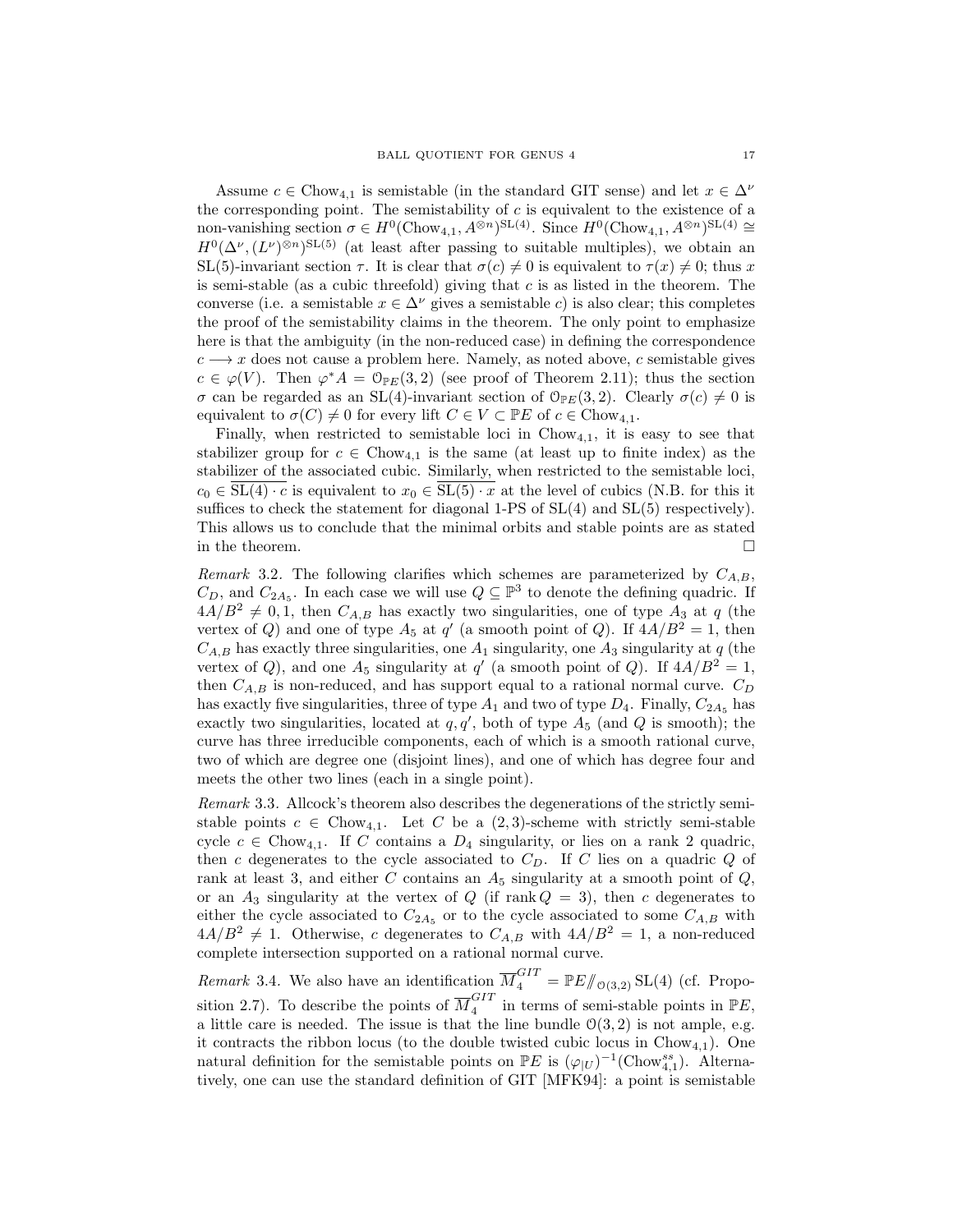if there is a non-vanishing invariant section  $\sigma$  and the associated open set  $\mathbb{P}E_{\sigma}$  is affine. In our situation, it is easy to see that the two definitions agree for curves C for which the associated cubic  $X$  is semistable and such that the orbit closure does not contain the orbit of the chordal cubic threefold (i.e. items (i. $\alpha$ ), (ii. $\alpha$ ), and (iii) from Theorem  $3.1(2)$ ). We will call such points essentially semistable, and denote by  $(PE)^{ess}$  the corresponding set. For stable points, the two possible definitions agree; we let  $( \mathbb{P} E)^s$  be the set of stable points. The following clarifies  $\overline{M}_4^{GIT}$  $\frac{1}{4}$  from the perspective of  $\mathbb{P}E$  and  $Chow_{4,1}$ :

- $(0)$   $\overline{M}_4^{GIT}$  $\mathbb{Z}_4^{GIT} \cong \mathbb{P}E/\!\!/ \operatorname{SL}(4) \cong \operatorname{Chow}_{4,1}/\!\!/ \operatorname{SL}(4)$  is a normal projective variety.
- $(1)$  (PE)<sup>s</sup>/SL(4) ≅ Chow<sup>s</sup><sub>4,1</sub>/SL(4) is a geometric quotient. In fact, (PE)<sup>s</sup> ≅ Chow<sup>s</sup><sub>4,1</sub>, and the stability is described by Theorem 3.1(1).
- (2)  $(\mathbb{P}E)^{ess}/SL(4)$  is an orbit space in the usual sense of GIT, and the natural embedding  $(\mathbb{P}E)^{ess}/SL(4) \subset \overline{M}_4^{GIT}$  $\frac{1}{4}$  is a one point compactification (the point corresponding to the double twisted cubic).
- (3) The boundary of  $(\mathbb{P}E)^s/\operatorname{SL}(4)$  in  $\overline{M}_4^{GIT}$  $\frac{G_{11}}{4}$  consists of three components described by Theorem 3.1.

### 4. Hassett–Keel Program

The goal of the Hassett-Keel program is to provide modular interpretations of the log canonical models

$$
\overline{M}_g(\alpha) := \text{Proj}\left(\bigoplus_{n=0}^{\infty} H^0\left(n(K_{\overline{M}_g} + \alpha\delta)\right)\right), \quad \alpha \in [0,1] \cap \mathbb{Q}.
$$

Hassett and Hyeon have explicitly constructed the log minimal models  $\overline{M}_q(\alpha)$  for  $\alpha \geq \frac{7}{10} - \epsilon$  (see [HH09, HH08]). Hyeon and Lee have also described the next stage of the program in the specific case of genus 4 (cf. [HL10]). Finally, Fedorchuk [Fed11] has constructed the final nontrivial step in the Hassett–Keel program for  $g = 4$  by using GIT for (3, 3) curves on  $\mathbb{P}^1 \times \mathbb{P}^1$ . In this section we identify the GIT quotient  $\overline{M}_4^{GIT}$  with another log canonical model  $\overline{M}_4(\alpha)$ . The value of  $\alpha$  corresponding to our space  $\overline{M}_4^{GIT}$  $\frac{1}{4}$  is intermediary between the slopes occurring in [HL10] and [Fed11] respectively.

#### Theorem 4.1.  $\overline{M}_4^{GIT}$  $\frac{GIT}{4} \cong \overline{M}_4 \left( \frac{5}{9} \right).$

Proof. We first note that there is a birational contraction

$$
\varphi: \overline{M}_4 \dashrightarrow \overline{M}_4^{GIT}
$$

.

To see that this is indeed a contraction, recall from §1.3 that  $\varphi^{-1}$  is regular outside of a codimension two locus. Indeed, the set  $\Sigma$  of singular curves in  $\overline{M}_4^{GIT}$  $_4^{\mathrm{G11}}$  is an irreducible divisor. Since the general point of  $\Sigma$  corresponds to a Deligne-Mumford stable curve, we see that indeed the map  $\varphi^{-1}$  is regular outside of codimension 2. We also note here that being a birational map from a Q-factorial space, we can conclude that  $\phi$  extends over the generic points of each boundary divisor.

Now, let  $\mathcal L$  denote the ample line bundle on  $\overline{M}_4^{GIT}$  $\frac{671}{4}$  corresponding to the linearization  $\mathcal{O}(3, 2)$ . We wish to determine the numerical class of  $\varphi^*\mathcal{L}$ . Write

$$
\varphi^* \mathcal{L} = a\lambda - b_0 \delta_0 - b_1 \delta_1 - b_2 \delta_2.
$$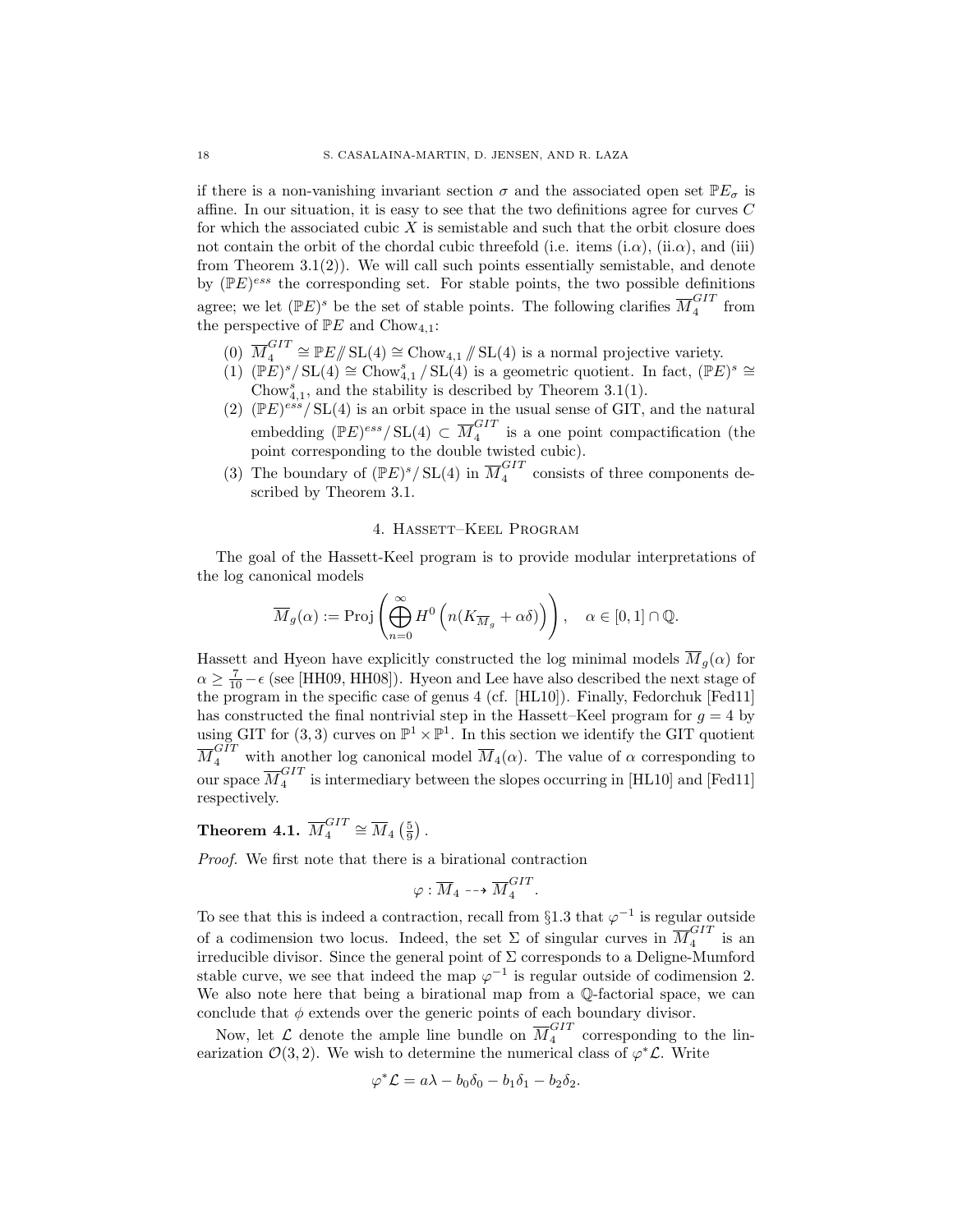By Proposition 1.2, we know that  $a = 9$ ,  $b_0 = 1$ . To compute the coefficient  $b_1$ , consider the curve  $Z \subset \overline{M}_4$  obtained by gluing a fixed element of  $M_{3,1}$  to a standard pencil of elliptic curves. Since cuspidal curves are stable in  $\overline{M}_4^{GIT}$  $\frac{1}{4}$ , the arguments in §1.3 show that the map  $\varphi$  is regular and constant on Z, hence  $\varphi^* \mathcal{L} \cdot Z = 0$ . It is well known that  $Z.\lambda = 1, Z.\delta_0 = 12, Z.\delta_1 = -1,$  and  $Z.\delta_2 = 0$ . It follows that

$$
a - 12b_0 + b_1 = 0,
$$

so  $b_1 = 3$ .

To determine the coefficient  $b_2$ , consider the gluing map

 $q: \overline{M}_{2,1} \to \overline{M}_4$ 

given by gluing a fixed general, genus two, marked curve at the respective marked points. We note that if  $(C, p) \in \overline{M}_{2,1}$  is integral and p is not a Weierstrass point of C, then associated to  $g(C)$  is a GIT semi-stable  $(2,3)$ -curve in  $\mathbb{P}^3$  that is in the orbit of the curve  $C_{2A_5}$  (see Example 1.8; recall the curve  $C_{2A_5}$  consists of three components: two lines and one component of degree 4, meeting the other two in  $A_5$ singularities). Doing this for one parameter families, as in Example 1.8, it follows that this describes the extension of  $\varphi$  over the generic point of  $\delta_2$ .

In particular, the map  $\varphi \circ g$  is regular and constant along the complement of  $\delta_1 \cup W_2^1$ , where  $W_2^1 \subset \overline{M}_{2,1}$  is the Weierstrass divisor. It follows that  $g^*\varphi^*\mathcal{L}$  is supported along the union of these two divisors, and hence on  $\overline{M}_{2,1}$ ,

$$
g^*\varphi^*\mathcal{L} = b_2\omega + 9\lambda - \delta_0 - 3\delta_1 = b_2\omega - \lambda - 2\delta_1 \sim 3\omega - \lambda \pmod{\delta_1}.
$$

We conclude that  $b_2 = 3$ . Note that in the computation above we are using the so-called genus 2  $\lambda$ -formula,  $10\lambda = \delta_0 + 2\delta_1$ , and properties of pull-backs of divisor classes (see e.g. Morrison [Mor, Formula 1.52, p.35 and Lemma 1.26, p. 18]).

Finally, note that, since  $\delta_1$  and  $\delta_2$  are  $\varphi$ -exceptional, we have

$$
H^{0}(\overline{M}_{4}, \varphi^{*} \mathcal{L}^{\otimes n}) = H^{0}(\overline{M}_{4}, n(9\lambda - \delta_{0} - 3\delta_{1} - 3\delta_{2}))
$$
  
\n
$$
\cong H^{0}(\overline{M}_{4}, n((9\lambda - \delta_{0} - 3\delta_{1} - 3\delta_{2}) + 2(\delta_{1} + \delta_{2})))
$$
  
\n
$$
= H^{0}(\overline{M}_{4}, n(9\lambda - \delta_{0} - \delta_{1} - \delta_{2})).
$$

Thus,  $\varphi$  being a birational contraction,

$$
\overline{M}_4^{GIT} = \text{Proj} \bigoplus_n H^0(\overline{M}_4, \varphi^* \mathcal{L}^{\otimes n})
$$
\n
$$
\cong \text{Proj} \bigoplus_n H^0\left(\overline{M}_4, \left(K_{\overline{M}_4} + \frac{5}{9}\delta\right)^{\otimes n}\right)
$$
\n
$$
= \overline{M}_4(5/9).
$$

We note that all of the singularities appearing in Theorem 3.1 (i.e.  $A_1, \ldots, A_4$ are stable;  $A_5$  and  $D_4$  as boundary cases) are as predicted in [AFS10]. Indeed, it is expected that curves with  $A_n$  singularities should appear in  $\overline{M}_4\left(\frac{5}{9}\right)$  for all  $n \leq 4$ , with  $A_2$  singularities replacing elliptic tails,  $A_3$  singularities replacing elliptic bridges, and A<sup>4</sup> singularities replacing Weierstrass 2-tails. A local description of a natural resolution of the rational map  $\overline{M}_4^{GIT} \dashrightarrow \overline{M}_4$  along the  $A_2, \ldots, A_4$  loci is given in [CML11] (see esp. §4.2). In addition, there is a unique closed orbit of a strictly semi-stable curve lying on a smooth quadric, namely the orbit of  $C_{2A_5}$ . As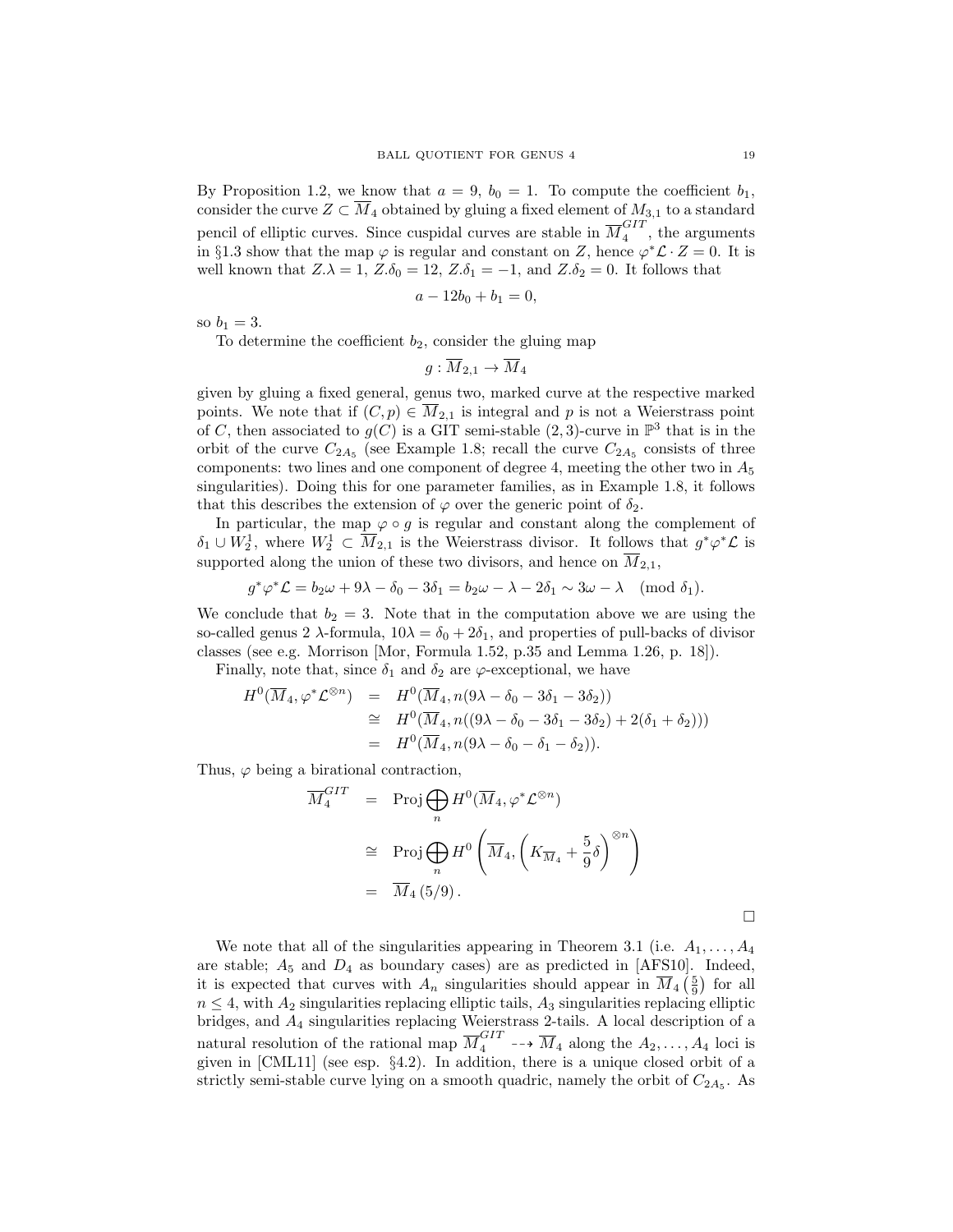noted above, this curve is the image of the generic point of  $\delta_2$ . Similarly, curves with  $D_4$  singularities are also predicted to appear in the Hassett–Keel program at precisely the critical value  $\frac{5}{9}$  (cf. [AFS10]), as a replacement for curves with an elliptic component meeting the rest of the curve in 3 points. Such curves are referred to as elliptic triboroughs in [AFS10]. The closed orbit corresponding to this case is that of the curve  $C_D$  from Theorem 3.1.

Finally, the only non-reduced and strictly semistable curve is  $C_{A,B}$  for  $4A/B^2 =$ 1 (see Rem. 3.2); it comes from projection from the chordal cubic. This curve is an example of a ribbon, i.e. a double structure on a rational normal curve. The standard reference on ribbons is [BE95], where they are introduced as the canonical limit of a family of curves degenerating to a hyperelliptic curve. They are expected to appear in a flip of the hyperelliptic locus of  $\overline{M}_q$ . The existence and construction of this flip is currently an open problem (with genus 4 as the first instance) in the Hassett–Keel program. We expect that a geometric consequence of the comparison of  $\overline{M}_4^{GIT}$  $\frac{1}{4}$  to the ball quotient model (Thm. 6.4), will be a construction of the hyperelliptic flip in the genus 4 case. This will be discussed elsewhere.

### 5. Ball quotient model for the moduli of genus 4 curves

A ball quotient model for  $\overline{M}_4$  was constructed by Kondo in [Kon02]. We briefly review the construction below. We then establish some facts about the discriminant hyperplane arrangement and the Baily–Borel compactification. We conclude with a result about the polarization of the ball quotient (Thm. 5.14).

5.1. Kondo's construction. A smooth non-hyperelliptic genus 4 curve is contained in a unique quadric surface Q. The cyclic triple cover of Q branched along  $C$  is a K3 surface S. Conversely, S together with the covering automorphism recovers C. It is well known that, via the period map, the moduli space of  $K3$  surfaces is a locally symmetric variety; it is the quotient of a Type IV bounded symmetric domain by the monodromy group. Taking into account the covering automorphism (see [DK07a] for a discussion of the general theory of "eigenperiods"), one obtains that the moduli space of genus 4 curves is birational to a 9-dimensional ball quotient  $\mathcal{B}_9/\Gamma$ . More precisely, Kondo [Kon02] proved the following:

**Theorem 5.1** (Kondo). The construction described above induces an isomorphism

(5.2) 
$$
\Phi_0: M_4^{ns} \tilde{\to} (\mathcal{B}_9 \setminus (\mathcal{H}_v \cup \mathcal{H}_n \cup \mathcal{H}_h)) / \Gamma
$$

between the moduli of non-special, genus 4 curves and the quotient of the complement of a hyperplane arrangement in a 9-dimensional complex ball. Moreover,  $\Phi_0$ extends along the vanishing theta locus V with image in  $\mathcal{H}_v/\Gamma$ , and at the generic point of  $\Delta_0$  with image in  $\mathcal{H}_n/\Gamma$ . The hyperelliptic Heegner divisor  $\mathcal{H}_n/\Gamma$  parameterizes pairs  $(C, \sigma)$  with C a hyperelliptic genus 4 curve and  $\sigma \in g_2^1$ .

*Proof.* The isomorphism  $M_4^{nh} \to (\mathcal{B}_9 \setminus (\mathcal{H}_n \cup \mathcal{H}_h)) / \Gamma$  is [Kon02, Thm. 1]; the behavior along the vanishing theta locus  $V$  is discussed in [Kon02, Rem. 4]. The results about the nodal and hyperelliptic locus are [Kon02, Thm. 2].  $\Box$ 

A similar construction involving the period map for cubic fourfolds was used by Allcock–Carlson–Toledo [ACT11] and Looijenga–Swierstra [LS07] to prove that the moduli of cubic 3-folds is birational to a 10-dimensional ball quotient.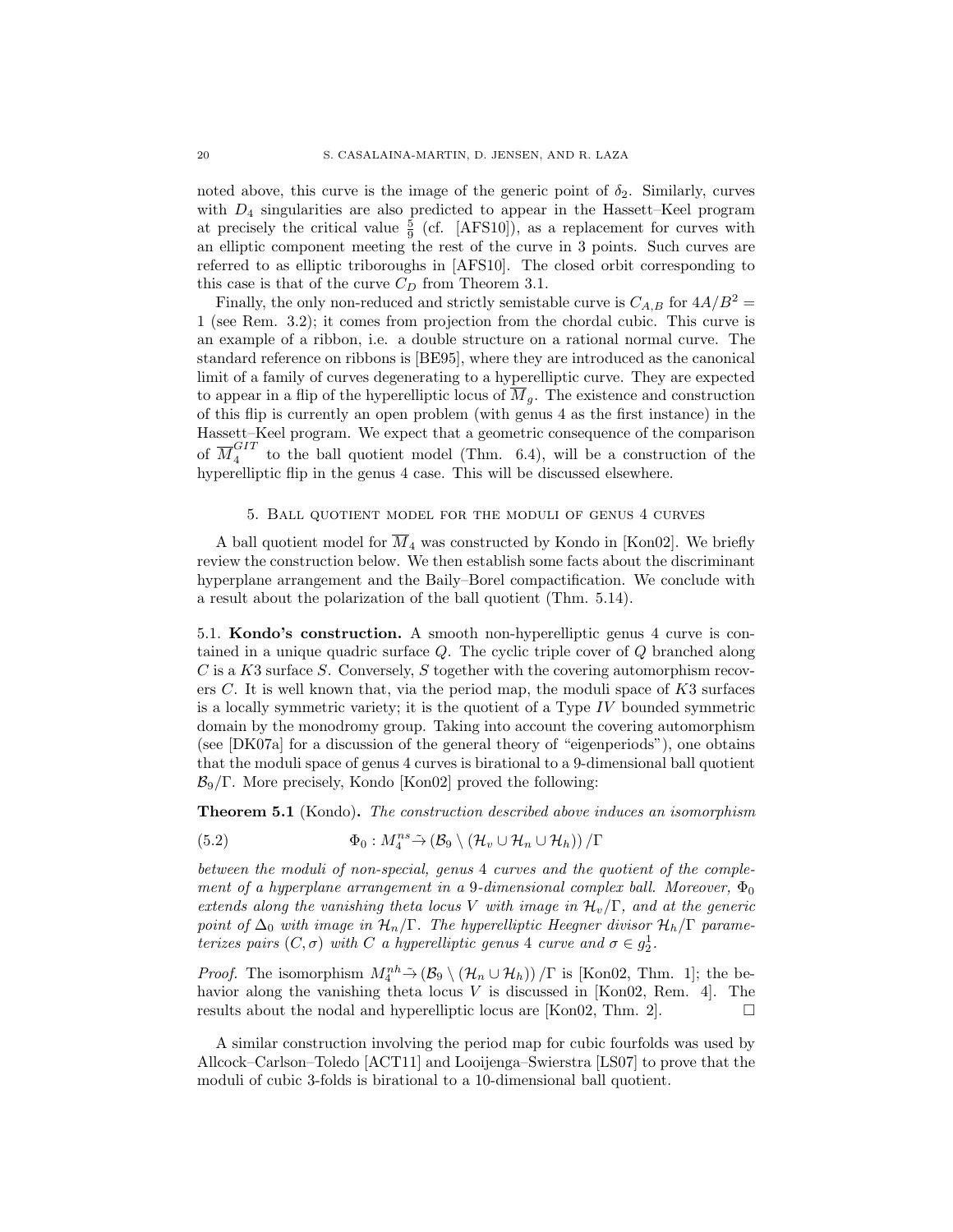**Theorem 5.3** ( $[ACT11], [LS07]$ ). Let  $M_{\text{cubic}}^{sm}$  be the moduli space of smooth cubic threefolds. Then

$$
M^{sm}_{\text{cubic}} \cong (\mathcal{B}_{10} \setminus (\mathcal{H}_0 \cup \mathcal{H}_{\infty}))/\Gamma'.
$$

The hyperplane arrangements  $\mathcal{H}_0$  and  $\mathcal{H}_{\infty}$  correspond to the singular cubics, and degenerations to the chordal cubic.

As explained in section 1, the moduli space of genus 4 curves is closely related to the discriminant divisor in the moduli of cubics. In the context of ball quotient models, the relationship can be made very precise.

**Proposition 5.4.** Kondo's ball quotient model for  $\overline{M}_4$  is compatible with the ball quotient model for the moduli of cubics, in the sense that there exists a natural map

$$
\mathcal{B}_9/\Gamma\to \mathcal{H}_0/\Gamma'\subset \mathcal{B}_{10}/\Gamma',
$$

which is a normalization morphism onto the image.

*Proof.* Generally speaking, a group embedding  $G = SU(1, n) \subset G' = SU(1, n + 1)$ defines a totally geodesic embedding  $\mathcal{B}_n \subset \mathcal{B}_{n+1}$ . Assuming  $\Gamma' \subset G'$  is an arithmetic subgroup and  $G \subset G'$  is defined over  $\mathbb{Q}$ , we can define  $\Gamma = \Gamma' \cap G$  and  $\mathcal{H}$  to be the hyperplane arrangement obtained by considering all  $\Gamma'$ -translates of  $\mathcal{B}_n$  in  $\mathcal{B}_{n+1}$ . Clearly, there is a morphism  $\mathcal{B}_n/\Gamma \to \mathcal{B}_{n+1}/\Gamma'$  which is birational onto the image  $H/\Gamma'$ . The arithmeticity assumption assures that the morphism is finite; thus a normalization onto the image. Given these general facts, the result follows from the discussion of  $[ACT11, Ch. 5]$  (esp.  $[ACT11, Thm. 5.1]$ ).

We note that the nodal divisor  $\mathcal{H}_0/\Gamma'$  in the moduli of cubics  $\mathcal{B}_{10}/\Gamma'$  decomposes into two irreducible divisors  $\mathcal{H}_n/\Gamma$  and  $\mathcal{H}_v/\Gamma$  when restricted to the moduli of genus four curves  $\mathcal{B}_9/\Gamma$ . The geometric meaning is clear by Prop. 1.5: the self-intersection of the discriminant divisor for cubics corresponds to two  $A_1$  singularities or to an  $A_2$  singularity, giving the two cases. On the other hand, the chordal divisor  $\mathcal{H}_{\infty}/\Gamma'$ restricts to the hyperelliptic divisor  $\mathcal{H}_h/\Gamma$ . Geometrically,  $\mathcal{H}_{\infty}/\Gamma'$  corresponds to hyperelliptic genus 5 curves (see [ACT11, Ch. 4]), and  $\mathcal{H}_h/\Gamma$  to their degenerations.

5.2. The arithmetic of the hyperplane arrangement. In this section we discuss some basic facts about the hyperplane arrangements  $\mathcal{H}_n, \mathcal{H}_v$ , and  $\mathcal{H}_h$ . These results are arithmetic in nature, and are standard applications of lattice theory (see esp. Nikulin [Nik80] and Allcock [All00]). For some relevant background to our situation, we refer the reader to [ACT11], [Kon02], [DK07a], and [Sca87].

5.2.1. Preliminaries. To start, we recall that an Eisenstein lattice  $L^{\mathcal{E}}$  is a free module over the ring of Eisenstein integers  $\mathcal{E} = \mathbb{Z} \left[ \frac{-1+i\sqrt{3}}{2} \right]$  together with a Hermitian form. The arithmetic groups  $\Gamma, \Gamma'$  of Theorems 5.1 and 5.3, as well as the corresponding hyperplane arrangements are described in terms of certain Eisenstein lattices of hyperbolic signatures (e.g. [ACT11, §7]). Here we prefer a slightly indirect, but more familiar description, using standard lattices. Namely, an Eisenstein lattice  $L^{\mathcal{E}}$  is equivalent to a standard lattice L (i.e. Z-module with symmetric bilinear form) together with a fixed-point-free isometry  $\rho$  of order 3. Simply put, L is the Z-module underlying  $L^{\varepsilon}$  together with the real part (suitably scaled) of the hermitian form. The isometry  $\rho$  corresponds to the multiplication by a root of unity. The rank of L and the signature are double the rank and signature of  $L^{\mathcal{E}}$ . Thus, if  $L^{\mathcal{E}}$  is hyperbolic of signature  $(1, n)$ , then the associated Z-lattice L is of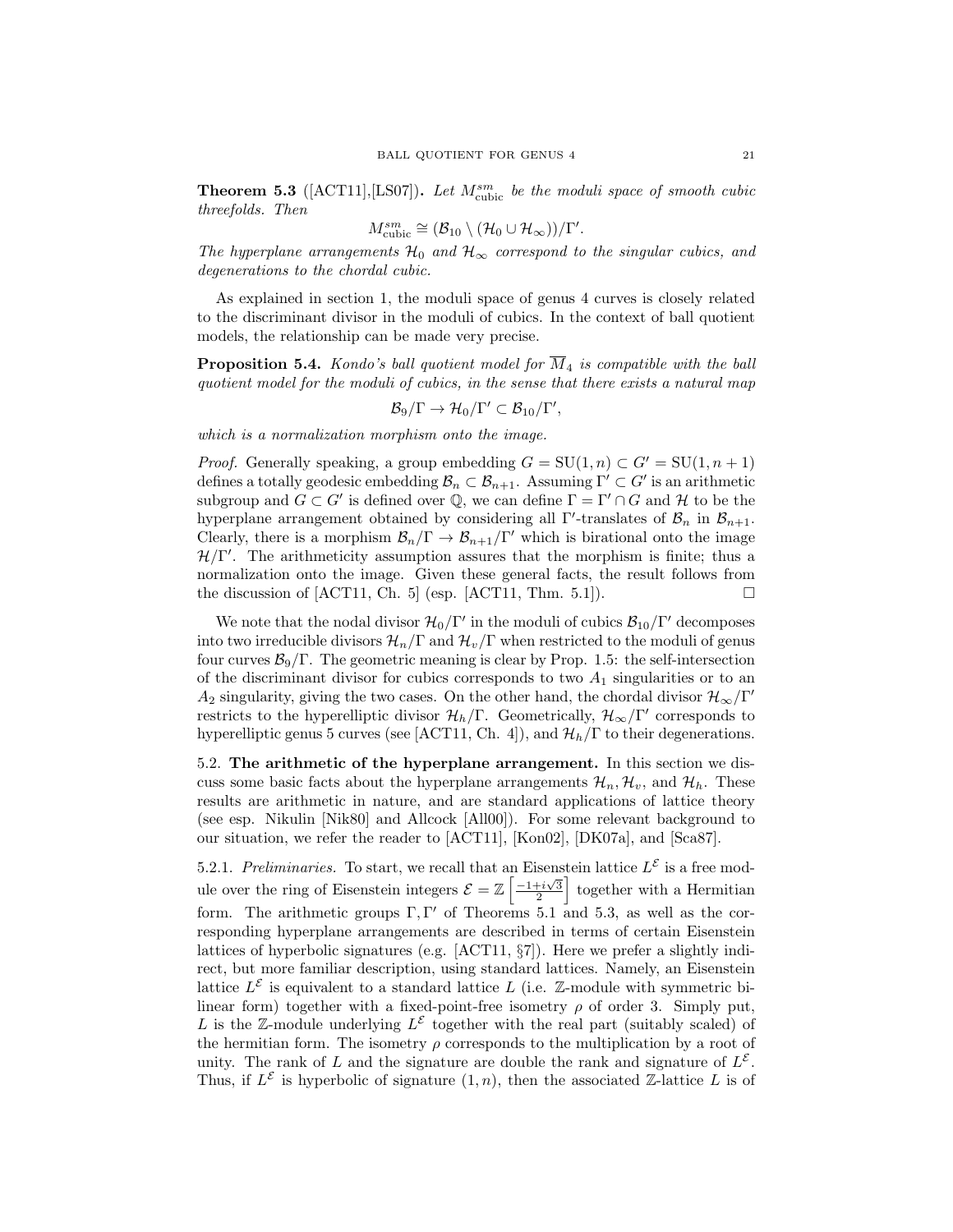signature  $(2, 2n)$ . At the level of symmetric domains, the *n*-dimensional complex ball  $\mathcal{B}_n$  (associated to  $L^{\mathcal{E}}$ ) has a totally geodesic embedding into the Type IV domain  $\mathcal{D}_{2n}$  (associated to L) of dimension 2n. Furthermore, it is standard to recover the subdomain  $\mathcal{B}_n \subset \mathcal{D}_{2n}$  using the isometry  $\rho$  (see [DK07a]). The monodromy group Γ is described in terms of the subgroup  $\tilde{\Gamma}$  of elements commuting with  $\rho$  in the corresponding orthogonal group (see [Kon02, p. 387]).

In our situation, the (integral) lattices associated to the cases of genus 4 curves and cubic threefolds are  $T = E_8^{\oplus 2} \oplus U \oplus U(3)$  and  $T' = E_8^{\oplus 2} \oplus A_2 \oplus U \oplus U$ respectively. In fact,  $T$  and  $T'$  are the transcendental lattices of the  $K3$  surface or cubic fourfolds occurring in the constructions of [Kon02] and [ACT11] respectively. The covering automorphism involved in the construction (see the first paragraph of §5.1) induces a fixed point free isometry  $\rho$  (and  $\rho'$ ) for these lattices. As explained in the previous paragraph, this is equivalent to an Eisenstein lattice structure  $T^{\mathcal{E}}$ on  $T$  (and similarly for  $T'$ ). A useful trick for understanding the arithmetic aspects of our examples is the following standard result :

**Lemma 5.5.** The lattice  $T = E_8^{\oplus 2} \oplus U \oplus U(3)$  (resp. T') has a primitive embedding into the unimodular lattice  $\Lambda = E_8^{\oplus 3} \oplus U \oplus U$  with orthogonal complement  $R =$  $E_6 \oplus A_2$  (resp.  $R' = E_6$ ). Furthermore, the isometry  $\rho$  of T extends to a fixedpoint-free isometry of  $\Lambda$  (and similarly for  $T'$ ).

We also note the following result.

**Lemma 5.6.** Assume that  $M$  is a negative definite root lattice such that there exists a fixed-point-free isometry  $\rho \in O(M)$  of order 3. Then, M is a direct sum of  $A_2, D_4, E_6, E_8$  summands and  $\rho$  preserves these summands.

Proof. A negative definite root lattice is a direct sum of ADE summands. We claim that  $\rho$  preserves these summands. This statement would follow provided that  $\delta. \rho(\delta) \neq 0$  for all roots  $\delta$ . Note that  $\delta + \rho(\delta) + \rho^2(\delta)$  is  $\rho$ -invariant, and thus it has to be 0. Then, using  $(\rho^2(\delta))^2 = -2$ , we have  $\delta \phi(\delta) = 1$ , and the claim follows. Consequently, we are reduced to the case  $M$  is an irreducible root lattice. This case is standard, e.g. [Car72].  $\Box$ 

5.2.2. Description of the hyperplane arrangements. In the case of K3 surfaces (or cubic fourfolds), the discriminant hyperplanes correspond to the situations where the lattice of algebraic cycles acquires additional cycles (typically (−2)-classes). The situation is similar in the Eisenstein lattice case (see  $[Kon02, \S3]$ ), except that one has to take into account the isometry  $\rho$ . Namely, a hyperplane in  $\mathcal{B}_9$  corresponds to a codimension two locus in the associated Type IV domain  $\mathcal{D}_{18} = \mathcal{D}_T$ . These codimension two loci are determined by sublattices  $M \subset T$  of signature  $(2, 2n-2)$ (here  $n = 9$ ). Specifically, we have

$$
\mathcal{D}_M = \{ \omega \in \mathbb{P}(M_{\mathbb{C}}) \mid \omega.\omega = 0, \omega.\omega > 0 \} \subset \mathcal{D}_T = \{ \omega \in \mathbb{P}(T_{\mathbb{C}}) \mid \dots \}.
$$

If M is invariant with respect to  $\rho$ , the above inclusion determines an inclusion of complex balls  $\mathcal{B}_{M^{\varepsilon}} \subset \mathcal{B}_{T^{\varepsilon}}$  such that  $\mathcal{B}_{M^{\varepsilon}}$  is a hyperplane in a suitable embedding of the *n*-dimensional ball  $\mathcal{B}_{T^{\varepsilon}}$  in  $\mathbb{P}^n$ .

Lemma 5.5 gives an embedding of the 18-dimensional Type IV domain  $\mathcal{D}_T$  into a 26-dimensional Type IV domain  $\mathcal{D}_{\Lambda}$ . Thus, by the above discussion, we can view a hyperplane in  $\mathcal{B}_9$  as given by an embedding of lattices (invariant w.r.t.  $\rho$ ):

$$
(5.7) \t\t\t M \subset T \subset \Lambda.
$$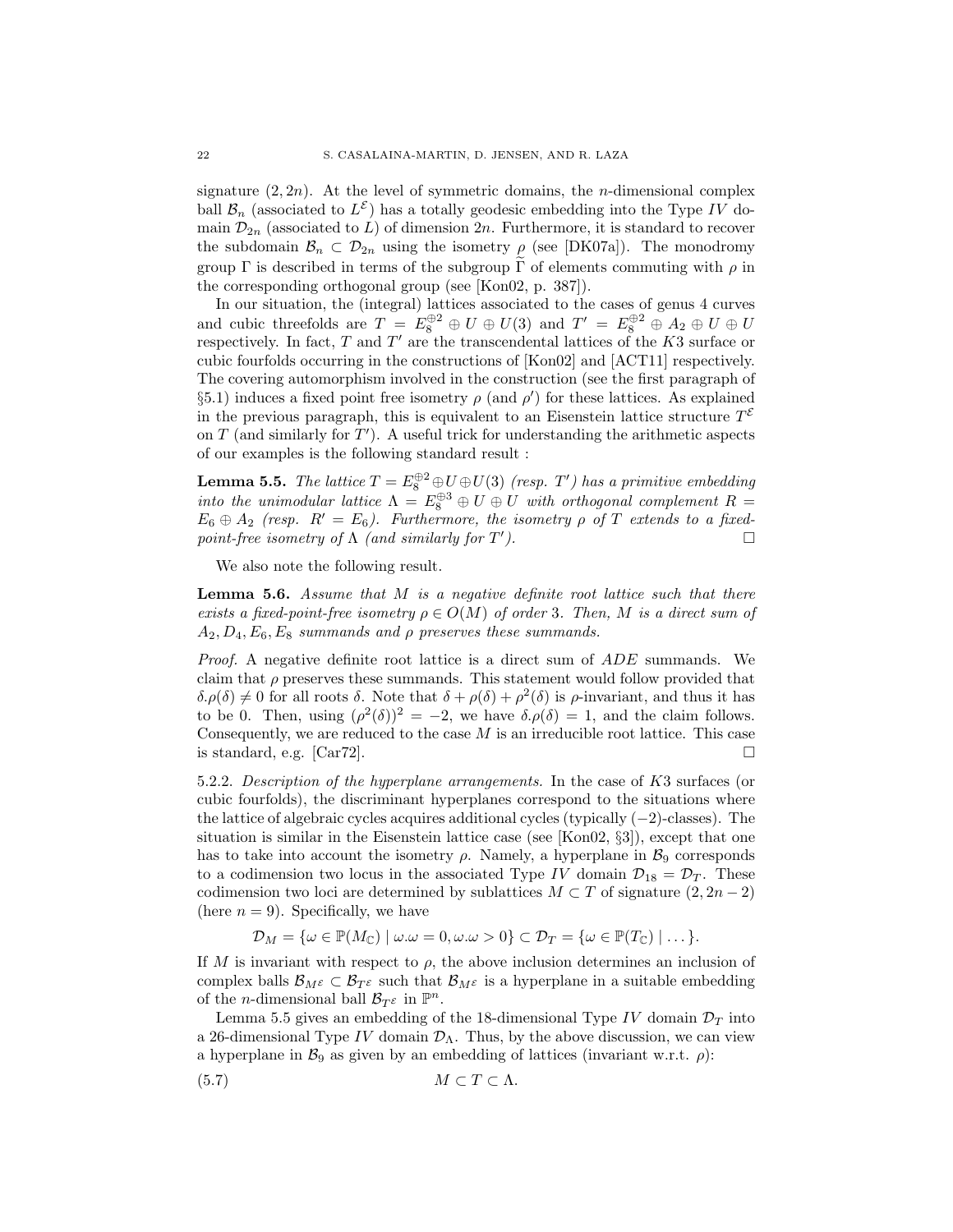The embedding  $T \subset \Lambda$  is fixed by Lemma 5.5. Thus, we can view (5.7) as equivalent to the embeddings

(5.8) 
$$
T_{\Lambda}^{\perp} = R \cong E_6 \oplus A_2 \subset M_{\Lambda}^{\perp} \subset \Lambda \cong E_8^{\oplus 2} \oplus U^{\oplus 2}.
$$

Note that  $M_{\Lambda}^{\perp}$  is negative definite of rank 10. Additionally, from Kondo [Kon02], one sees that the lattice  $M_{\Lambda}^{\perp}$ , corresponding to the hyperplane arrangements of Theorem 5.1, contains additional roots. Combining this with Lemma 5.6, we conclude:

**Proposition 5.9.** With notation as above (esp.  $(5.8)$ ), the hyperplanes in  $\mathcal{H}_v$ ,  $\mathcal{H}_n$ ,  $\mathcal{H}_h$  (from Thm. 5.1) correspond to the cases  $M_\Lambda^\perp$  being isometric to  $D_4\oplus E_6,$  $A_2 \oplus A_2 \oplus E_6$ , and  $A_2 \oplus E_8$  respectively.

In particular, using this description of the hyperplane arrangements, we conclude:

**Corollary 5.10.** The hyperplanes  $\mathcal{H}_h$  do not intersect in the interior of  $\mathcal{B}_9$ .

*Proof.* An intersection of two hyperplanes  $H_i$ , for  $i = 1, 2$  from  $\mathcal{H}_h$  would correspond to lattice embeddings  $M'' \subset M_i \subset T$ , with  $M_i \subset T$  giving the hyperplanes  $H_i$ , and with M'' of signature (2, 14). Dually, we have  $T_{\Lambda}^{\perp} \cong E_6 \oplus A_2 \subset (M_i)^{\perp}_{\Lambda} \cong$  $E_8 \oplus A_2 \subset (M'')^{\perp}_{\Lambda}$  with  $(M'')^{\perp}_{\Lambda}$  negative definite of rank 12. Thus,  $(M'')^{\perp}_{\Lambda}$  contains two different  $E_8$  extensions of  $E_6$ , which is a clear contradiction of the fact that  $(M'')^{\perp}_{\Lambda}$  is negative definite.

Remark 5.11. Completely analogous results hold also for cubic threefolds. There,  $\mathcal{H}_0$  and  $\mathcal{H}_{\infty}$  correspond to the case  $A_2 \oplus E_6$  and  $E_8$  respectively. In particular, the statements of the last paragraph of §5.1 have a clear arithmetic explanation.

5.3. The Baily–Borel compactification. Based on the discussion of the previous subsection, we can compute the Baily–Borel compactification of the ball quotient model. Similar computations in the case of K3 surfaces are done in [Sca87].

**Theorem 5.12.** The Baily-Borel compactification  $(\mathcal{B}_9/\Gamma)^*$  of Kondo's ball quotient model  $\mathcal{B}_9/\Gamma$  has three cusps labeled  $c_{E_6^{\oplus 2} \oplus A_2^{\oplus 2}}$ ,  $c_{E_6 \oplus A_2 \oplus E_8}$ , and  $c_{E_8^{\oplus 2}}$ . The hyperelliptic divisor passes only through the cusp  $c_{E_6 \oplus A_2 \oplus E_8}$ .

Proof. The classification of cusps for the Baily–Borel compactification is equivalent to the classification of isotropic vectors in the lattice  $T^{\mathcal{E}}$ . This is equivalent to the classification of rank 2 isotropic sublattices  $E$  of  $T$  that are invariant with respect to  $\rho$ . A basic invariant of  $E \subset T$  is the negative definite lattice  $E_T^{\perp}/E$  (which comes endowed with fixed-point-free isometry). In many case, the classification of  $E_T^\perp/E$ is equivalent to the classification of E.

The standard technique for studying  $E_T^{\perp}/E$  (see [Sca87, §5]) is to use the embedding  $T \subset \Lambda$  given by Lemma 5.5. Namely, one shows that  $E_{\Lambda}^{\perp}/E$  is unimodular, and thus it is one of the 24 Niemeier lattices (see [CS99, §18.4]). Then  $E_T^{\perp}/E$  is a sublattice of  $E_{\Lambda}^{\perp}/E$  with orthogonal complement  $R = E_6 \oplus A_2$ . It is easy to classify the possible embeddings of R into the unimodular lattice  $E_{\Lambda}^{\perp}/E$ . Namely, in our situation, keeping track of the isometry  $\rho$  and using Lemma 5.6, we get 3 cases for the embedding  $R \subset E_{\Lambda}^{\perp}/E$ :

- either (i)  $E_6 \oplus A_2 \subset E_6^{\oplus 4}$  ([CS99, p. 438, Case XIV]);
- or  $E_6 \oplus A_2 \subset E_8^{\oplus 3}$  ([CS99, p. 438, Case XV]) with two subcases: (ii)  $E_6$  and  $A_2$  embed in different copies of  $E_8$ ,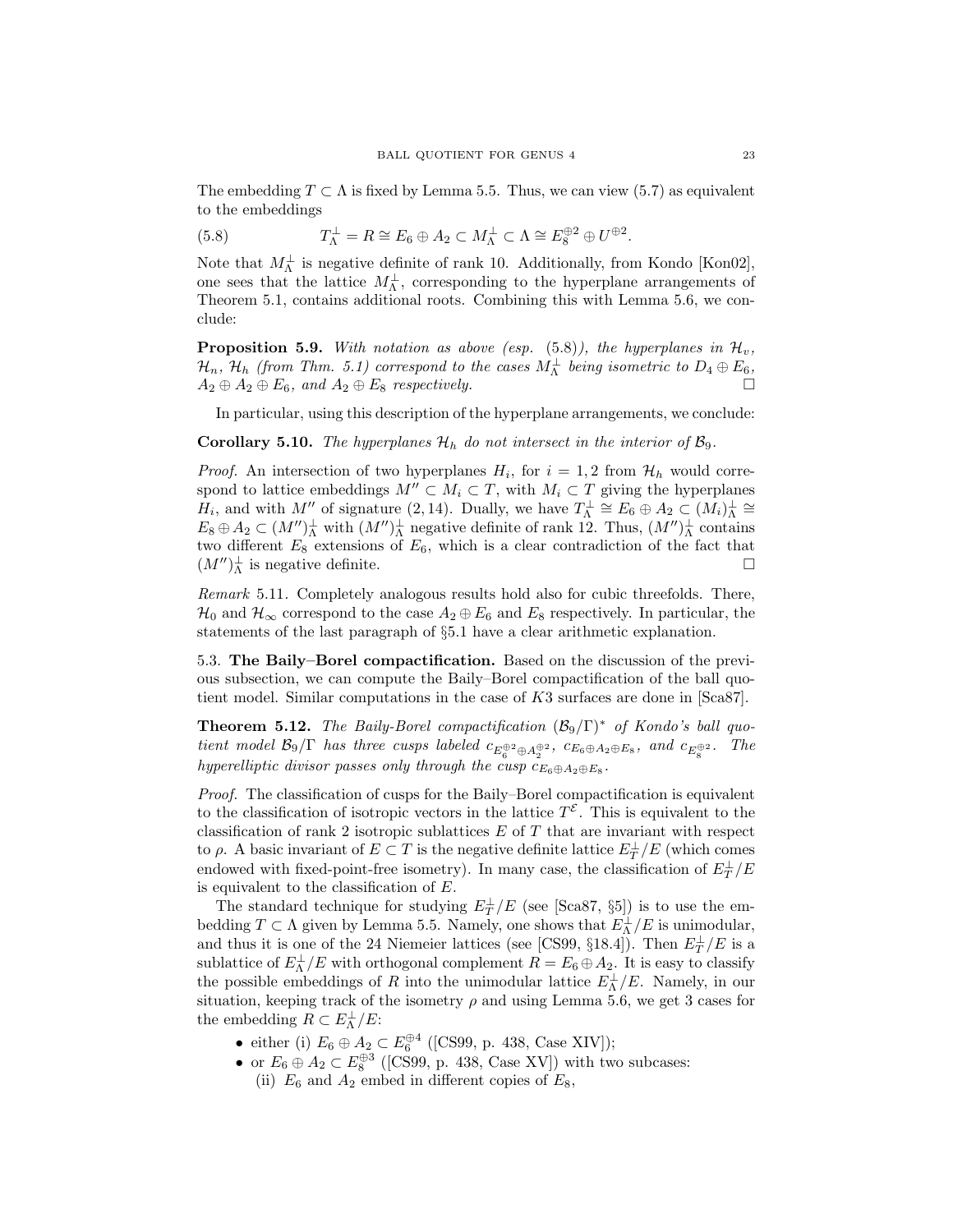(iii)  $E_6$  and  $A_2$  embed in the same copy of  $E_8$ .

We conclude that the root sublattice contained in  $E_T^{\perp}/E$  is  $E_6^{\oplus 2} \oplus A_2^{\oplus 2}$ ,  $E_6 \oplus A_2 \oplus E_8$ , and  $E_8^{\oplus 2}$  for the cases (i), (ii), and (iii) respectively. It is easy to see that the associated root sublattices actually determine the isometry class of  $E_T^{\perp}/E$  (even as Eisenstein lattice). Finally, one checks that the invariant  $E_T^{\perp}/E$  classifies the isotropic subspace  $E \subset T$  (see [Sca87] for related examples). We conclude that there are three cusps in the Baily–Borel compactification and we label them by the root sublattice listed above.

Finally, if a hyperplane from  $\mathcal{H}_h$  passes through the cusp given by E, then we will have  $E \subset M \subset T \subset \Lambda$  (with notation as in (5.7)). Applying Prop. 5.9, this is clearly only possible in the case (ii) above.  $\Box$ 

Remark 5.13. The same argument can be used to show that in the case of cubic threefolds, the Baily–Borel compactification  $(\mathcal{B}_{10}/\Gamma')^*$  has two cusps, which using the notation as above would be labeled  $c'$  $e_{E_6^{\oplus 3}}'$  and  $e_{\underline{i}}'$  $E_{\rm g}^{\oplus 2}$   $\oplus$   $A_2$  (compare [ACT11, Thm. 3.10] and [LS07, Rem. 3.2]). By restricting to genus 4 curves and passing to normalization (see Proposition 5.4), the cusp  $c'$  $E_8^{\oplus 2}$  ⊕ $A_2$  separates into  $c_{E_6 \oplus A_2 \oplus E_8}$ , and  $c_{E_8^{\oplus 2}}$ .

5.4. The polarization of the ball quotient model  $\mathcal{B}_9/\Gamma$ . As discussed above, in  $(\mathcal{B}/\Gamma)^*$  there are 3 special Heegner divisors  $H_v = \mathcal{H}_v/\Gamma$ ,  $H_n = \mathcal{H}_b/\Gamma$ , and  $H_h = \mathcal{H}_h/\Gamma$ . These are irreducible Weil divisors, but not Q-Cartier due the cusps of  $(\mathcal{B}/\Gamma)^*$ . Here we establish that a certain linear combination of  $H_v, H_n$ , and  $H_h$ gives a natural polarization on  $(\mathcal{B}/\Gamma)^*$ . The technique of proving this is by now standard and it is based on Borcherds' construction of an automorphic form on the 26 dimensional Type IV domain  $\mathcal{D}_{\Lambda}$  (cf. [Bor95, BKPSB98]). The closely related case of cubic threefolds is discussed in full detail in [CML09, §7.2]

**Theorem 5.14.** The divisor  $H_n + \frac{9}{2}H_v + 14H_h$  is an ample Q-Cartier divisor on the ball quotient  $(\mathcal{B}/\Gamma)^*$ .

*Proof.* We consider Borcherds' automorphic form  $\tilde{\psi}$  of weight 12 on  $\mathcal{D}_{\Lambda}$  that vanishes with order 1 on all hyperplanes orthogonal to  $(-2)$ -classes in  $\Lambda$ . As explained in [BKPSB98], the automorphic form  $\psi$  induces an automorphic form  $\overline{\psi}$ on  $\mathcal{D}_T$ . Then  $\overline{\psi}$  induces an automorphic form  $\psi$  on  $\mathcal{B}_T\epsilon$ , whose associated divisor is the divisor mentioned in the theorem. The vanishing order of  $\overline{\psi}$  along the loci  $H_n, H_v, H_h$  at the level of  $\mathcal{D}_T$  is equal to half the number of roots in  $M_\Lambda^{\perp}$  minus the number of roots in R (see the notation from (5.8), Prop. 5.9). Thus, we obtain orders  $\frac{1}{2}$ #roots( $A_2$ ) = 2,  $\frac{1}{2}$ (#roots( $D_4$ ) – #roots( $A_2$ )) = 9, and  $\frac{1}{2}$  (#roots( $E_8$ ) – #roots( $E_6$ )) = 84 for  $\overline{\psi}$  on  $H_n$ ,  $H_v$ ,  $H_h$  respectively. Finally, to compute div( $\psi$ ) at the level of  $(\mathcal{B}/\Gamma)^*$  one needs to take into account the action of the monodromy group  $\Gamma$ , and divide by the corresponding ramification orders: 3, 2, 6 respectively (compare [ACT11, Lem 1.4, Lem. 3.3]).

## 6. The comparison of the GIT and ball quotient models

In this section, we show that the GIT quotient  $\overline{M}_4^{GIT}$  $\frac{1}{4}$  considered in section 2 is closely related to Kondo's ball quotient model  $B_9/\Gamma$ . The precise relationship is given by Thm. 6.4, which follows from the theory of Looijenga [Loo03a] (reviewed in §6.1 below), the properties of the Kondo's period map (induced by those of the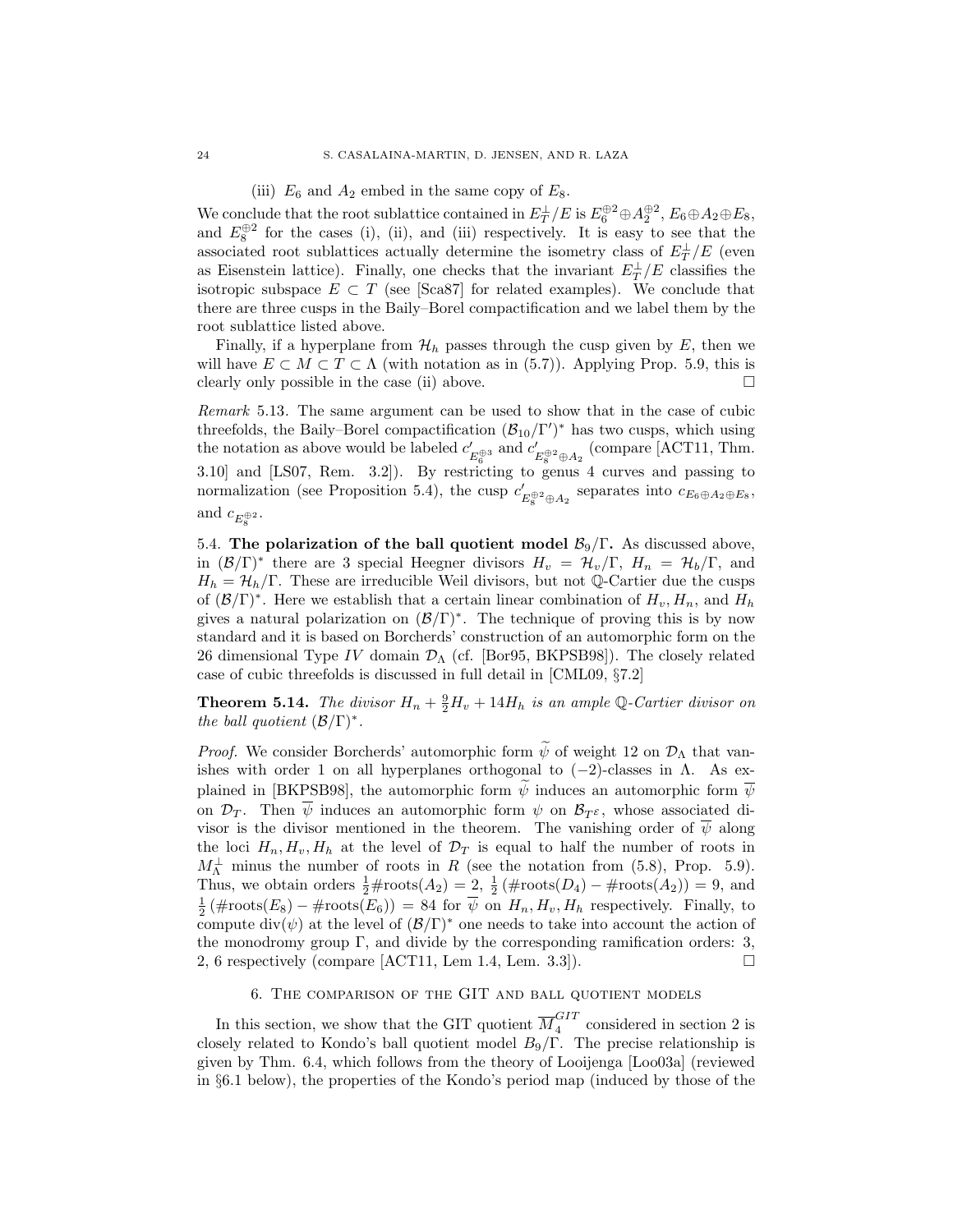period map for K3s), and the computation of polarizations for  $\overline{M}_4^{GIT}$  and  $B_9/\Gamma$ (see Proposition 2.7 and Theorem 5.14 respectively). We close with a discussion of some of consequences of Thm. 6.4.

6.1. A review of Looijenga's theory. Looijenga [Loo03a, Loo03b] developed a framework to compare GIT quotients with arithmetic quotients of Type  $I_{1,n}$ (complex balls) and Type IV domains. This framework was successfully applied in several situations arising from geometry (e.g. cubic threefolds [ACT11, LS07], and genus 3 curves [Loo07]). Here we briefly recall the basic ingredients:

- (1) Assume we are given  $M$ , an open subset of a projective variety  $M$ , and  $L$ an ample Q-Cartier divisor on  $\overline{M}$ . Typically,  $\overline{M}$  will be a GIT quotient, and M the open subset corresponding to the stable points.
- (2) Let  $\mathcal D$  be a complex ball or a Type IV domain,  $\Gamma$  an arithmetic group acting on  $\mathcal{D}$ , and  $\mathcal{H}$  a Γ-invariant arithmetic arrangement of hyperplanes in  $\mathcal D$  (see [Loo03a, Ex. 1.8, 1.9]). Assume we are given a morphism

$$
\Phi: M \to \mathcal{D}/\Gamma
$$

such that

- i)  $\Phi : M \to \mathcal{D}/\Gamma$  is injective;
- ii) Im( $\Phi$ ) =  $(D \setminus \mathcal{H})/\Gamma$  (the complement of an arithmetic hyperplane arrangement).

In practice,  $\Phi$  is a period map and the two conditions above follow from a Torelli type theorem and a properness result for the period map (see also [LS08] for a related discussion). We note that while the period map is a priori defined in the analytic category, in our situation, the algebraicity follows from Baily–Borel theorem (i.e.  $\mathcal{D}/\Gamma$  is quasi-projective, with projective compactification  $(\mathcal{D}/\Gamma)^*$  and Borel's extension theorem (i.e.  $\Phi$  is an algebraic morphism).

(3)  $(D/\Gamma)^*$  has a natural polarization L' (given by the Baily–Borel construction) and  $\overline{M}$  carries a polarization L by assumption. One requires

(6.1) 
$$
(L)_{|M} = (L')_{(\mathcal{D}\backslash \mathcal{H})/\Gamma};
$$

i.e. the two polarizations agree on the common open subsets.

(4) Finally, assume that  $M \setminus M$  has codimension at least 2 in M and that any intersection of hyperplanes from  $H$  has dimension at least 1. This is a mild condition in practice.

If these assumptions are satisfied, Looijenga has constructed an explicit birational modification  $\overline{\mathcal{D}/\Gamma}_\mathcal{H}$  of  $(\mathcal{D}/\Gamma)^*$ , which leaves  $(\mathcal{D}\setminus\mathcal{H})/\Gamma$  unchanged, such that

$$
\overline{M} \cong \overline{\mathcal{D}/\Gamma}_{\mathcal{H}}
$$

(see [Loo03a, Thm. 7.1]).

The space  $\overline{\mathcal{D}/\Gamma}_{\mathcal{H}}$  can be described, in analogy with the Baily–Borel compactification, as the Proj of the ring of meromorphic forms with poles along  $H/\Gamma$ . More explicitly,  $\overline{\mathcal{D}/\Gamma}_{\mathcal{H}}$  is constructed in the following three steps:

(A) First, construct a small blow-up  $\mathcal{D}/\Gamma_{\mathcal{H}}$  of the boundary of  $(\mathcal{D}/\Gamma)^*$  such that the Weil divisor  $\mathcal{H}/\Gamma$  becomes Q-Cartier (see [Loo03a, §4.3, and Lem. 5.2]).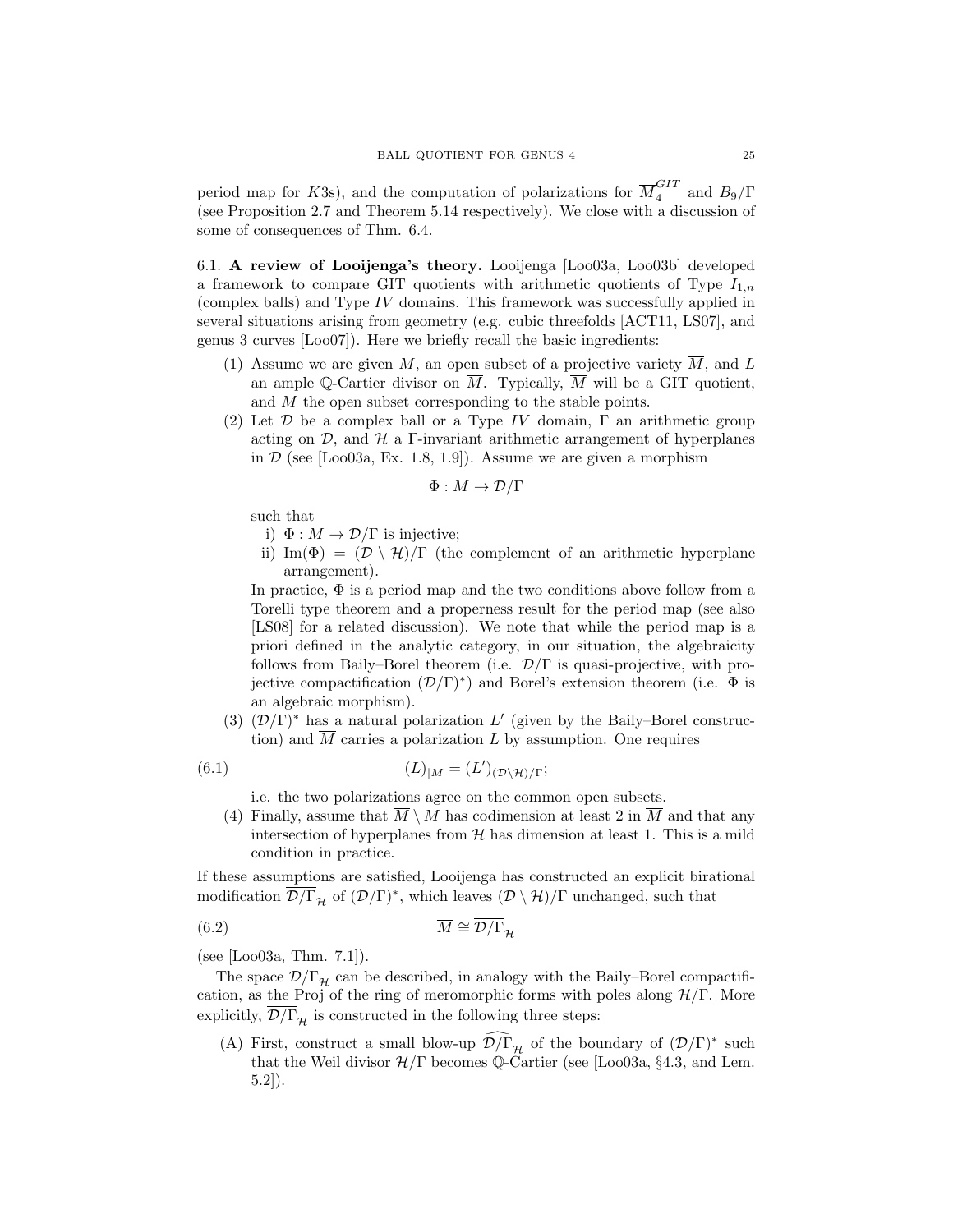- (B) Then, consider a blow-up  $\mathcal{D}/\Gamma_{\mathcal{H}}$  of  $\mathcal{D}/\Gamma_{\mathcal{H}}$  such that the hyperplane arrangement becomes normal crossings (in an orbifold sense; see [Loo03b, §2.2]).
- (C) Finally,  $\overline{\mathcal{D}/\Gamma}_{\mathcal{H}}$  is obtained by contracting the hyperplane arrangement resulting from (B) in the opposite direction (see [Loo03a, §3, Thm. 3.9, and Thm. 5.7])

The net effect of the birational modification  $\overline{\mathcal{D}/\Gamma}_\mathcal{H}$  of  $(\mathcal{D}/\Gamma)^*$  is to replace intersection strata from  $H$  with strata of complementary dimension. In particular, if the hyperplanes from H do not intersect in  $\mathcal{D}, \overline{\mathcal{D}/\Gamma}_{\mathcal{H}}$  is essentially the contraction of the divisor  $\mathcal{H}/\Gamma$ . More precisely, after a small modification  $\mathcal{D}/\Gamma_{\mathcal{H}}$  of the Baily–Borel boundary (cf. step (A)), the divisor  $\mathcal{H}/\Gamma$  becomes Q-Cartier and can be contracted to a point.

Remark 6.3. The arrangement H can be empty, in which case  $\overline{\mathcal{D}/\Gamma}_{\mathcal{H}} \cong (\mathcal{D}/\Gamma)^*$ . A geometric situation when this happens is the case of cubic surfaces: the GIT quotient for cubic surfaces is isomorphic to the Baily–Borel compactification of a ball quotient (see [ACT02]).

6.2. The main result for genus 4 curves. At this point, we can state our main result that compares Kondo's ball quotient model for  $\overline{M}_4$  to the GIT quotient  ${\overline M}_4^{GIT}$  $\frac{1}{4}$ . As already mentioned, this result has close analogues in the case of the moduli space of cubic threefolds (see [LS07] and [ACT11]) and genus 3 curves (see  $[Loo07]$ ,  $[Art09]$ ).

**Theorem 6.4.** The GIT quotient  $\overline{M}_4^{GIT}$  $\frac{1}{4}$  for canonical genus 4 curves is isomorphic to Looijenga's modification of Kondo's ball quotient model  $\mathcal{B}_9/\Gamma$  associated to the hyperelliptic hyperplane arrangement  $\mathcal{H}_h$ :

(6.5) 
$$
\overline{M}_4^{GIT} \cong \overline{\mathcal{B}_9/\Gamma}_{\mathcal{H}_h}.
$$

More explicitly, there exists a diagram



such that

- i)  $\widehat{M}_4$  is a small blow-up of  $(\mathcal{B}_9/\Gamma)^*$ , which replaces the cusp  $c_{E_6\oplus A_2\oplus E_8}$  in the Baily-Borel compactification  $(\mathcal{B}_9/\Gamma)^*$  by a rational curve;
- ii)  $\widehat{M}_4 \rightarrow \overline{M}_4^{GIT}$  $\frac{q+1}{4}$  contracts the strict transform of the hyperelliptic divisor  $\mathcal{H}_h/\Gamma$ to the point corresponding to the double twisted cubic (see Thm. 3.1, Rem. 3.2).

Proof. According to Thm. 2.11, a description of the GIT quotient is given by Thm. 3.1. We define  $M \subset \overline{M}_4^{GIT}$  $\frac{311}{4}$  to be the subset corresponding to stable genus 4 curves. From Thm. 3.1,  $M$  parameterizes curves  $C$  which are  $(2, 3)$ -complete intersections with the following two properties:

 $\bullet$  the unique quadric Q containing C is either smooth or a quadric cone;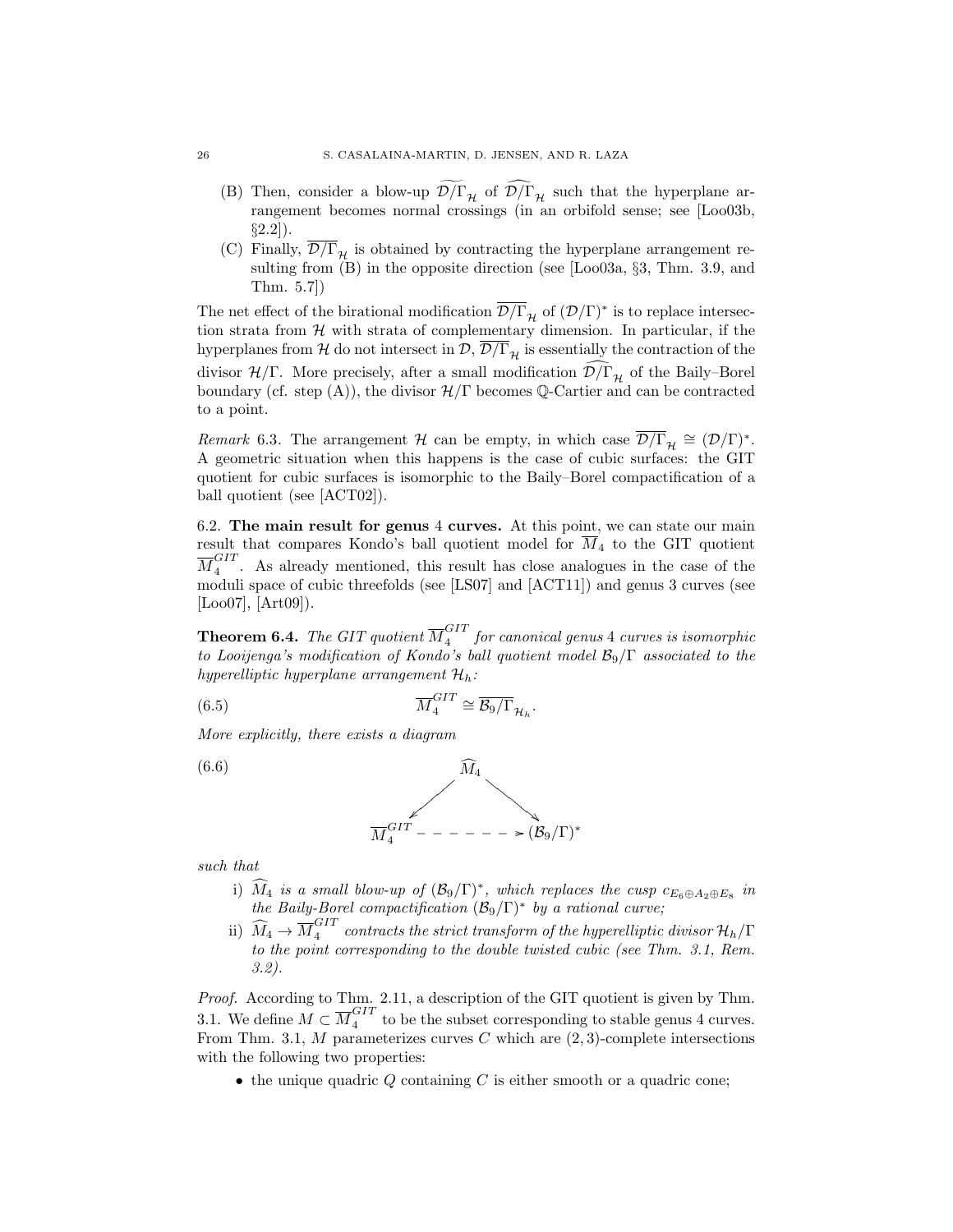• the possible singularities of C are of type  $A_1, \ldots, A_4$  at a smooth point of  $Q$  or  $A_1, A_2$  at the vertex of  $Q$  (in the cone case).

The key observation now is that the surface obtained as the triple cover X of Q branched along C has at worst ADE singularities. For instance,  $p \in C$  is a smooth point of  $Q$ , and a singular point of type  $A_1, \ldots, A_4$  for C, the the associated singularity of X is of type  $A_2, D_4, E_6, E_8$  respectively; explicitly, a local equation of type  $A_4: x^2 + y^5$ , becomes a local equation of type  $E_8: x^2 + y^5 + z^3$  after a triple cover. It follows that Kondo's construction can be extended over all of M. Thus, there is a period map

$$
\Phi: M \to \mathcal{B}_9/\Gamma.
$$

An easy application of the Torelli theorem for K3 surfaces, gives that  $\Phi$  is an embedding. Using basic facts about linear systems on K3s, it is immediate to see (by the same argument as in [Kon02, p. 393-394]) that  $\text{Im}(\Phi)$  misses the hyperplane arrangement  $\mathcal{H}_h$ , corresponding to the so called unigonal surfaces. Finally, using the surjectivity of the period map for K3 surfaces, we conclude

$$
(6.7) \t\t\t\t M \cong (\mathcal{B}_9 \setminus \mathcal{H}_h)/\Gamma
$$

(using the same arguments as in [Kon02, Proof of Thm. 1]; for a very similar situation see also [Loo07, Prop. 4.2]).

We are now in the situation described in §6.1. To conclude, we need in addition to the isomorphism (6.7), an identification of the polarizations. Via the birational map  $\overline{M}_4^{GIT}$  --+  $(\mathcal{B}_9/\Gamma)^*$  it is clear that the vanishing theta divisor V and the discriminant divisor  $\Sigma$  in  $\overline{M}_4^{GIT}$  $\frac{1}{4}$  correspond to the Heegner divisors  $H_v$ and  $H_n$  respectively (the period map being an isomorphism at the generic points of those divisors, compare Thm. 5.1). From Thm. 5.14, we obtain that the natural polarization  $L'$  on  $(B_9/\Gamma)^*$  satisfies

$$
(L')_{(\mathcal{B}_9/\Gamma)^*} = \Sigma + \frac{9}{2}V \sim 9\lambda - \delta \mod H_h
$$

On the other hand, from Prop. 1.2, the linearization on  $\overline{M}_4^{GIT}$  $\frac{1}{4}$  is again proportional to  $9\lambda - \delta$ . It follows that on the open subset  $(\mathcal{B}_9 \setminus \mathcal{H}_h)/\Gamma$  the two linearizations agree. Also, in our situation, the codimension conditions (cf.  $\S6.1(4)$ ) are trivially satisfied. Thus, the theorem follows from [Loo03a, Thm. 7.1] (see also (6.2) above).

Finally, the explicit description is a consequence of the general construction of  $\overline{\mathcal{B}_9/\Gamma}_{\mathcal{H}_h}$  and the second part of Theorem 5.12.

We close by briefly discussing the geometric meaning of Theorem 6.4. The theorem says that ball quotient model and the GIT quotient of the Chow variety agree on the locus of stable points, i.e.  $(2, 3)$ -complete intersections with mild singularities (up to  $A_4$ , see Thm. 3.1). At the boundary, the Baily–Borel compactification  $(\mathcal{B}_9/\Gamma)^*$  almost agrees with the GIT compactification  $\overline{M}_4^{GIT}$  $\frac{1}{4}$ . Specifically, the boundary of  $(\mathcal{B}_9/\Gamma)^*$  consists of three points, the cusps  $c_{E_6^{\oplus 2} \oplus A_2^{\oplus 2}}$ ,  $c_{E_6 \oplus A_2 \oplus E_8}$ , and  $c_{E_8^{\oplus 2}}$  (cf. Thm. 5.12). On the other hand, the GIT boundary consists of two points corresponding to the orbits of the curves  $C_D$  and  $C_{2A_5}$  and a 1-dimensional boundary component corresponding to the orbits of curves  $C_{A,B}$  (cf. Thm. 3.1). A standard computation with limit Hodge structures (see [ACT11], [Fri84, Rem. 5.6] for related computations), based on the fact that  $D_4$  and  $A_5$  give, via the triple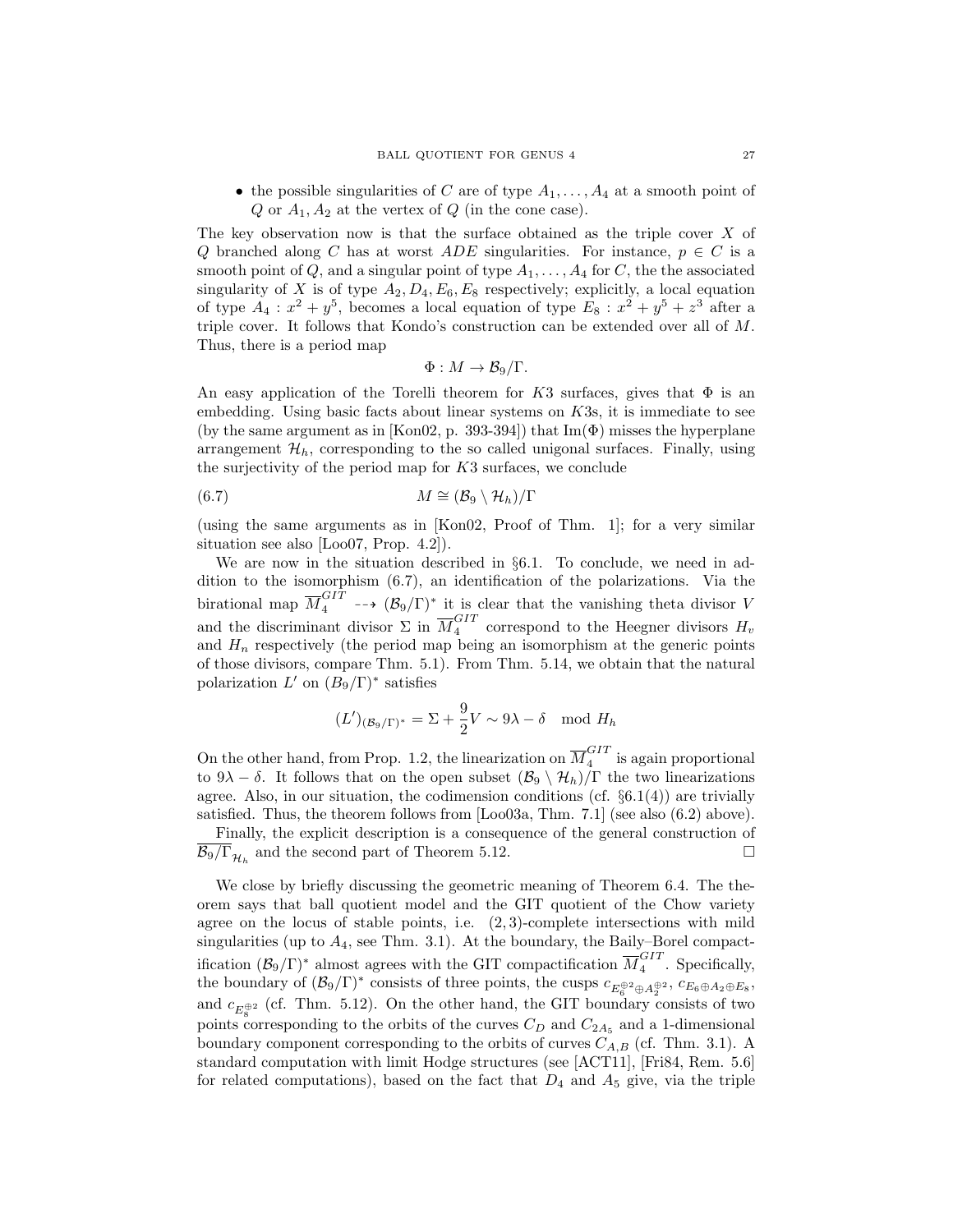cover, the boundary singularities  $\widetilde{E}_6$  and  $\widetilde{E}_8$  respectively, allows us to match the boundary components as follows:

$$
\overline{M}_4^{GIT} \longrightarrow (\mathcal{B}_9/\Gamma)^* \nC_D \rightarrow c_{E_6^{\oplus 2} \oplus A_2^{\oplus 2}} \nC_{2A_5} \rightarrow c_{E_8^{\oplus 2}} \nC_{A,B} \rightarrow c_{E_6^{\oplus 2} \oplus A_2^{\oplus 2}}.
$$

The full strength of Theorem 6.4 says that in fact the period map extends to an isomorphism at the boundary points corresponding to  $C_D$  and  $C_{2A_5}$ . Furthermore, the period map extends along the boundary curve  $Z \subset \overline{M}_4^{GIT}$  parameterizing the curves  $C_{A,B}$ , except at the point  $o \in Z$  corresponding to the orbit of the ribbon curve. The point *o* is blown-up to introduce the hyperelliptic divisor  $H_h = H_h/\Gamma$ . Finally, the strict transform of the curve Z is contracted to the cusp  $c_{E_6^{\oplus 2} \oplus A_2^{\oplus 2}}$ .

#### **REFERENCES**

- [ACT02] D. Allcock, J. A. Carlson, and D. Toledo, *The complex hyperbolic geometry of the* moduli space of cubic surfaces, J. Algebraic Geom. 11 (2002), no. 4, 659–724.
- [ACT11] , The moduli space of cubic threefolds as a ball quotient, Mem. Amer. Math. Soc. 209 (2011), no. 985, xii+70.
- [AFS10] J. Alper, M. Fedorchuk, and D. I. Smyth, *Singularities with*  $G_m$ -action and the log minimal model program for  $\overline{M}_g$ , arXiv:1010.3751v1, 2010.
- [AGZV85] V. I. Arnol'd, S. M. Guseĭn-Zade, and A. N. Varchenko, Singularities of differentiable maps. Vol. I, Monographs in Mathematics, vol. 82, Birkhäuser Boston Inc., Boston, MA, 1985, The classification of critical points, caustics and wave fronts, Translated from the Russian by Ian Porteous and Mark Reynolds.
- [AK77] A. B. Altman and S. L. Kleiman, Foundations of the theory of Fano schemes, Compositio Math. 34 (1977), no. 1, 3–47.
- [All00] D. Allcock, The Leech lattice and complex hyperbolic reflections, Invent. Math. 140 (2000), no. 2, 283–301.
- [All03] , The moduli space of cubic threefolds, J. Algebraic Geom. 12 (2003), no. 2, 201–223.
- [Art09] M. Artebani, A compactification of M<sub>3</sub> via K3 surfaces, Nagoya Math. J. 196 (2009), 1–26.
- [BE95] D. Bayer and D. Eisenbud, Ribbons and their canonical embeddings, Trans. Amer. Math. Soc. 347 (1995), no. 3, 719–756.
- [BKPSB98] R. E. Borcherds, L. Katzarkov, T. Pantev, and N. I. Shepherd-Barron, Families of K3 surfaces, J. Algebraic Geom. 7 (1998), no. 1, 183–193.
- [Bor95] R. E. Borcherds, Automorphic forms on  $O_{s+2,2}(\mathbf{R})$  and infinite products, Invent. Math. 120 (1995), no. 1, 161–213.
- [Car72] R. W. Carter, Conjugacy classes in the Weyl group, Compositio Math. 25 (1972), 1–59.
- [CG72] C. H. Clemens and P. A. Griffiths, The intermediate Jacobian of the cubic threefold, Ann. of Math. (2) 95 (1972), 281–356.
- [CML09] S. Casalaina-Martin and R. Laza, The moduli space of cubic threefolds via degenerations of the intermediate Jacobian, J. Reine Angew. Math. 633 (2009), 29–65.
- [CML11] , Simultaneous semi-stable reduction for curves with ADE singularities, to appear in Trans. Amer. Math. Soc., 2011.
- [CS99] J. H. Conway and N. J. A. Sloane, Sphere packings, lattices and groups, third ed., Grundlehren der Mathematischen Wissenschaften, vol. 290, Springer-Verlag, New York, 1999.
- [DK07a] I. V. Dolgachev and S. Kondō, Moduli of K3 surfaces and complex ball quotients, Arithmetic and geometry around hypergeometric functions, Progr. Math., vol. 260, Birkhäuser, Basel, 2007, pp. 43-100.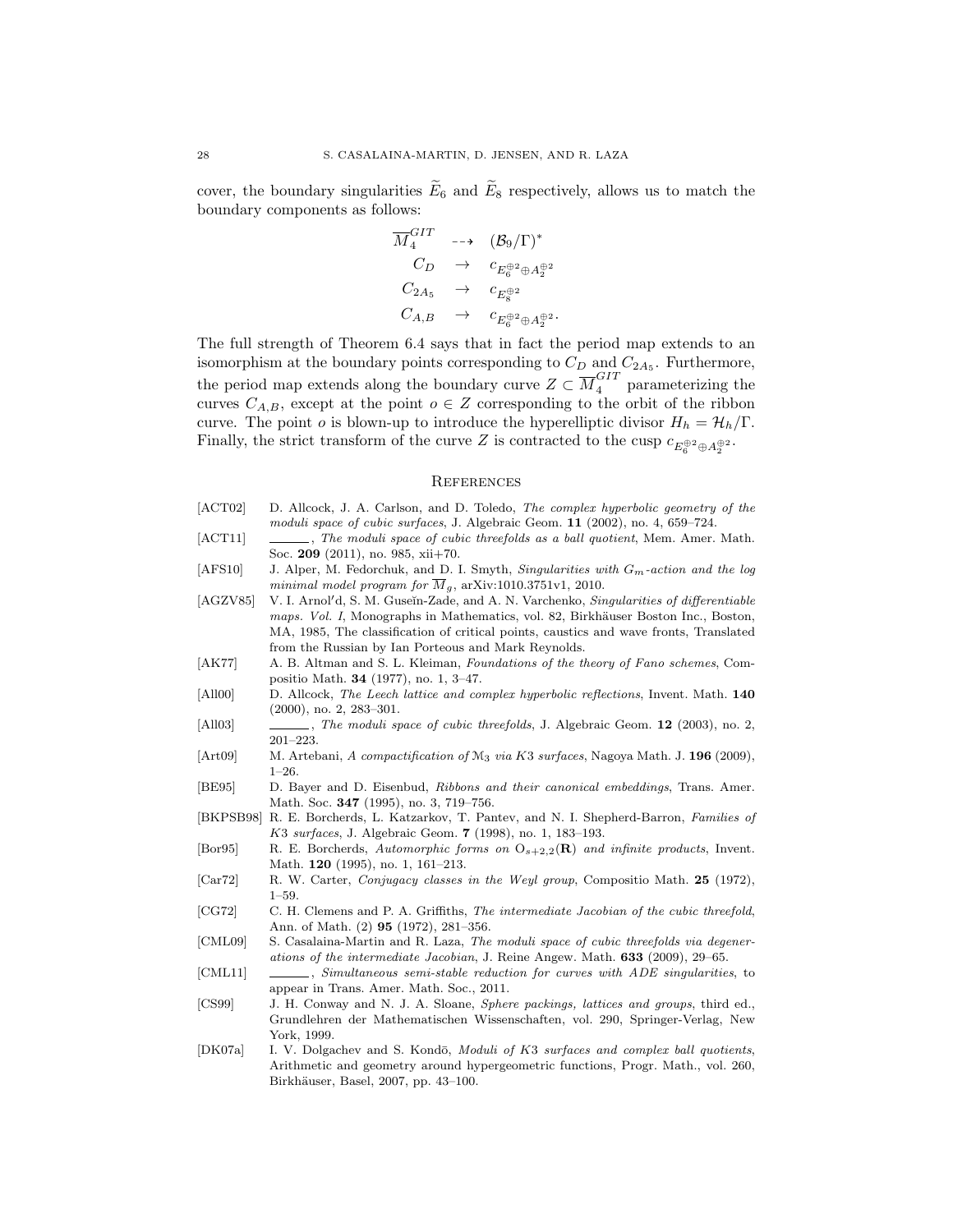- [DK07b] B. Doran and F. Kirwan, Towards non-reductive geometric invariant theory, Pure Appl. Math. Q. 3 (2007), no. 1, part 3, 61–105.
- [DM86] P. Deligne and G. D. Mostow, Monodromy of hypergeometric functions and nonlattice integral monodromy, Inst. Hautes Études Sci. Publ. Math.  $63$  (1986), 5–89.
- [DvGK05] I. V. Dolgachev, B. van Geemen, and S. Kondō, A complex ball uniformization of the moduli space of cubic surfaces via periods of K3 surfaces, J. Reine Angew. Math. 588 (2005), 99–148.
- [Fed11] M. Fedorchuk, The final log canonical model of the moduli space of stable curves of genus four, arXiv:1106.5012, 2011.
- [Fri84] R. Friedman, A new proof of the global Torelli theorem for K3 surfaces, Ann. of Math. (2) 120 (1984), no. 2, 237-269.
- [HH08] B. Hassett and D. Hyeon, Log minimal model program for the moduli space of curves: The first flip, arXiv:0806.3444, 2008.
- [HH09] , Log canonical models for the moduli space of curves: the first divisorial contraction, Trans. Amer. Math. Soc. 361 (2009), no. 8, 4471–4489.
- [HL02] G. Heckman and E. Looijenga, The moduli space of rational elliptic surfaces, Algebraic geometry 2000, Azumino (Hotaka), Adv. Stud. Pure Math., vol. 36, Math. Soc. Japan, Tokyo, 2002, pp. 185–248.
- [HL10] D. Hyeon and Y. Lee, Birational contraction of genus two tails in the moduli space of genus four curves I, arXiv:1003.3973, 2010.
- [HM98] J. Harris and I. Morrison, *Moduli of curves*, Graduate Texts in Mathematics, vol. 187, Springer-Verlag, New York, 1998.
- [Kim08] H. Kim, Chow stability of curves of genus 4 in  $\mathbb{P}^3$ , arXiv:0806.0731v3 (withdrawn), 2008.
- [Kir09] F. C. Kirwan, Quotients by non-reductive algebraic group actions, Moduli spaces and vector bundles, London Math. Soc. Lecture Note Ser., vol. 359, Cambridge Univ. Press, Cambridge, 2009, pp. 311–366.
- [KM09] S. L. Kleiman and R. V. Martins, *The canonical model of a singular curve*, Geom. Dedicata 139 (2009), 139–166.
- [Kon00] S. Kondō, A complex hyperbolic structure for the moduli space of curves of genus three, J. Reine Angew. Math. 525 (2000), 219–232.
- [Kon02] , The moduli space of curves of genus 4 and Deligne-Mostow's complex reflection groups, Algebraic geometry 2000, Azumino (Hotaka), Adv. Stud. Pure Math., vol. 36, Math. Soc. Japan, Tokyo, 2002, pp. 383–400.
- [Loo03a] E. Looijenga, *Compactifications defined by arrangements. I. The ball quotient case*, Duke Math. J. 118 (2003), no. 1, 151–187.
- [Loo03b] , Compactifications defined by arrangements. II. Locally symmetric varieties of type IV, Duke Math. J. 119 (2003), no. 3, 527–588.
- [Loo07] , Invariants of quartic plane curves as automorphic forms, Algebraic geometry, Contemp. Math., vol. 422, Amer. Math. Soc., Providence, RI, 2007, pp. 107–120.
- [LS07] E. Looijenga and R. Swierstra, The period map for cubic threefolds, Compos. Math. 143 (2007), no. 4, 1037–1049.
- [LS08] , On period maps that are open embeddings, J. Reine Angew. Math. 617 (2008), 169–192.
- [MFK94] D. Mumford, J. Fogarty, and F. Kirwan, Geometric invariant theory, third ed., Ergebnisse der Mathematik und ihrer Grenzgebiete (2), vol. 34, Springer-Verlag, Berlin, 1994.
- [Mor] I. Morrison, Mori theory of moduli spaces of stable curves, Projective Press, New York.
- [Mum77] D. Mumford, Stability of projective varieties, Enseignement Math. (2) 23 (1977), no. 1-2, 39–110.
- [Nik80] V. V. Nikulin, Integral symmetric bilinear forms and some of their applications, Math. USSR Izvestiya 43 (1980), no. 1, 103–167.
- [Roh09] J. C. Rohde, Cyclic coverings, Calabi-Yau manifolds and complex multiplication, Lecture Notes in Mathematics, vol. 1975, Springer-Verlag, Berlin, 2009. MR 2510071 (2010i:14071)
- [RV02] J. Rojas and I. Vainsencher, *Canonical curves in*  $\mathbb{P}^3$ , Proc. London Math. Soc. (3) 85 (2002), no. 2, 333–366.